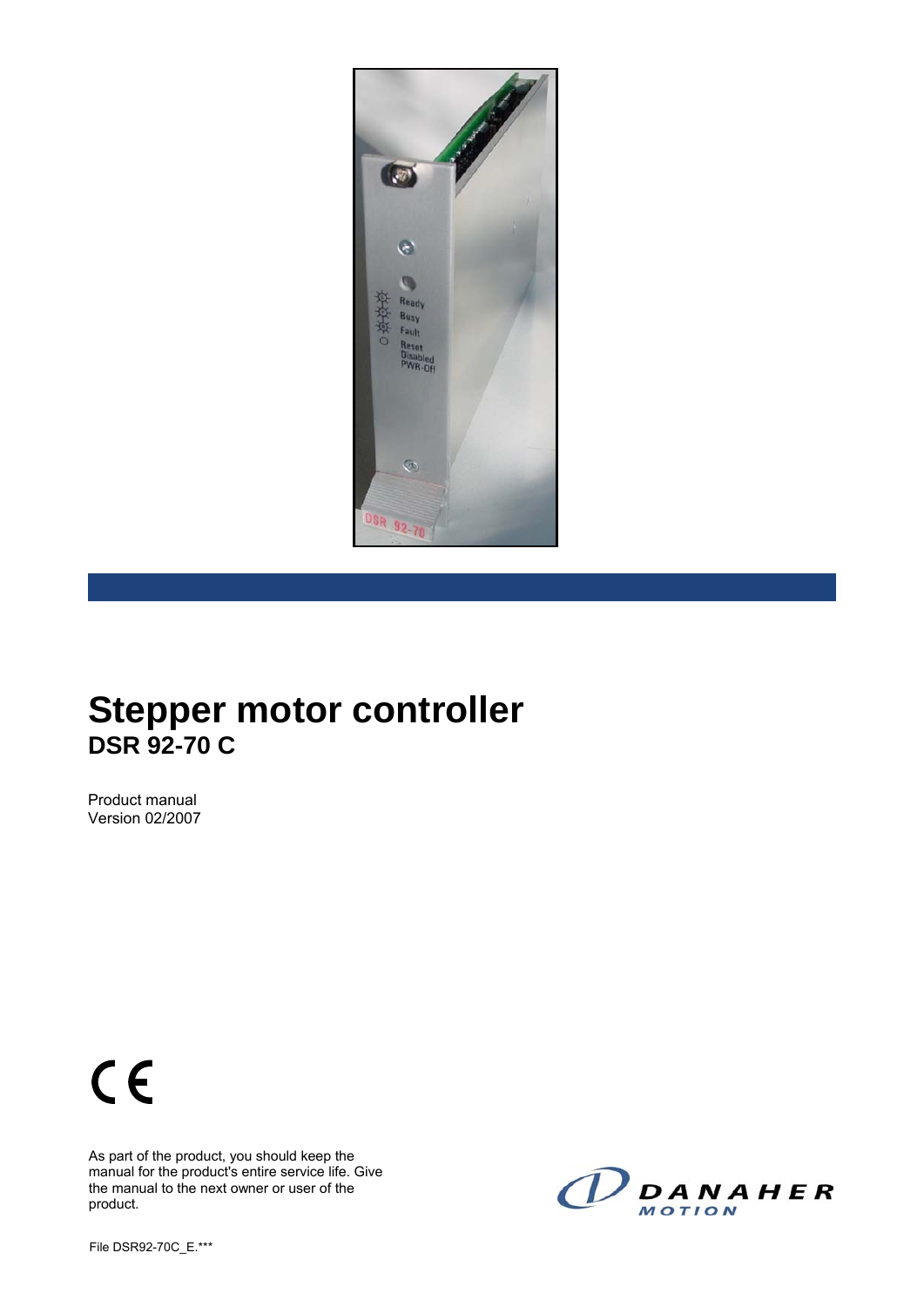### **Editions published to date:**

| <b>Edition</b> | Valid for | <b>Description</b>                  |
|----------------|-----------|-------------------------------------|
| 07/2003        | 101       | First edition                       |
| 06/2004        | 102       | Revision                            |
| 11/2004        | 103       | Addition for idle current reduction |
| 05/2006        | 105       | Changes for new hardware version    |
| 02/2007        | 108       | Current values adjusted             |

Subject to technical modifications introduced to improve the equipment! Printed in Germany. All rights reserved. No part of this document may be reproduced in any way (by print, photocopy, microfilm or any other procedure) without written consent nor may it be processed, reproduced or disseminated using electronic systems.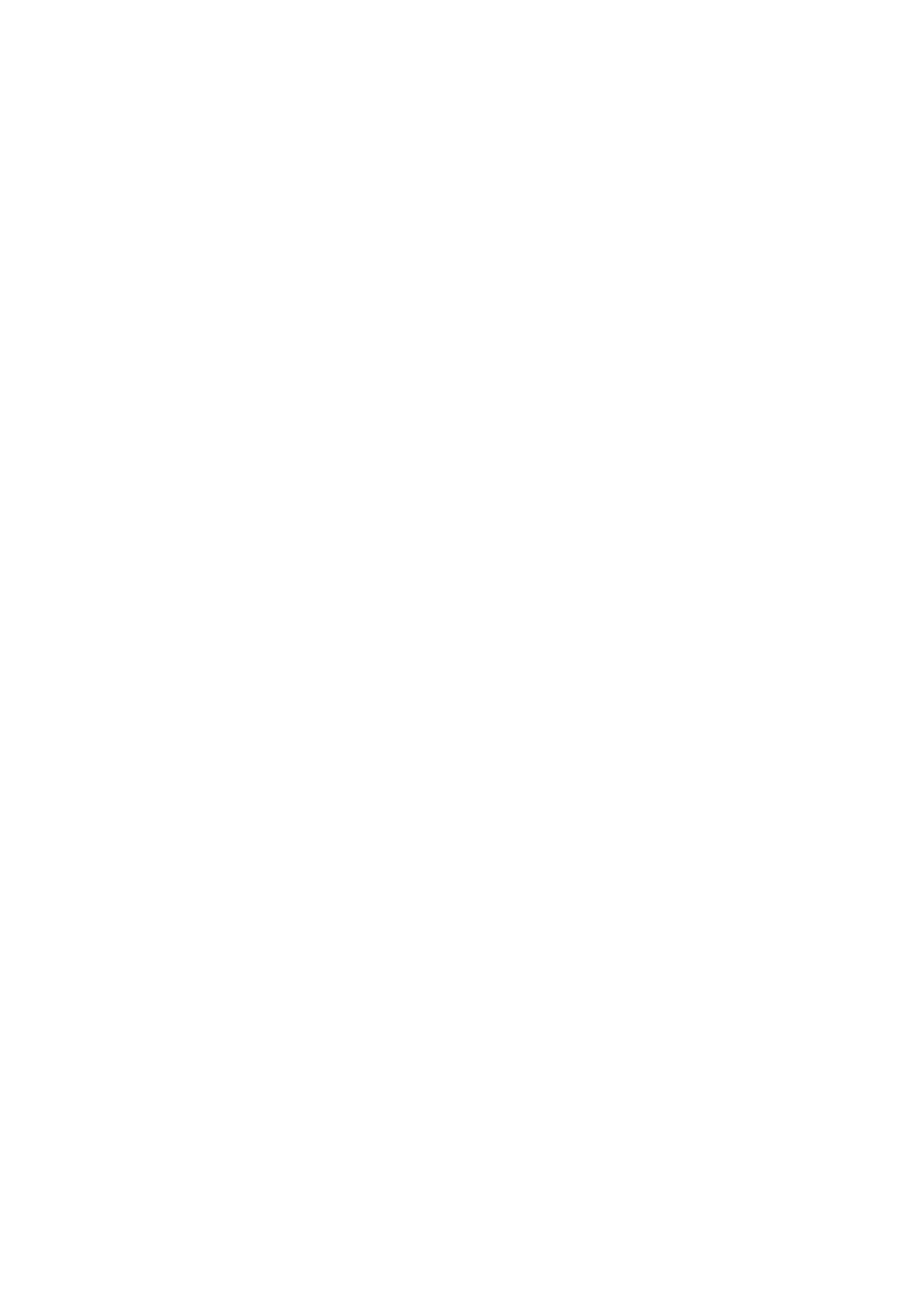# **Table of contents**

| 1                       |       |  |  |  |  |  |  |
|-------------------------|-------|--|--|--|--|--|--|
|                         | 1.1   |  |  |  |  |  |  |
|                         | 1.2   |  |  |  |  |  |  |
|                         | 1.3   |  |  |  |  |  |  |
|                         | 1.4   |  |  |  |  |  |  |
|                         | 1.5   |  |  |  |  |  |  |
| $\mathbf{2}$            |       |  |  |  |  |  |  |
|                         | 2.1   |  |  |  |  |  |  |
|                         | 2.2   |  |  |  |  |  |  |
|                         | 2.3   |  |  |  |  |  |  |
|                         | 2.4   |  |  |  |  |  |  |
| 3                       |       |  |  |  |  |  |  |
|                         | 3.1   |  |  |  |  |  |  |
|                         | 3.1.1 |  |  |  |  |  |  |
|                         | 3.1.2 |  |  |  |  |  |  |
|                         | 3.1.3 |  |  |  |  |  |  |
| $\overline{\mathbf{4}}$ |       |  |  |  |  |  |  |
|                         | 4.1   |  |  |  |  |  |  |
|                         | 4.1.1 |  |  |  |  |  |  |
|                         | 4.1.2 |  |  |  |  |  |  |
|                         | 4.2   |  |  |  |  |  |  |
|                         | 4.3   |  |  |  |  |  |  |
|                         | 4.4   |  |  |  |  |  |  |
| 5                       |       |  |  |  |  |  |  |
|                         | 5.1   |  |  |  |  |  |  |
|                         | 5.2   |  |  |  |  |  |  |
|                         | 5.3   |  |  |  |  |  |  |
| 6                       |       |  |  |  |  |  |  |
|                         | 6.1   |  |  |  |  |  |  |
|                         | 6.2   |  |  |  |  |  |  |
|                         | 6.3   |  |  |  |  |  |  |
|                         |       |  |  |  |  |  |  |
|                         |       |  |  |  |  |  |  |
|                         |       |  |  |  |  |  |  |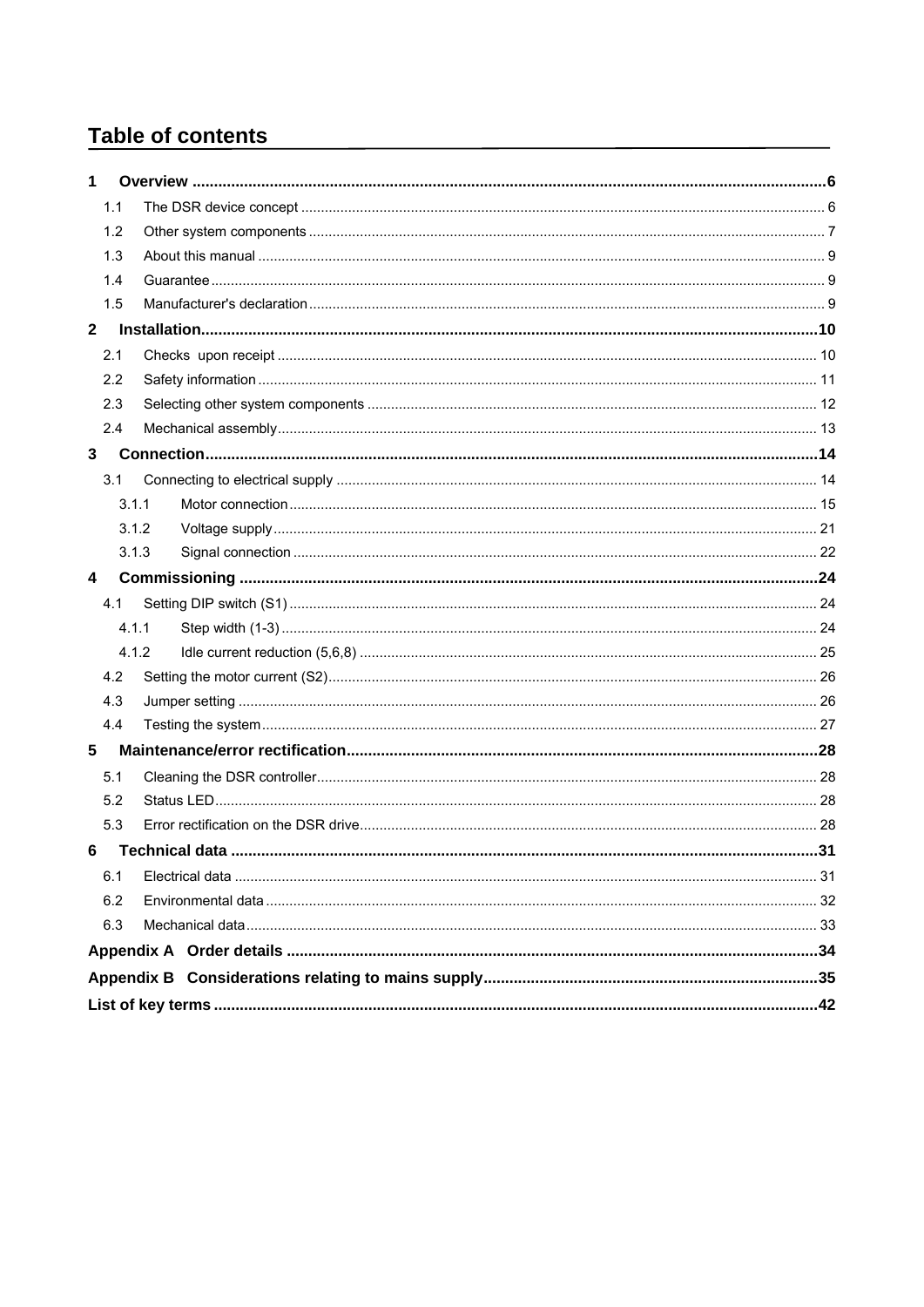This page has been deliberately left blank.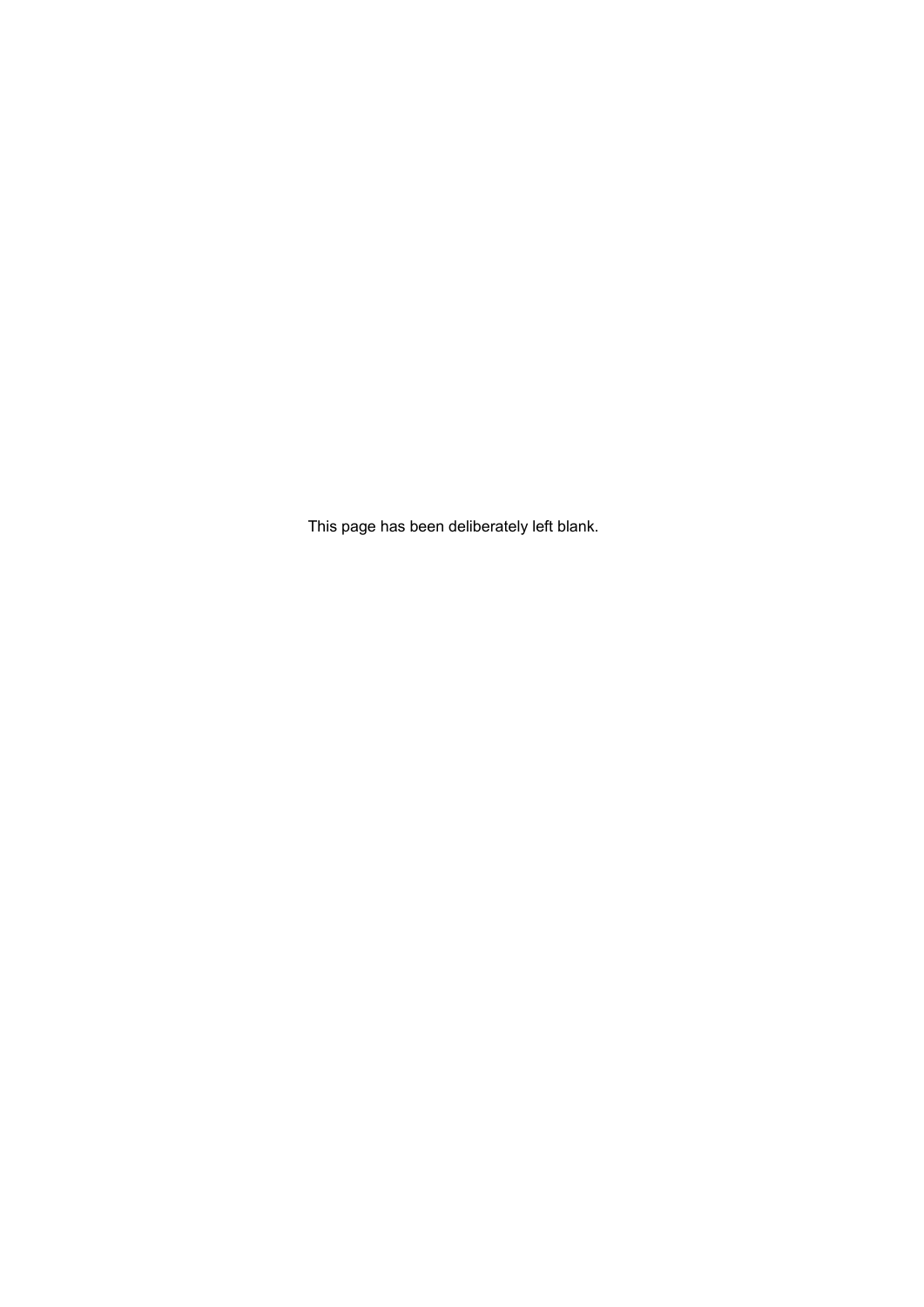### <span id="page-5-0"></span>**1 Overview**

**In this chapter** This chapter provides an overview of how the DSR stepper motor controller works. The following issues are addressed:

- The DSR's device concept
- Other components
- Block diagram
- **Manual**
- Guarantee

#### **1.1 The DSR device concept**

**Overview The Step and Step and Step and direction of rotation input variables, the DSR stepper motor** controller produces motor current to operate a 2-phase stepper motor.

The DSR's most important characteristics include:

- bipolar output stage switching
- micro-stepping capability
- reduction in current when idle

The motor currents of the DSR can be adjusted to between 0.3 A  $_{\text{eff}}$  and 5 A  $_{\text{eff}}$  (30 % more with boost) using a rotary switch. This corresponds to a maximum peak current in micro-stepping mode of approx. 9.2 A.

At a supply voltage of between 40 and 80 V DC, the controller supplies regulated motor phase currents. It is designed to operate a 2-phase hybrid stepper motor from the Danaher Motion product ranges. This can be either a standard hybrid stepper motor or a high-performance hybrid stepper motor based on the patented Sigmax® principle. Motors with 4, 6 and 8 conductors can be used.

**Note:** *The output current of the DSR must be suitable for the rated current of the motor winding or it must be possible for this to be adjusted.* 

**Characteristics Bipolar chopper output stage** - The pulse width modulated 4-phase chopper output stage electronically regulates the motor winding currents at a chopper frequency of 20 kHz. This results in high suppression of the opposing electromotive force with a low ripple rectified current.

Other advantages include:

- reduced heat loss
- low electrical interference level
- improved micro-stepping capability

**Micro steps** - Can be set using a switch: Step widths of 1/1, 1/2, 1/5, 1/10, 1/25, 1/50, 1/125 and 1/2.5 of a whole step when the 'step precision' input is active and 1/2, 1/4, 1/8, 1/16, 1/32, 1/64, 1/128 and 1/5 of a whole step when the input is not activated. (See page [24.](#page-23-1))

**Circuit protecting against short circuits and shorts to earth** - This deactivates the controller as soon as a short circuit or short to earth occurs at the motor outputs. The error can be deleted by switching the controller off and on again or by activating the 'Reset' signal.

**MOSFET power transistors** – These allow for a chopper frequency of around 20 kHz and eliminate noise that often occurs during rectification.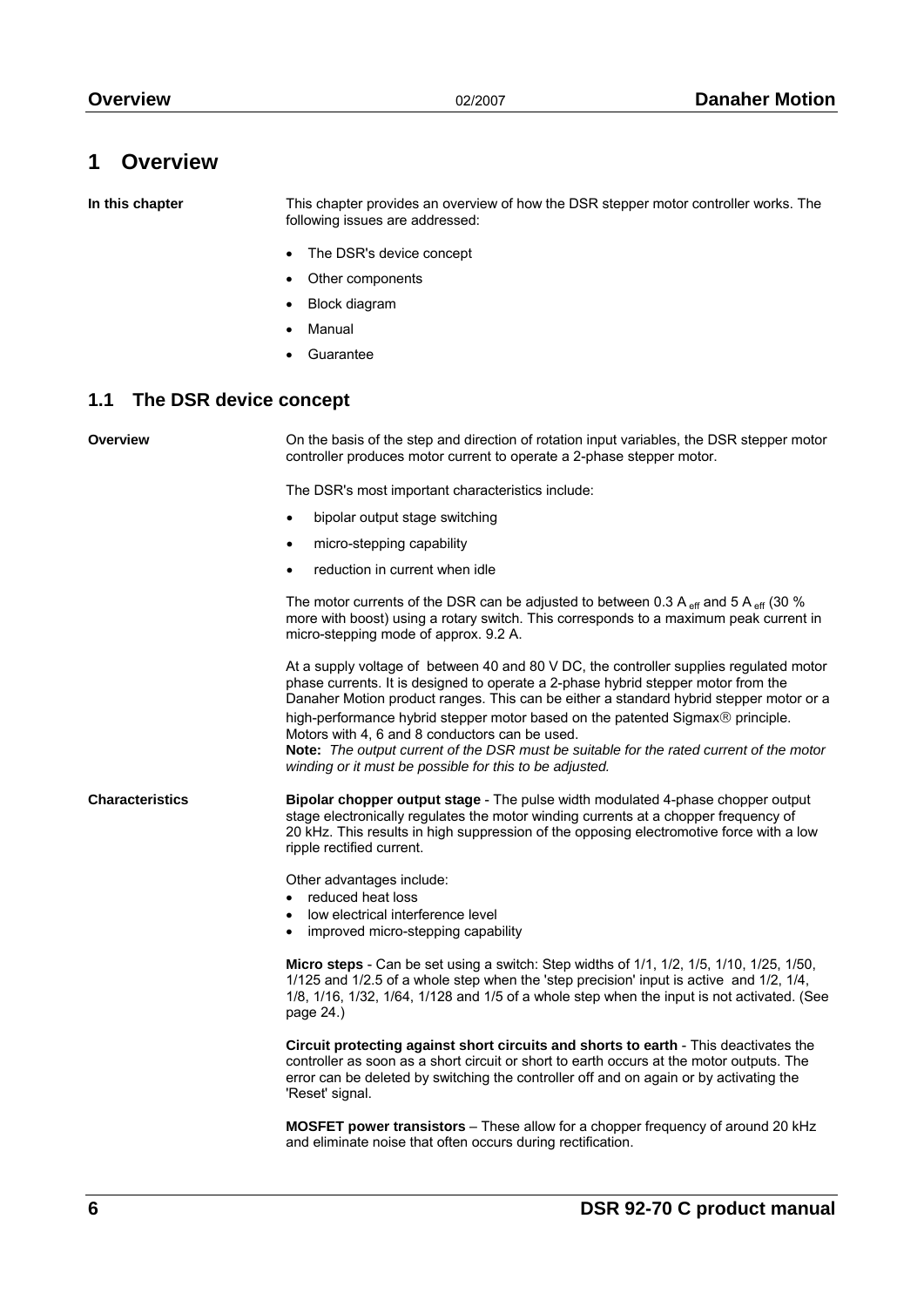<span id="page-6-0"></span>

| <b>Danaher Motion</b>                     | 02/2007                                                                                                                                                                                                                                                                                                                                                                                                                                                                                                                                                                                                                                                                                                                                            | <b>Overview</b> |
|-------------------------------------------|----------------------------------------------------------------------------------------------------------------------------------------------------------------------------------------------------------------------------------------------------------------------------------------------------------------------------------------------------------------------------------------------------------------------------------------------------------------------------------------------------------------------------------------------------------------------------------------------------------------------------------------------------------------------------------------------------------------------------------------------------|-----------------|
|                                           | Signal connections with a large input range - The inputs are designed for voltages of<br>up to max. 30 volts. The logic of the 'step', 'direction of rotation', 'disable', 'boost' and<br>'reset' input signals can be changed using the top plug-in jumper J1. The DSR has two<br>open collector outputs: 'error' and 'home position'.<br>The aim of this section is simply to provide an overview. You will find details in Chapter 4<br>- Commissioning                                                                                                                                                                                                                                                                                         |                 |
| <b>Settings</b><br>using DIP switch S1    | <b>Step width</b> – Determines the step precision, i.e. how far the motor turns per<br>step. One full step on the Pacific Scientific stepper motors corresponds to 1.8 degrees<br>per step.<br>When the 'step precision' input is activated $(L)$ , the following step widths can be set: $1/1$ ,<br>1/2, 1/5, 1/10, 1/25, 1/50, 1/125 and 1/2.5 of a full step.<br>This corresponds to 200, 400, 1000, 2000, 5000, 10 000, 25 000 or 500 (micro steps per<br>revolution).<br>If the 'step precision' input is not activated (H), the following step widths can be set: 1/2,<br>1/4, 1/8, 1/16, 1/32, 1/64, 1/128 and 1/5 of a full step.<br>This corresponds to 400, 800, 1600, 3200, 6400, 12 800, 25 600 or 1000 micro steps per<br>revolution. |                 |
|                                           | Idle current reduction (ICR) - Activates or deactivates the idle current reduction which<br>reduces the motor winding current to 40% (20%) of its set value when the motor is<br>stationary. The reduction in current takes effect 0.05 seconds after the last step impulse<br>(presetting). The DIP switch can also be used to set this delay to 0.1 or 1 second or to<br>deactivate it. The current returns to 100 % of the set value during the next cycling<br>impulse.                                                                                                                                                                                                                                                                        |                 |
| <b>Settings</b><br>using rotary switch S2 | Motor current - Sets the motor phase current to<br>0.3/0.6/0.9/1.2/1.5/1.9/2.2/2.5/2.8/3.1/3.4/3.7/4.0/4.3/4.7/5.0 Aeff.<br>The front cover has to be removed to make the rotary switch accessible in order to set<br>the current.                                                                                                                                                                                                                                                                                                                                                                                                                                                                                                                 |                 |
| <b>Settings</b><br>using plug-in bridges  | Configuration of inputs - The logic of the 'step' 'direction of rotation',<br>'disable', 'boost' and 'reset' input signals can be changed using the top plug-in jumper J1.<br>These inputs have an internal pull resistor of 4700 Ohm. When logic is positive, this is<br>linked to GND (otherwise +5V).                                                                                                                                                                                                                                                                                                                                                                                                                                           |                 |
|                                           | <b>Configuration of error output</b> – The central plug-in jumper J2 can be used to configure<br>the error output as a normally closed contact or normally open contact.                                                                                                                                                                                                                                                                                                                                                                                                                                                                                                                                                                           |                 |
|                                           | <b>Configuration of direction of rotation</b> The bottom plug-in jumper J3 enables the<br>effect of the direction of rotation input to be inverted.                                                                                                                                                                                                                                                                                                                                                                                                                                                                                                                                                                                                |                 |
| <b>Typical applications</b>               | Typical applications for the DSR controller are e.g.:                                                                                                                                                                                                                                                                                                                                                                                                                                                                                                                                                                                                                                                                                              |                 |
|                                           | X-Y tables and carriages                                                                                                                                                                                                                                                                                                                                                                                                                                                                                                                                                                                                                                                                                                                           |                 |
|                                           | packaging systems                                                                                                                                                                                                                                                                                                                                                                                                                                                                                                                                                                                                                                                                                                                                  |                 |
|                                           | robot technology                                                                                                                                                                                                                                                                                                                                                                                                                                                                                                                                                                                                                                                                                                                                   |                 |
|                                           | special machines<br>material supply                                                                                                                                                                                                                                                                                                                                                                                                                                                                                                                                                                                                                                                                                                                |                 |
|                                           | labelling machines                                                                                                                                                                                                                                                                                                                                                                                                                                                                                                                                                                                                                                                                                                                                 |                 |
|                                           |                                                                                                                                                                                                                                                                                                                                                                                                                                                                                                                                                                                                                                                                                                                                                    |                 |
| Other system components<br>1.2            |                                                                                                                                                                                                                                                                                                                                                                                                                                                                                                                                                                                                                                                                                                                                                    |                 |
| <b>Overview</b>                           | The other components which when combined with the DSR stepper motor controller form<br>a complete unit are:                                                                                                                                                                                                                                                                                                                                                                                                                                                                                                                                                                                                                                        |                 |

- pulse generator or indexer
- mains supply for a supply voltage (40-80 V DC)
- stepper motor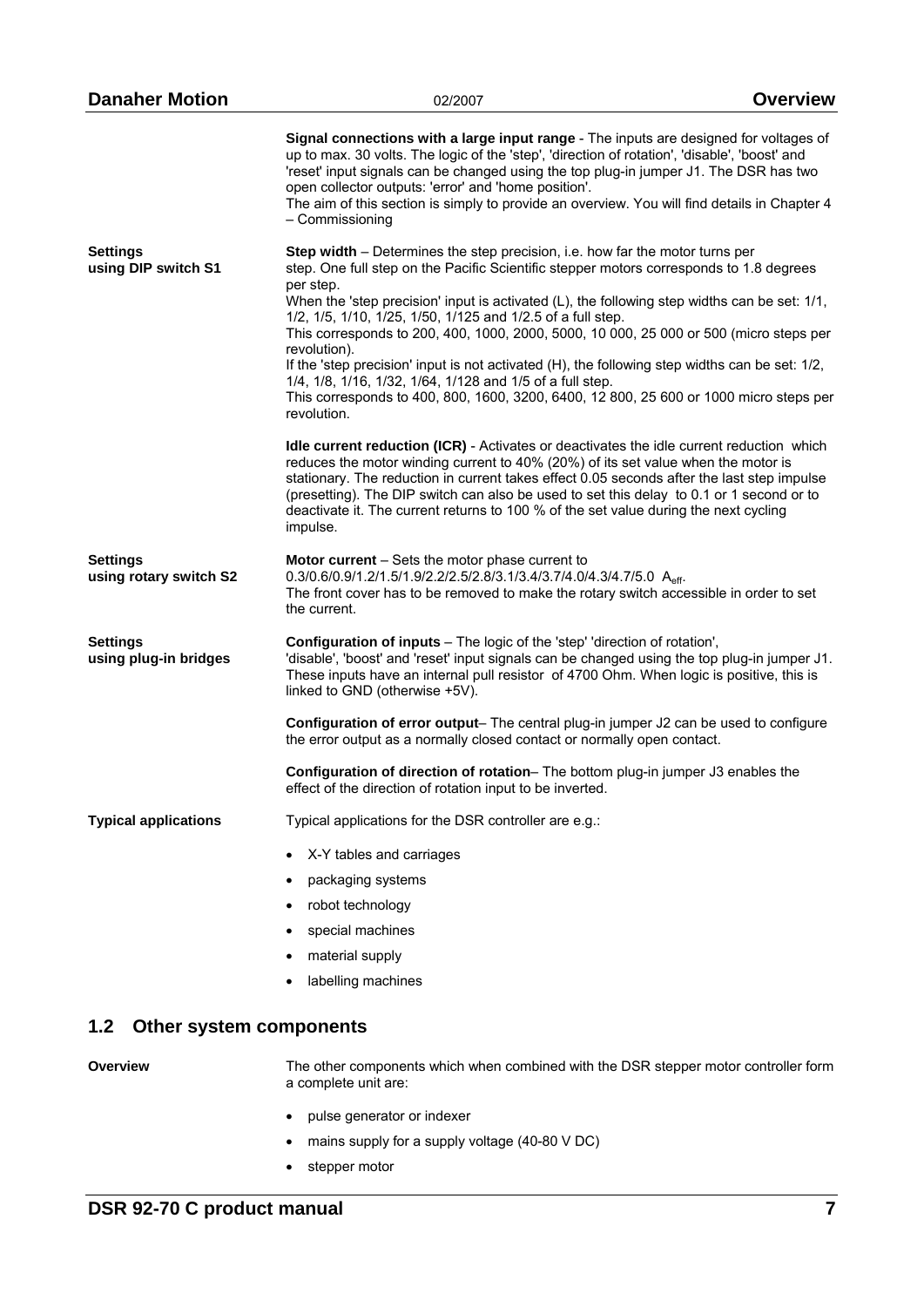The installation instructions for these components can be found in chapter 2 'Installation of the DSR stepper motor controller'.

**Block diagram** The following block diagram shows the basic installation of the drive in a typical system.



**Figure 1.1**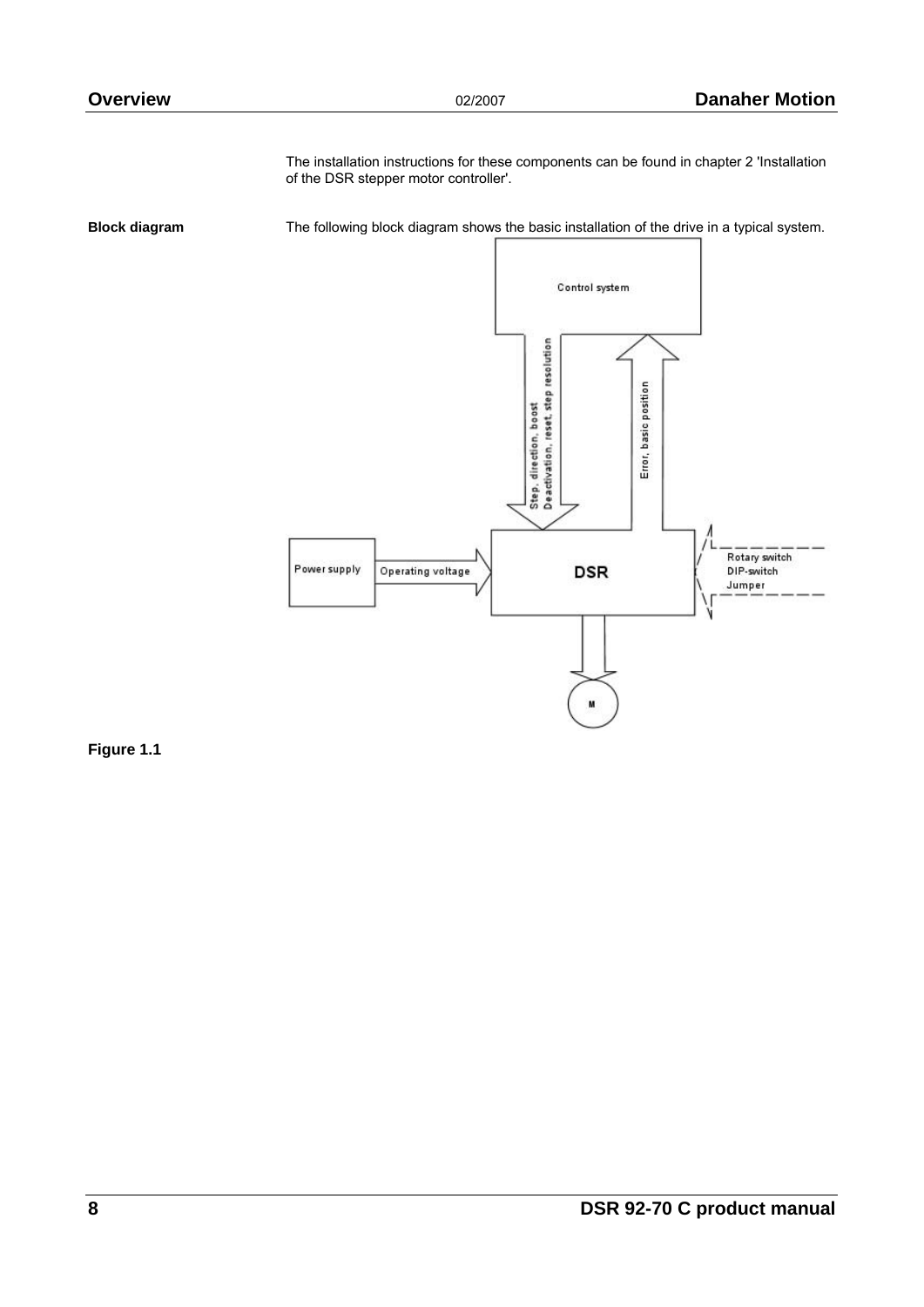#### <span id="page-8-0"></span>**1.3 About this manual**

This technical description contains information on how to connect and set the DSR stepper motor controller and information on how to remedy faults.

We would ask that you use the information provided here in the individual chapters and in Appendix B (about the mains supply) for planning your electrics, selecting or constructing a mains supply, installation and commissioning. This will spare you commonly made mistakes and avoidable problems.

#### **1.4 Guarantee**

Danaher Motion grants a **one-year guarantee** covering material and production faults for DSR drives. This guarantee does not however extend to devices which have been modified by the customer, subjected to force or incorrectly used in any other way (e.g. connected incorrectly, switches set incorrectly etc.)

### **1.5 Manufacturer's declaration**

|                                                                               | <b>EC Declaration of Conformity</b>                                                                                                                                                                            |
|-------------------------------------------------------------------------------|----------------------------------------------------------------------------------------------------------------------------------------------------------------------------------------------------------------|
| The company                                                                   |                                                                                                                                                                                                                |
| Danaher Motion GmbH<br>Robert Bosch Straße 10<br>D-64331 Weiterstadt, Germany |                                                                                                                                                                                                                |
| component                                                                     | declares that according to the EC Machinery Directive 89/392/EWG, Annex II B, the following                                                                                                                    |
| <b>Step Motor Drive</b>                                                       |                                                                                                                                                                                                                |
| <b>Type DSR 92-70-C</b>                                                       |                                                                                                                                                                                                                |
|                                                                               | is intendend solely for fitting into a machine/electrical device. Commissioning is prohibited until the<br>conformity of the machine/electrical device in question is also in compliance with the EC Machinery |
| 89/336/EEC                                                                    | The above indicated component is in conformance with the following directives:<br>Electromagnetic Compatibility (EMC)                                                                                          |
|                                                                               | The following harmonized standards have been applied:                                                                                                                                                          |
| <b>EN 50178</b>                                                               | Equipment of high voltage installations and electrical devices                                                                                                                                                 |
| Directive.<br>description and have to be followed.                            | Instructions concerning set-up, commissioning, operation and maintenance are part of the technical                                                                                                             |
| <b>Issuer</b>                                                                 | Danaher Motion GmbH<br>Dipl.-Ing. Bernhard Wührl                                                                                                                                                               |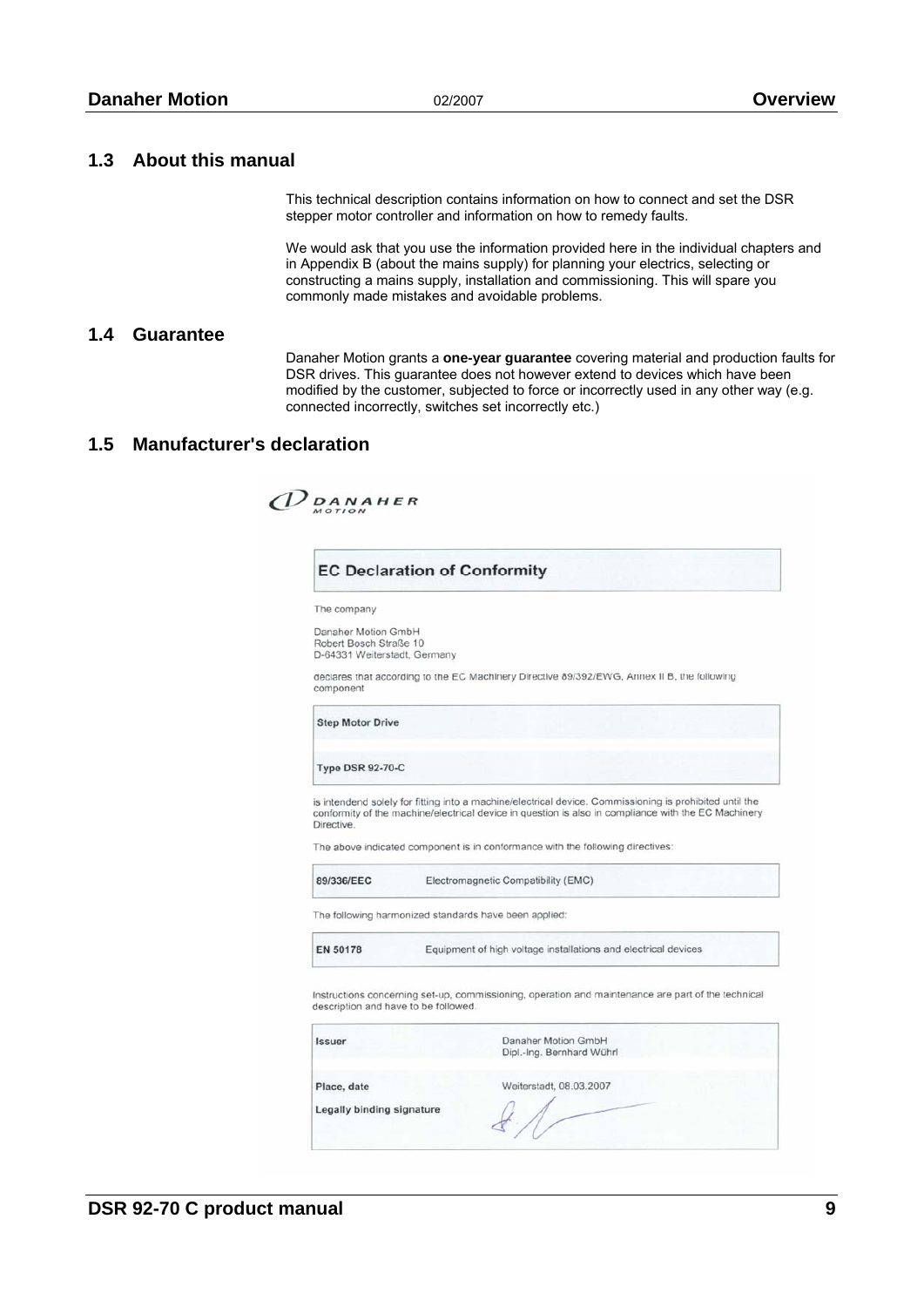## <span id="page-9-0"></span>**2 Installation**

**In this chapter** This chapter describes how to install the DSR stepper motor controller. The following issues are addressed:

- incoming goods check
- safety information
- selection of extra system components
- mechanical assembly of the DSR
- connecting the DSR up to an electrical supply

#### **2.1 Checks upon receipt**

**Check** When you receive it, inspect the device and its packaging for any damage which may have arisen during transport. When accepting the device, any damage found must be noted by the carrier on the consignment note.

> If you find any concealed or obvious damage, document these and inform your carrier immediately. (Post: no more than 24 hours after delivery)

Take the DSR out of the transport box. Remove all packaging material from the device.

Check the content against the delivery slip. A sticker on the device's PCB cover will tell you the device type, serial number and date code.

**Storing the device Once you have checked the device, store it in a clean dry place. The storage** temperature must be between –55 °C and 70 °C. To prevent damage during time spent in storage, repack the device into its original box.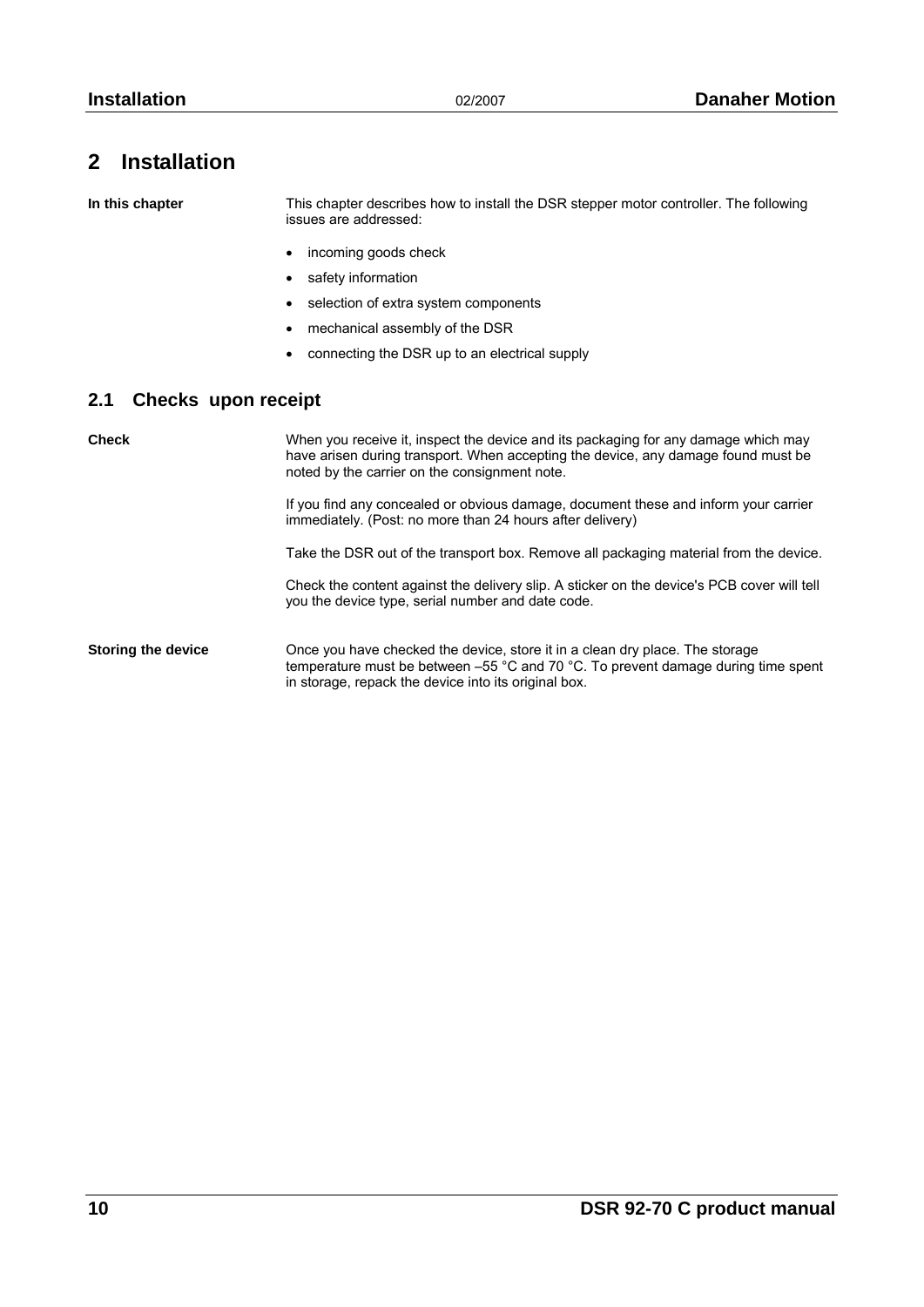*dangerous electric shock.*

*a thing happening.* 

#### <span id="page-10-0"></span>**2.2 Safety information**

**Your responsibility** As the project planner or user of this device you are responsible for establishing that the product is actually suited to the applications for which you intend to use it. Under no circumstances will Danaher Motion assume liability or responsibility for indirect damage or follow-on damage which may be caused by incorrect product use.

> **Note:** *Read this entire manual so that you can operate the DSR device effectively and safely.*

> > *WARNING!*

*The voltages present in the DSR are high enough to possibly give a person a* 



**Safety information** In order to avoid personal injury when working with the DSR device, note the following:

*Observe the following safety information to prevent such* 

Never operate the stepper motor controller without the front cover being earthed.

**Note:** *If the DSR is operated without a front cover, then at least one mounting block must be earthed*.

- Never connect anything up to the internal circuits of the DSR! The input and output terminals and/or connectors on the backplane are the only reliable and safe connection points.
- Always deactivate the voltage supply before making or breaking connections on the device.
- Be careful with the motor terminals when they are disconnected from the motor. If the drive is energised when the motor is not connected up, these terminals will carry a high voltage even if the motor is disconnected.
- Activating the 'disable' input is not a safe way of disconnecting in an emergency. To safely deactivate the drive, always interrupt the voltage supply as well.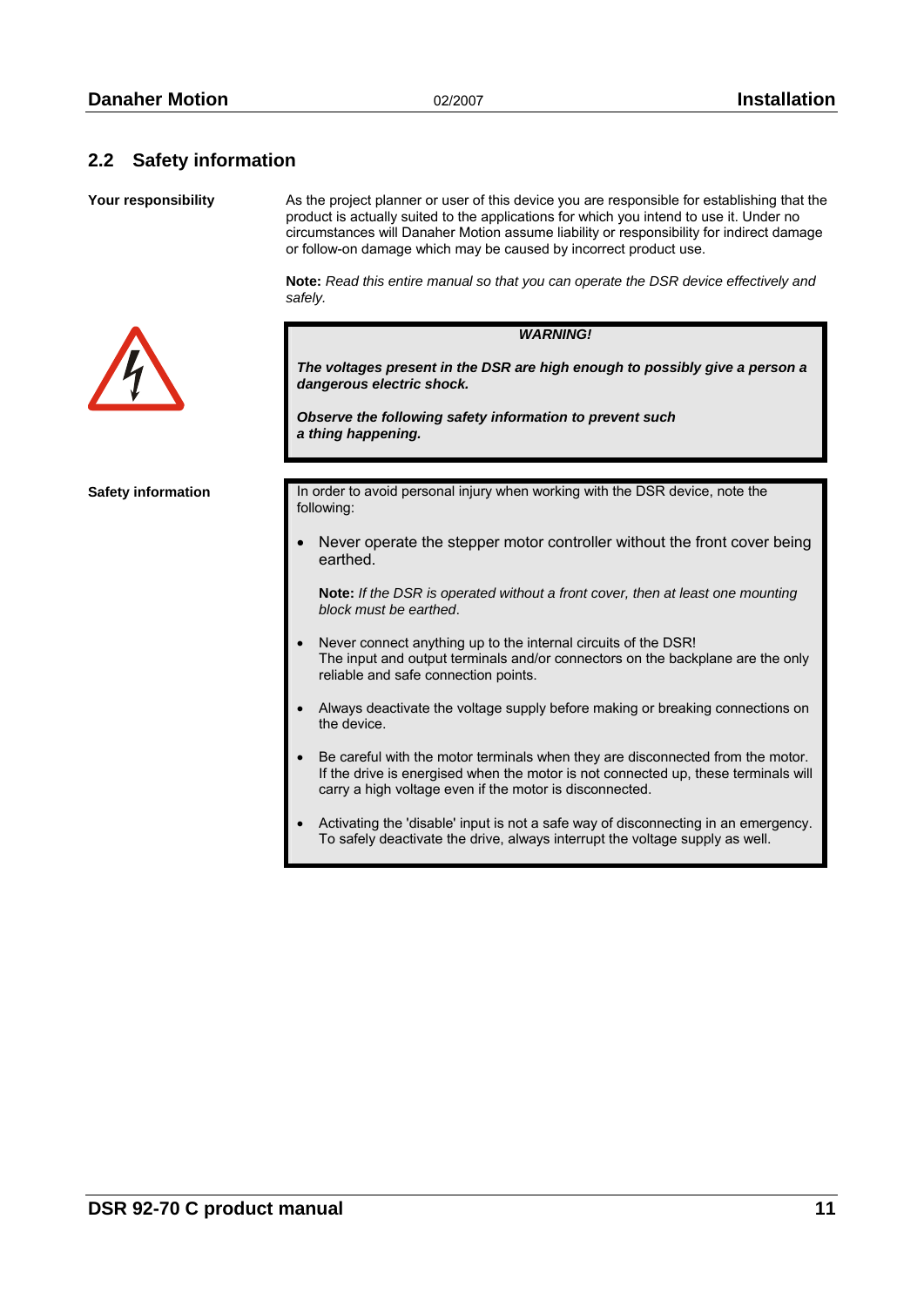#### <span id="page-11-0"></span>**2.3 Selecting other system components**

| Selecting a<br>pulse generator | The DSR controller needs the step and direction of rotation<br>signals to be specified. Select a pulse generator or an indexer which provides these<br>signals at the very least. A suitable indexer must be able to control the input circuits<br>described in section 3.1.3. Most applications requiring speeds of more than 100 rpm<br>need a pulse generator or indexer which reaches the pulse frequency by means of a<br>ramp function. |
|--------------------------------|-----------------------------------------------------------------------------------------------------------------------------------------------------------------------------------------------------------------------------------------------------------------------------------------------------------------------------------------------------------------------------------------------------------------------------------------------|
| Selecting a motor              | The DSR controller is designed to operate a 2-phase hybrid stepper motor from the<br>Danaher Motion product ranges. This can be either a standard hybrid stepper motor or a<br>high-performance hybrid stepper motor based on the patented Sigmax® principle. Most<br>2-phase stepper motors from other manufacturers are also suitable.                                                                                                      |
|                                | Note: The motor current of the DSR must be adjusted to make it suitable for the rated<br>current of the motor winding.                                                                                                                                                                                                                                                                                                                        |
|                                | Contact your local Danaher Motion distributor for the drive configuration and for advice<br>on selecting a motor.                                                                                                                                                                                                                                                                                                                             |
| Selecting the mains supply     | A mains supply with just one supply voltage is needed to operate the DSR.<br>The voltage supply may be between 40 and max. 80V DC. If all the DSR's power is<br>needed, a maximum current of approx. 6.5 A must be provided. A controlled mains<br>supply is not needed.                                                                                                                                                                      |



#### *IMPORTANT INFORMATION*

- *The voltage supply must not (even briefly) exceed 85 V. Non-observance may result in device defects. Take care when using switching mains supplies.*
- *When braking, motors return energy to the mains supply. This will increase the supply voltage.*
- *You will find important information about the mains supply in section [3.1.2](#page-20-1) and in Appendix B. Please read through these two sections carefully before selecting or building a mains supply.*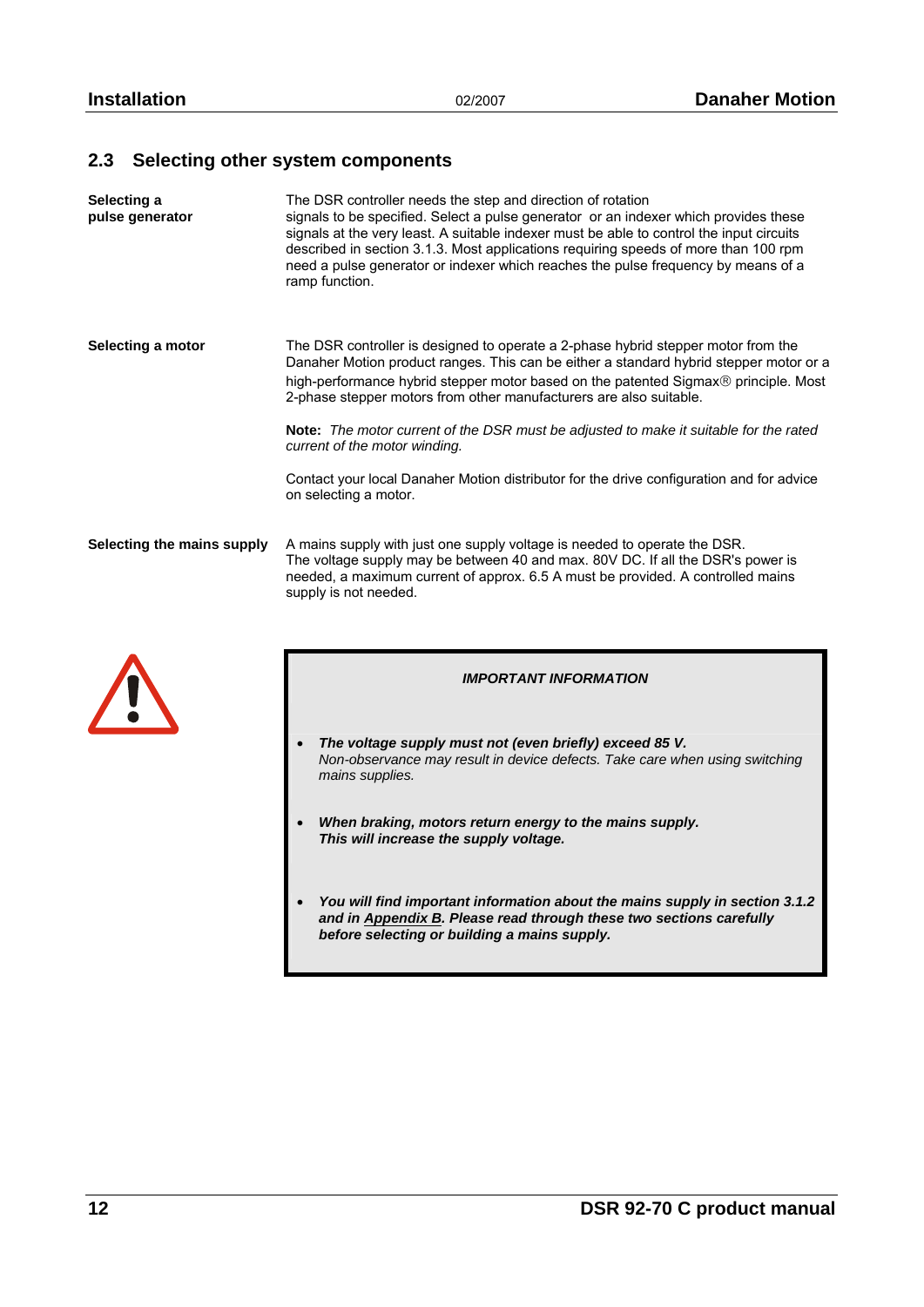### <span id="page-12-1"></span><span id="page-12-0"></span>**2.4 Mechanical assembly**

#### **Power losses**

The levels of lost heat produced by the DSR controller depend on the motor current. The cooling system should be selected such that the maximum heat sink temperature of 85 °C is not exceeded.

The assembly site must be free of external jolts, vibrations and impact.

The maximum heat sink temperature of the device (85 °C) and maximum ambient temperature (40 °C) must be ensured.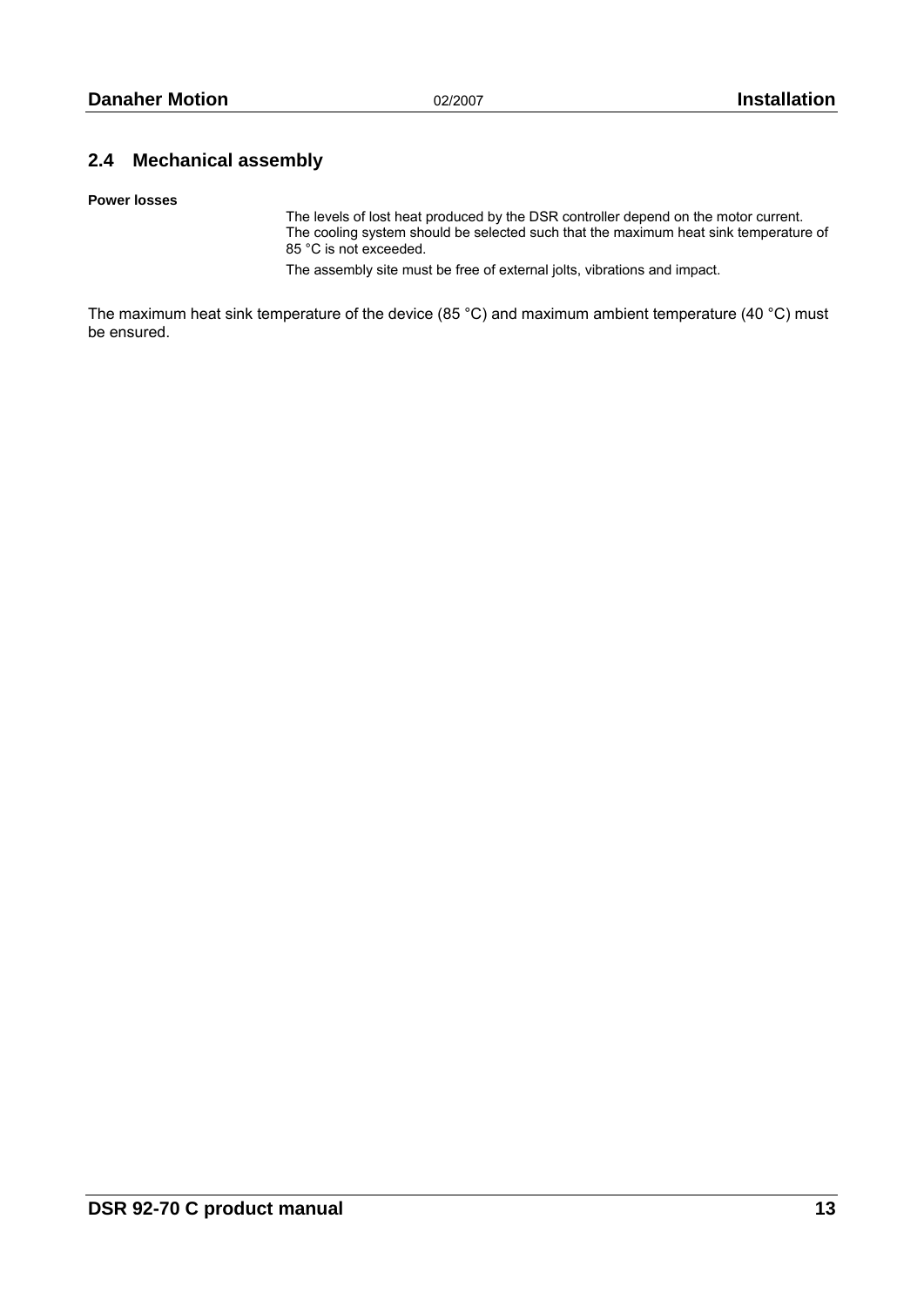# <span id="page-13-0"></span>**3 Connection**

### **3.1 Connecting to electrical supply**

**Introduction**

The inputs and outputs on the VG male multi-point connector for use with the BP-DSR backplane are described in the following sections.





**The cabling is** The wire cross-sections, means of connection and earthing/shielding measures **application-specific** described below are standard and are sufficient for most applications.

#### *Note:*

*Unusual applications, possible valid special standards and regulations, special operating conditions and system configurations may require deviations from the information stated here. These regulations take priority over the information provided here. You may therefore have to connect up the drive differently from the descriptions provided here.*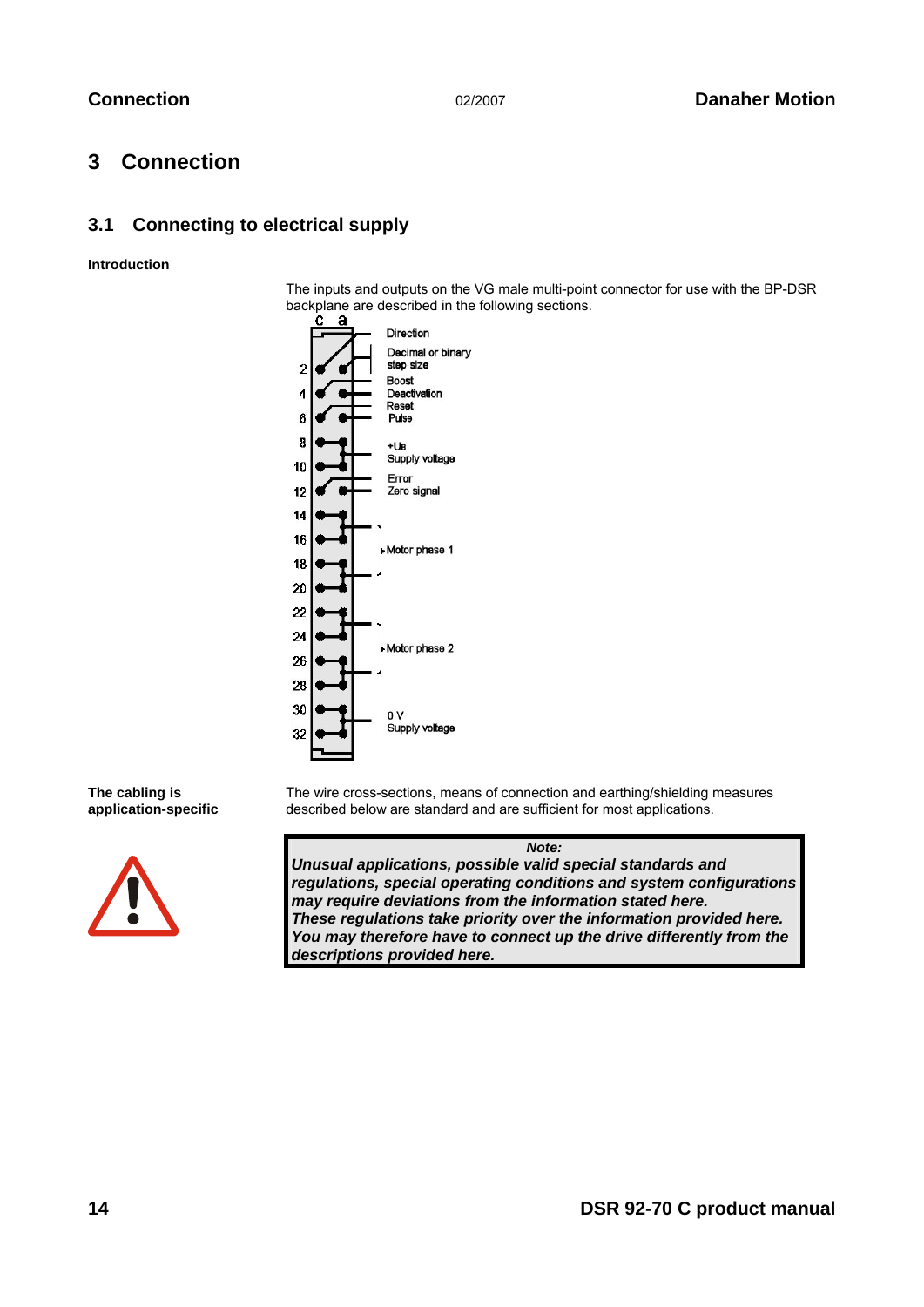<span id="page-14-0"></span>

| <b>Earthing brackets</b>         | <b>CE-compliant installation</b> Use shielded and twisted cable for the signal<br>and power cables as described below. This cautionary<br>measure will reduce the chance of electrical faults. Place a<br>well-earthed rail near the DSR stepper motor controller and<br>use shielded brackets to apply the cable shielding to all of<br>this. Continue the shielding up to the DSR. The length of<br>cable between the earthing rail and DSR should not exceed<br>1 m.                                                                                     | HSMS<br>Deact<br><b>Step</b><br>Direct<br>Boos <sub>t</sub><br>Bask<br>Pos.<br>Error          |
|----------------------------------|-------------------------------------------------------------------------------------------------------------------------------------------------------------------------------------------------------------------------------------------------------------------------------------------------------------------------------------------------------------------------------------------------------------------------------------------------------------------------------------------------------------------------------------------------------------|-----------------------------------------------------------------------------------------------|
|                                  | Various manufacturers supply suitable components for the<br>earthing rails and brackets. For example, Phoenix provide<br>SK14 terminals, NLS-Cu 3/10 rails and the associated<br>AB/SS-M assembly feet; Weidmüller supply KLBÜ shielding<br>terminals.<br>The front cover of the DSR must also be linked conductively<br>with PE. If the controller is operated without a front cover, at<br>least one mounting block must be earthed. Below you will find<br>a description of how to connect up the motor and control<br>signals for the DSR-BP backplane. | <b>NC</b><br>Rese <sup>-</sup><br><b>BRL</b><br>$\frac{1}{\sqrt{1}}$<br>Layout Diagram 0 (LS) |
| <b>Risk of</b><br>electric shock | Refer to section 2.2 with regard to the relevant safety information for<br>reducing the risk of an electric shock.                                                                                                                                                                                                                                                                                                                                                                                                                                          |                                                                                               |

#### <span id="page-14-1"></span>**3.1.1 Motor connection**

**Introduction** The motor cable links the backplane to X2 with motor windings. The mating connector is a plug-in screw terminal to simplify installation and to allow the connector to be plugged in and removed quickly.

**System motors If you use system motors (with MS round plug connectors)** on which the mating connectors are already provided, then connect these up as shown below:

| 5-pin Ms connector motor |              | X2 BP-DSR motor connector |                    |  |
|--------------------------|--------------|---------------------------|--------------------|--|
| Pin<br>Colour            |              | <b>Pin</b>                | <b>Designation</b> |  |
| A                        | <b>Black</b> | 3                         | 1B                 |  |
| B                        | Orange       |                           | 1A                 |  |
| $\overline{\text{c}}$    | Red          |                           | 2B                 |  |
| D                        | Yellow       | ◠                         | 2A                 |  |
| E                        | Green        |                           | connect to PE      |  |

**Note:** *All wires 1.0 or 1.5 mm2 .* 

**Producing the motor cable** If you are producing a cable yourself, please follow the information provided below for connecting up the mating connector. Different ways of connecting up for different motor versions can be seen on the connection diagrams provided in this section. With 8-conductor motors, the windings of one phase are normally connected up in parallel. If you connect the motor windings in series, the motor's rated current is halved. The speed which can be reached is then lower due to the higher inductivity.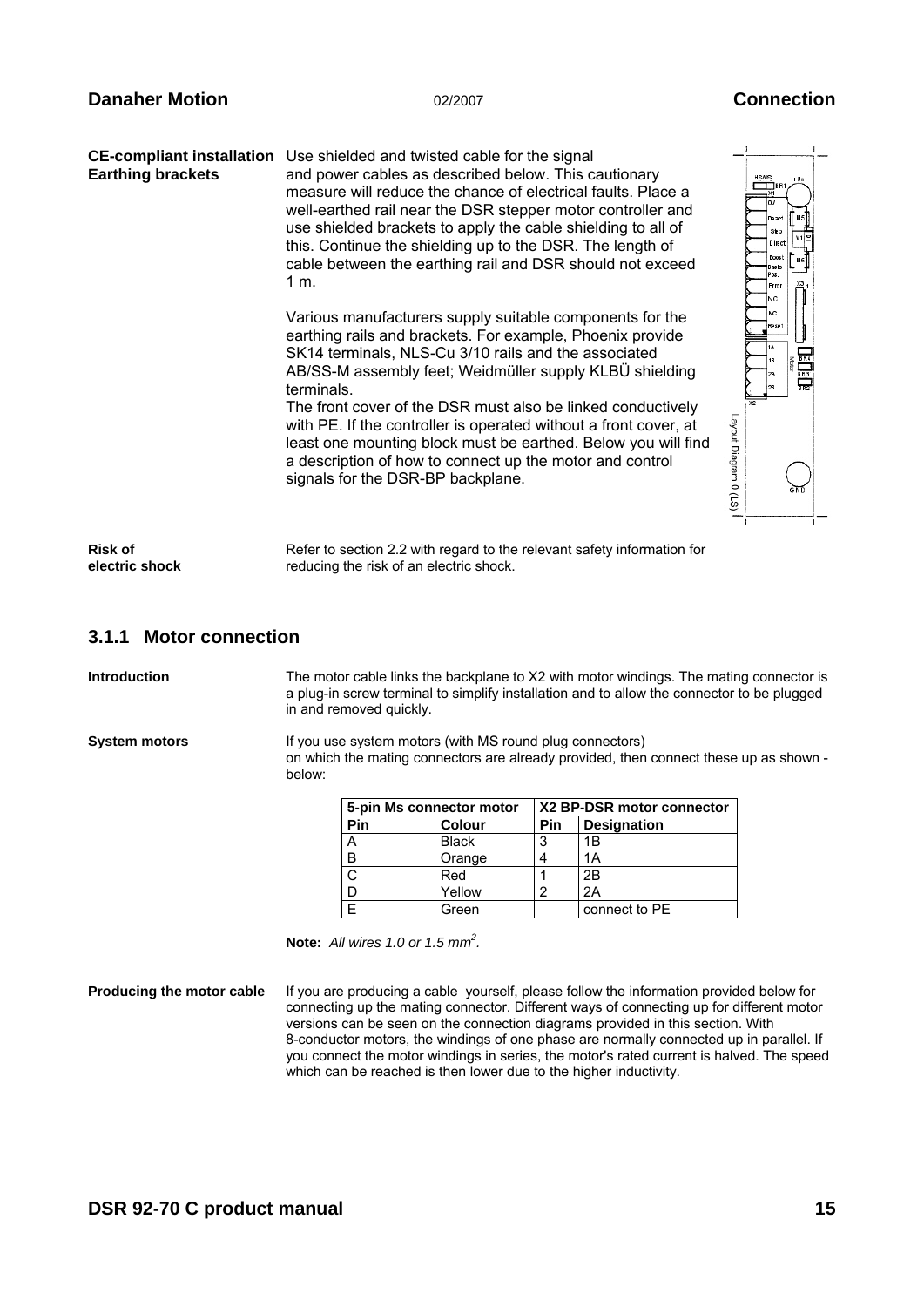**X2 connection table** 

|                                     | <b>OUTPUT</b>                                                                                                                                                                                                                                                                                                                                                                                                                                                       | <b>PIN</b> | <b>EXPLANATION</b>                                                                                                                                                                                                                                                                                                                                                                                                                                          |  |  |
|-------------------------------------|---------------------------------------------------------------------------------------------------------------------------------------------------------------------------------------------------------------------------------------------------------------------------------------------------------------------------------------------------------------------------------------------------------------------------------------------------------------------|------------|-------------------------------------------------------------------------------------------------------------------------------------------------------------------------------------------------------------------------------------------------------------------------------------------------------------------------------------------------------------------------------------------------------------------------------------------------------------|--|--|
|                                     | Motor phase 1A                                                                                                                                                                                                                                                                                                                                                                                                                                                      | $X2-4$     | Excitation motor phase 1 (twisted pair of                                                                                                                                                                                                                                                                                                                                                                                                                   |  |  |
|                                     | Motor phase 1B                                                                                                                                                                                                                                                                                                                                                                                                                                                      | $X2-3$     | conductors)                                                                                                                                                                                                                                                                                                                                                                                                                                                 |  |  |
|                                     | Motor phase 2A                                                                                                                                                                                                                                                                                                                                                                                                                                                      | $X2-2$     | Excitation motor phase 2 (twisted pair of                                                                                                                                                                                                                                                                                                                                                                                                                   |  |  |
|                                     | Motor phase 2B                                                                                                                                                                                                                                                                                                                                                                                                                                                      | $X2-1$     | conductors)                                                                                                                                                                                                                                                                                                                                                                                                                                                 |  |  |
| <b>Mating connector</b>             | Phoenix MSTB 2.5-4-ST RM5.08 screw terminal.                                                                                                                                                                                                                                                                                                                                                                                                                        |            | The X2 motor connector on the DSR-BP backplane is a plug-in                                                                                                                                                                                                                                                                                                                                                                                                 |  |  |
| <b>Requirements of</b><br>the cable | Strands of up to 1.5 mm <sup>2</sup> fit in the terminals of mating connectors X1 and<br>X2. It is better to have a larger wire cross-section (especially for longer motor cables)<br>than required for the current so that the drop in voltage remains low. Always use a<br>shielded cable with a wire cross-section of at least 1.0 $mm2$ (or better 1.5 $mm2$ ) as the<br>motor cable. If using motor cable lengths of more than 20 m, contact your distributor. |            |                                                                                                                                                                                                                                                                                                                                                                                                                                                             |  |  |
|                                     |                                                                                                                                                                                                                                                                                                                                                                                                                                                                     |            | We would recommend cables comprising two pairs of conductors which are twisted about<br>1 to 1.5 times per centimetre and a fifth wire for the motor casing's earth. There must be<br>a shield around both pairs of phases and the protective conductor. If using longer cables,<br>we would recommend also shielding the two (twisted) wires of each phase again in pairs.<br>IMPORTANT: Apply the shielding to all of the earthing rails mentioned above. |  |  |
|                                     |                                                                                                                                                                                                                                                                                                                                                                                                                                                                     |            | <b>Note:</b> Firmly tighten the clamping screws to X2 for a good connection.                                                                                                                                                                                                                                                                                                                                                                                |  |  |
|                                     |                                                                                                                                                                                                                                                                                                                                                                                                                                                                     |            | <b>ATTENTION:</b><br>Do not solder the strand ends. Cold solder 'flows' under pressure and will                                                                                                                                                                                                                                                                                                                                                             |  |  |

*result in a loose connection over time.*

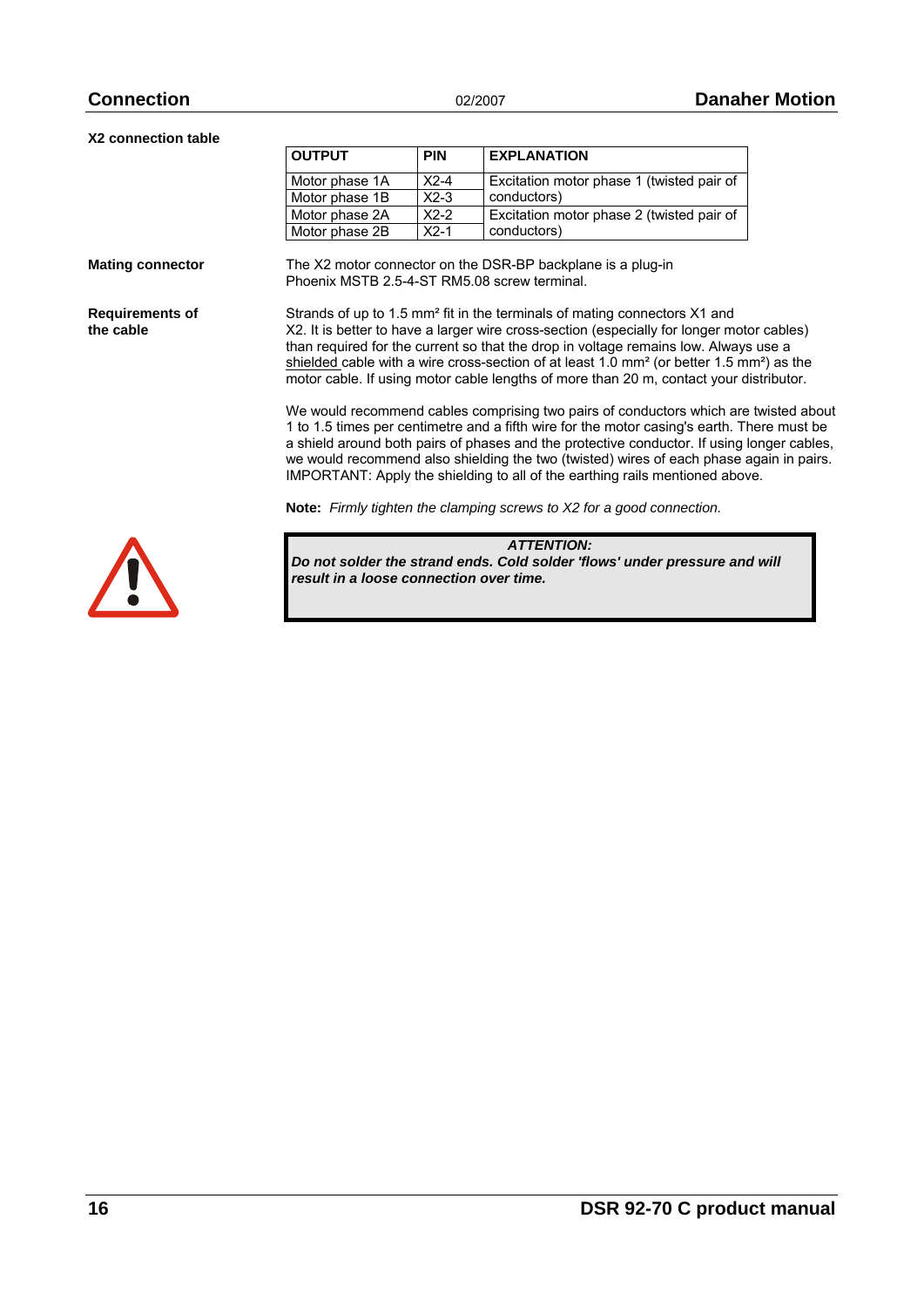**Connecting motors with** The 3 diagrams provided below show how a motor with loose **loose cable ends** cable ends can be connected to the X2 connector of the DSR-BP.

- The first diagram shows how to connect up a 4-conductor motor,
- the second diagram how to connect up an 8-conductor motor with windings connected in parallel,
- and the 3rd diagram how to connect up an 8-conductor motor with series connection of its windings.

The links needed for parallel or series connections can be provided on the motors using e.g. terminals.



8-lead motor, serial connection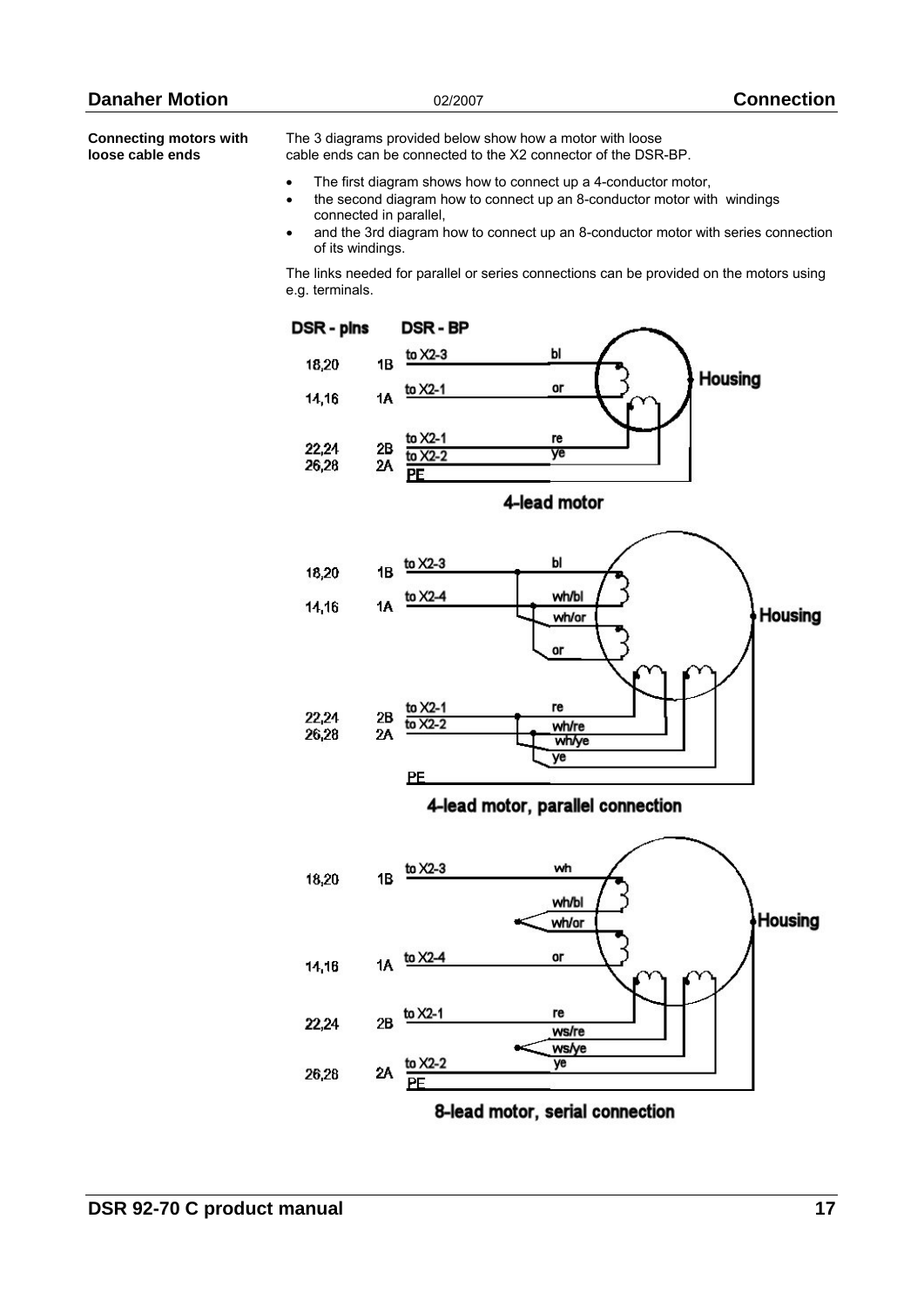**Connecting motors** The figure provided below shows the connections needed between the X2 with terminal boxes connection of the DSR-BP and stepper motors with terminal boxes on the r connector of the DSR-BP and stepper motors with terminal boxes on the rear motor plate. The diagram shows connection of 4-conductor motors, 8-conductor motors with windings connected in parallel and 8-conductor motors with windings connected in series.



8-lead motor, serial connection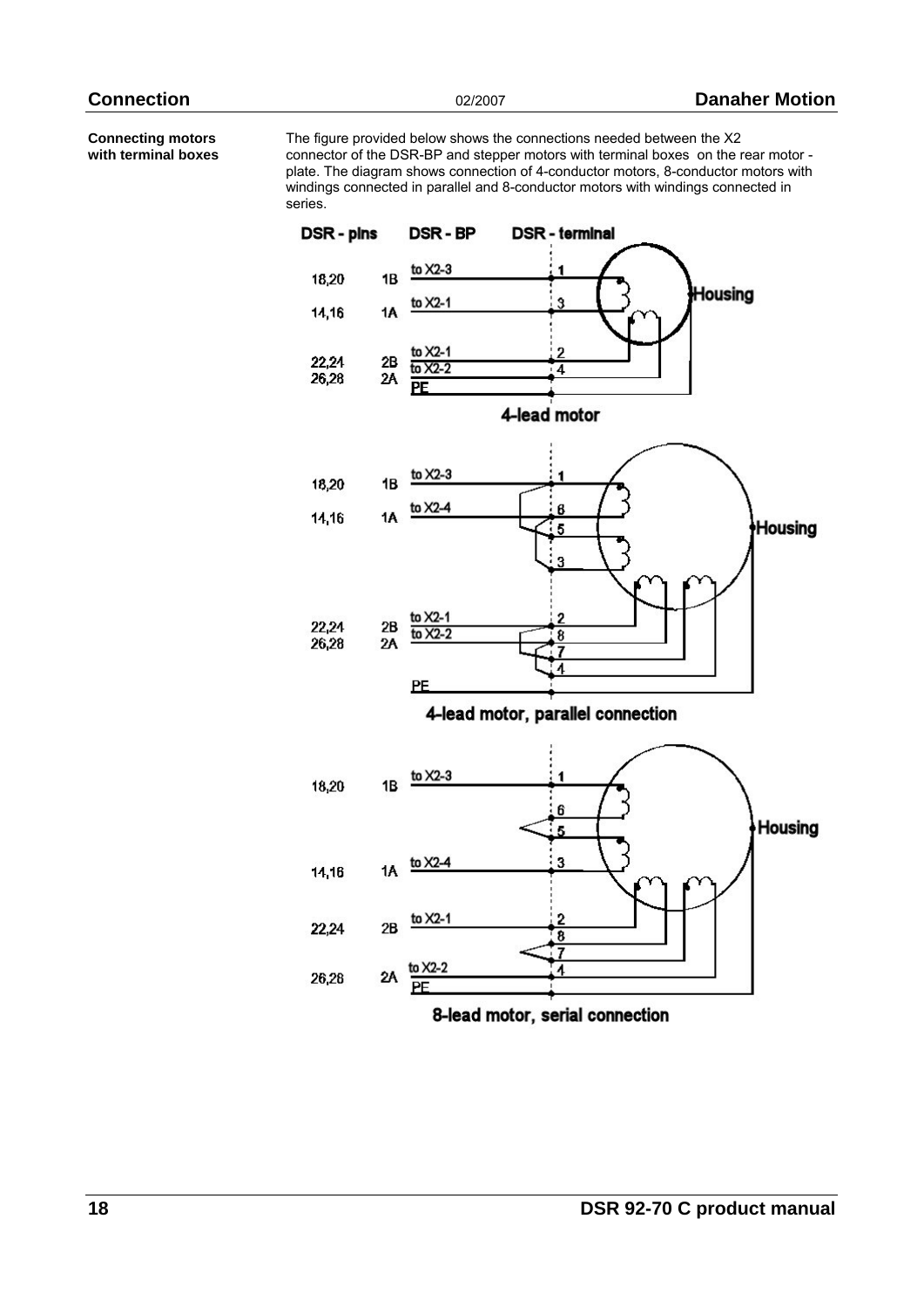**Connecting up system** The diagram shows the connections between the X2 connector of **motors with MS connectors** the DSR-BP and the stepper motors with MS round connectors. the DSR-BP and the stepper motors with MS round connectors. The diagram shows connection of 4-conductor motors, 8-conductor motors with windings connected in parallel and 8-conductor motors with windings connected in series.

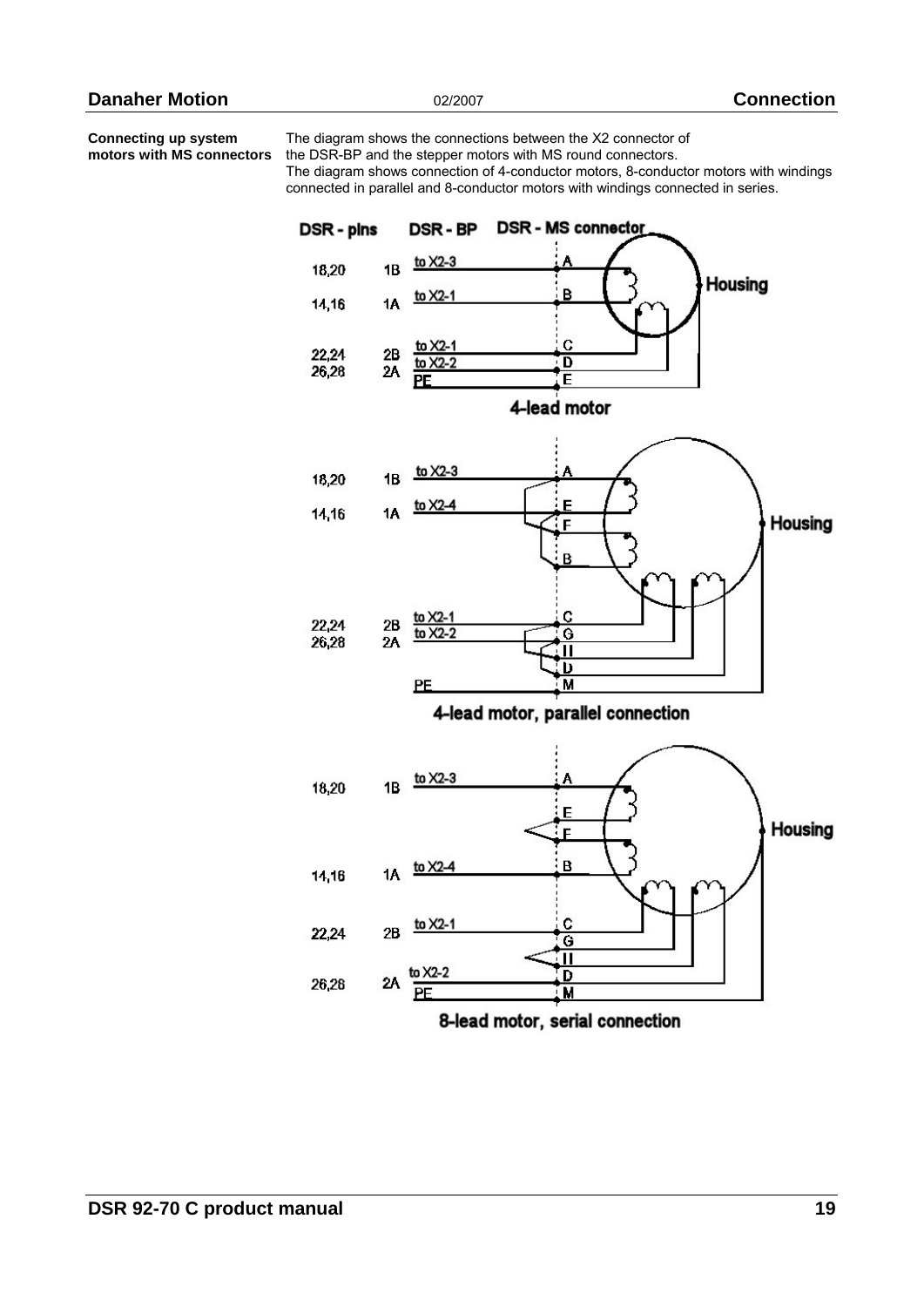**POWERMAX II®**

**Connecting The diagram provided below shows the connections needed between the motors** DSR-BP and the POWERMAX II<sup>®</sup> motors require connections. POWERMAX II<sup>®</sup> motors have an 8-pin connector. As shown, the windings of a phase can either be connected in parallel or in series.



Windings, serial connection

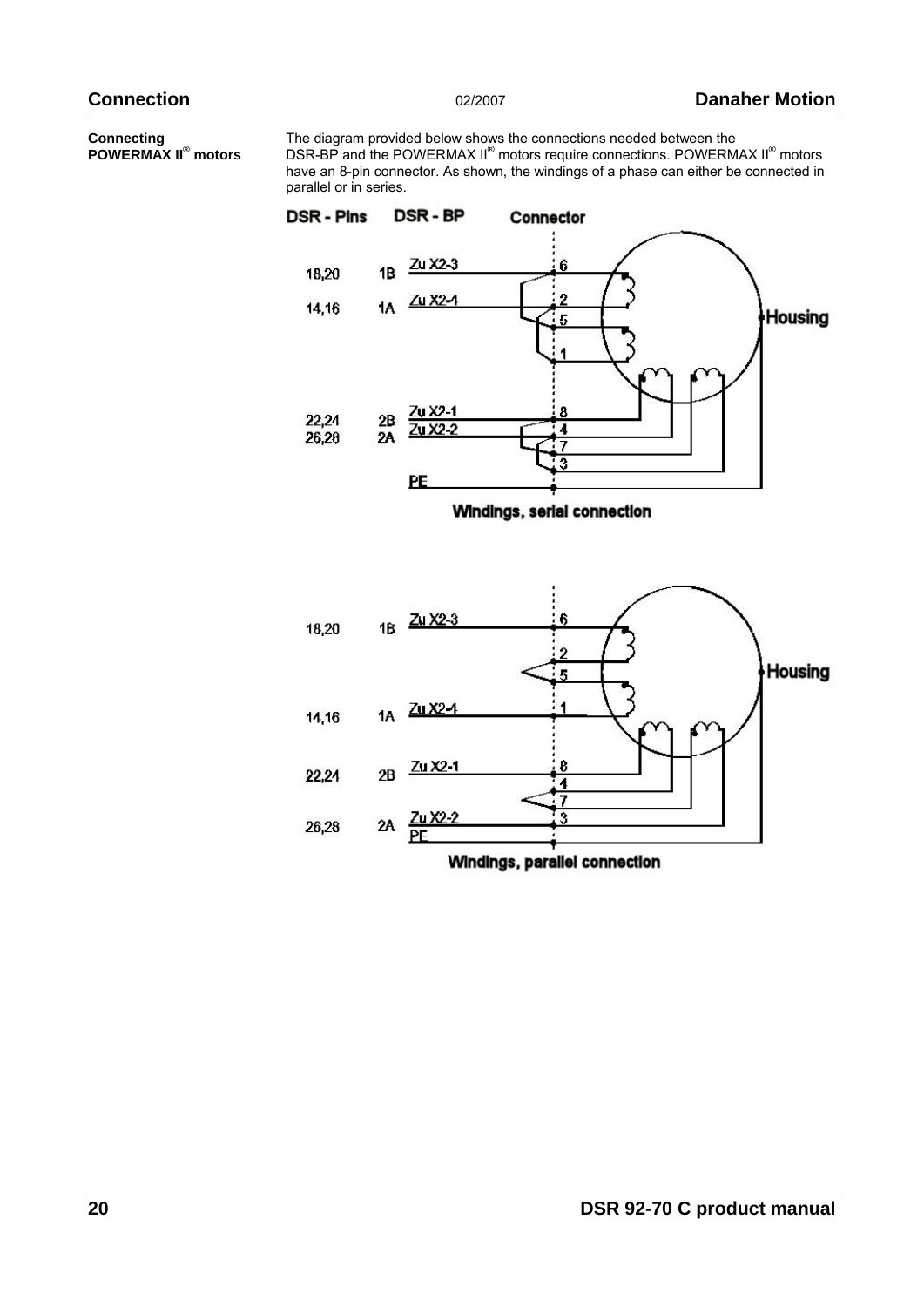### <span id="page-20-1"></span><span id="page-20-0"></span>**3.1.2 Voltage supply**

**Introduction** The voltage supply from the mains supply (e.g.: MTB25) is supplied to the DSR-BP backplane at the two soldered pins. Refer to Appendix B for the requirements of a mains supply. Appendix B contains information on how to configure and build or select the mains supply.

**Voltage supply An uncontrolled, screened DC voltage is sufficient to supply the DSR.** 

| <b>DSR-BP</b>   | <b>DSR</b> pins    | <b>Explanation</b>                                                                                           |
|-----------------|--------------------|--------------------------------------------------------------------------------------------------------------|
| +U <sub>R</sub> | 8a, 8c, 10a, 10c   | Permissible voltage 40-80 V DC, max. 6.5A.<br>The connection cables must be linked to all<br>the DSR's pins. |
| 0 volts         | 30a, 30c, 32a, 32c |                                                                                                              |

 If you are producing your own backplane, fit a safety fuse for 10 A with a time lag between the mains supply and DSR (do not use an automat).

**Requirements of the cable** You can use a normal, shielded cable between the mains supply and backplane. If there is a greater distance between the mains supply and DSR, note the following. A voltage stabilising capacitor should be fitted near the DSR. Use a twisted pair of wires for the link between the DSR and capacitor (twisted 1 to 1  $\frac{1}{2}$  times a centimetre). The protective conductor wire should not be twisted. This link must not be any longer than 1 m. The 3 wires must be covered with a shielding netting. Use cable with a 1.5 mm² cross-section for the voltage supply. Apply the shielding to all of the earthing bracket.

#### *IMPORTANT INFORMATION*

*The voltage supply must never, even briefly, exceed 85 V.*  **Peaks in the supply voltage (as may occur e.g. in switching mains supplies) are the most common cause of device failure. The pulse width modulated chopper controller does not absorb its current evenly, but in pulses. The cable inductivity between the DSR and external capacitor is therefore very important. They must therefore be linked to one another by a twisted, shielded pair of conductors of no more than 1 m in length.**

**Example of connection Note:** *Shielding not shown.* 

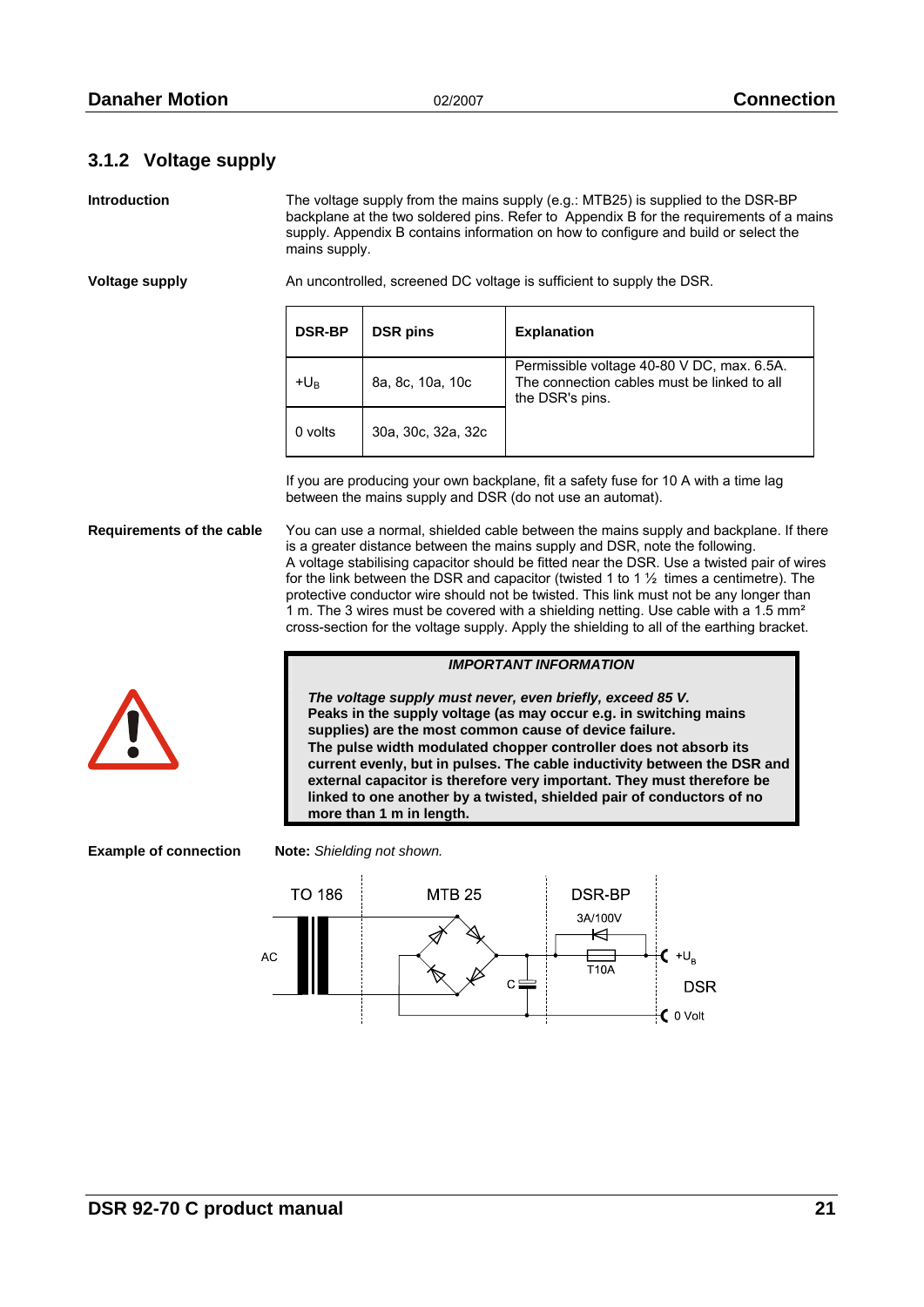# <span id="page-21-1"></span><span id="page-21-0"></span>**3.1.3 Signal connection**

**Introduction** The DSR is connected to the superordinate controller and motor via the VG connector. The DSR-BP backplane can be used for this purpose. The signal connections are then made via connector X1. The following diagram shows the basic input and output circuit of the DSR.

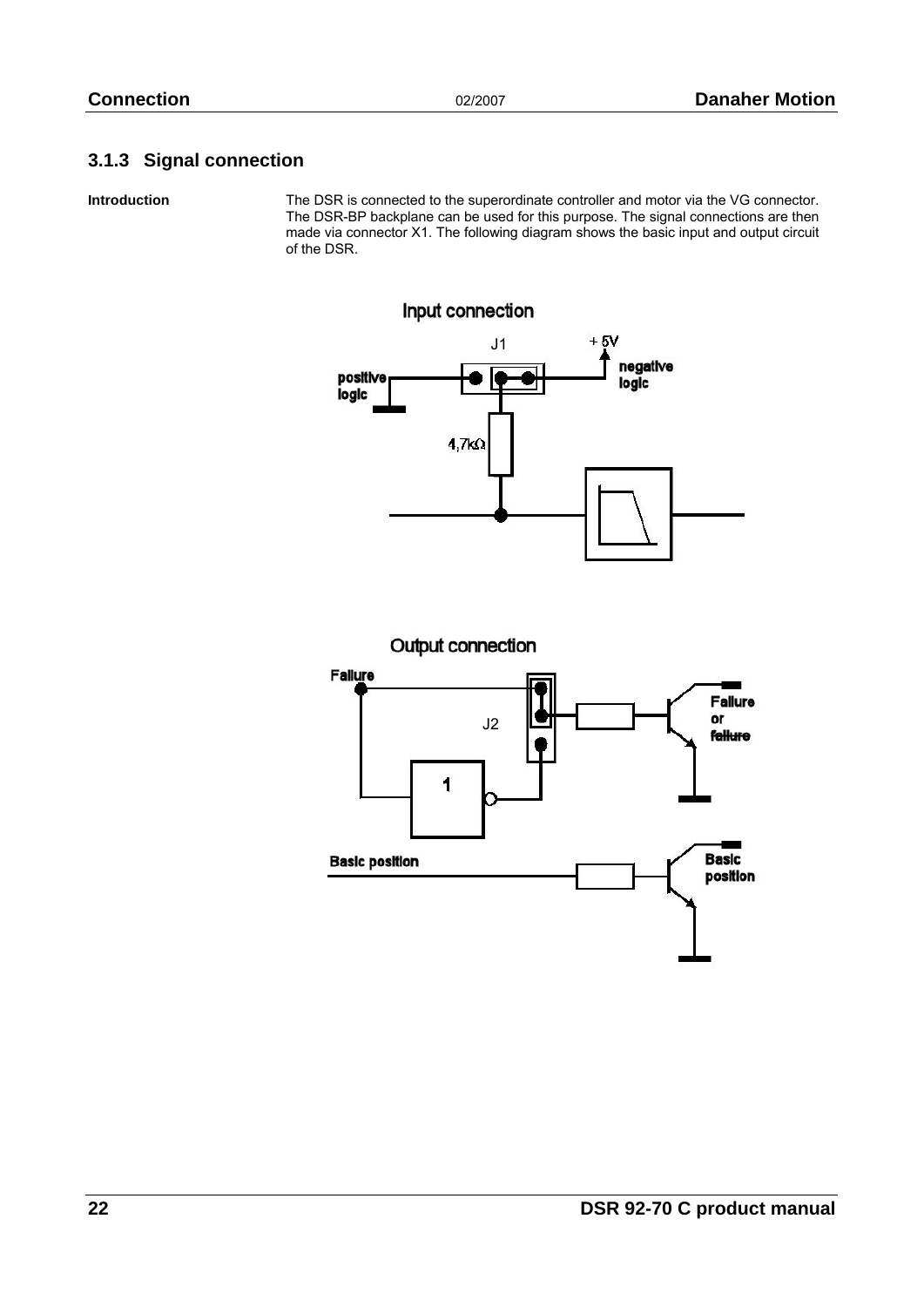**Mating connector** The signal connector on the DSR-BP X1 backplane is a plug-in Phoenix MSTB 2.5-10-ST RM5.08 screw terminal.

| Input/output                 | <b>DSR-BP</b>   | <b>DSR</b><br>pin | <b>Explanation</b>                                                                                                                                                                                       |
|------------------------------|-----------------|-------------------|----------------------------------------------------------------------------------------------------------------------------------------------------------------------------------------------------------|
| <b>Reset</b>                 | $X1-1$          | 6c                | The output stage is shifted into a defined<br>output status. Any possible errors are<br>deleted.                                                                                                         |
| Error                        | $X1-4$          | 12 <sub>c</sub>   | Collective output for error messages<br>(excess temperature, excess current)<br>Setting as normally closed contact or<br>normally open contact (jumper J2)                                               |
| Home position                | $X1-5$          | 12a               | Home position signal after x steps.<br>$X = m/50$ ; m = steps per revolution<br>Example: $1/5$ step = $1000$ steps<br>A signal is produced every 20 steps.                                               |
| <b>Boost</b>                 | $X1-6$          | 4c                | Increase in current by approx. 30%                                                                                                                                                                       |
| <b>Direction of rotation</b> | $X1-7$          | 2c                | Direction of motor movement                                                                                                                                                                              |
| <b>Step</b>                  | $X1-8$          | 6a                | Input for controlling motor rotation.                                                                                                                                                                    |
| <b>Disable</b>               | $X1-9$          | 4a                | This input is used to approve or block the<br>motor current.<br>There is a time lag of approx. 500 $\mu$ s<br>between the drive being approved at the<br>input and the power section being<br>activated. |
| 0 volts                      | $X1-10$         | 30ac<br>32ac      | Reference point for input and output<br>signals                                                                                                                                                          |
| <b>Step precision</b>        | Jumper<br>VS/HS | 2a                | Decimal or binary step width<br>The input must not be changed over<br>during operations.                                                                                                                 |

Voltages of up to 30 V are permitted for supplying the DSR controller.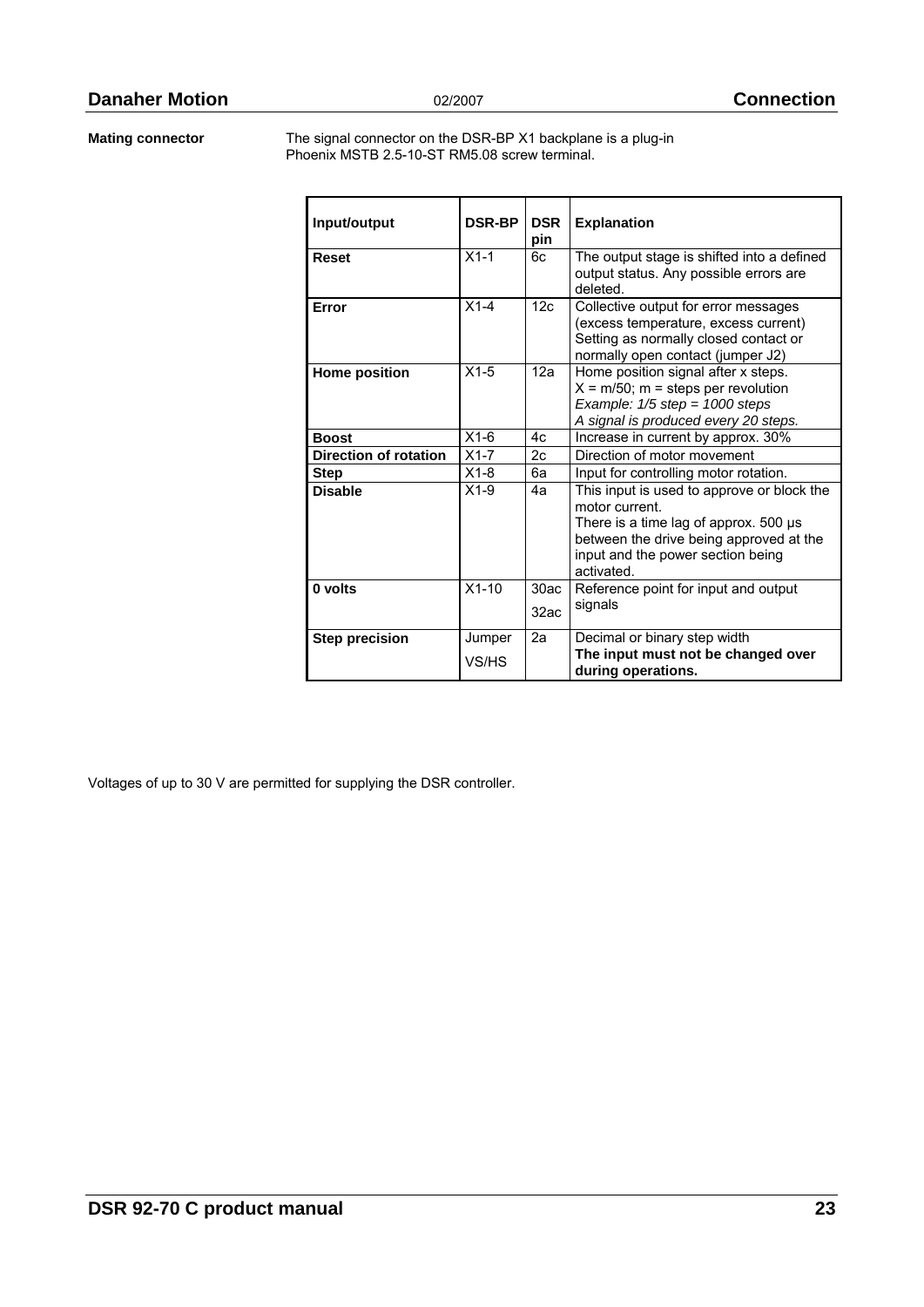# <span id="page-23-0"></span>**4 Commissioning**

**In this chapter** This chapter explains how the DSR drive is commissioned after installation. The following issues are addressed:

- Setting functions using plug-in bridges J1, J2 and J3
- Setting functions using the S1 and S2 switches
- Testing the installation

The aim of this chapter is to familiarise the user with the settings needed to commission and operate the DSR drive.

### **4.1 Setting DIP switch (S1)**

**Introduction DIP** switch S1 is used to set:

- the step width
- not used at present
- the idle current reduction ·



### <span id="page-23-1"></span>**4.1.1 Step width (1-3)**

**Definition** Step width determines how far the motor turns on the input per step signal. This turn is specified as fractions of a full step in the following table. The decimal step width is selected when the 'step precision' input is activated (0 volts).

| <b>Position S1</b> |              |    | Decimal step width                      | <b>Binary step width</b> |                 |                      |
|--------------------|--------------|----|-----------------------------------------|--------------------------|-----------------|----------------------|
| 1                  | $\mathbf{2}$ | 3  | VS<br>Steps/<br>revolution<br>fractions |                          | VS<br>fractions | Steps/<br>revolution |
| ON                 | ON           | ON | $1/1$ (VS)                              | 200                      | $1/2$ (HS)      | 400                  |
| <b>ON</b>          | ON           |    | $1/2$ (HS)                              | 400                      | 1/4             | 800                  |
| ON                 |              | ON | 1/5                                     | 1.000                    | 1/8             | 1.600                |
| ON                 |              |    | 1/10                                    | 2.000                    | 1/16            | 3.200                |
|                    | ON           | ON | 1/25                                    | 5.000                    | 1/32            | 6.400                |
|                    | ON.          |    | 1/50                                    | 10.000                   | 1/64            | 12,800               |
|                    |              | ON | 1/125                                   | 25.000                   | 1/128           | 25.600               |
|                    |              |    | 1/2.5                                   | 500                      | 1/5             | 1000                 |

Given the design of all Pacific Scientific stepper motors and all 1.8° stepper motors, the following applies: one full step causes the motor shaft to rotate through 1.8° degrees. Conversion into steps per revolution applies to this. By combining the 'step precision' input and the DIP switch S1 in positions 1 to 3 (as listed), 15 step widths are available.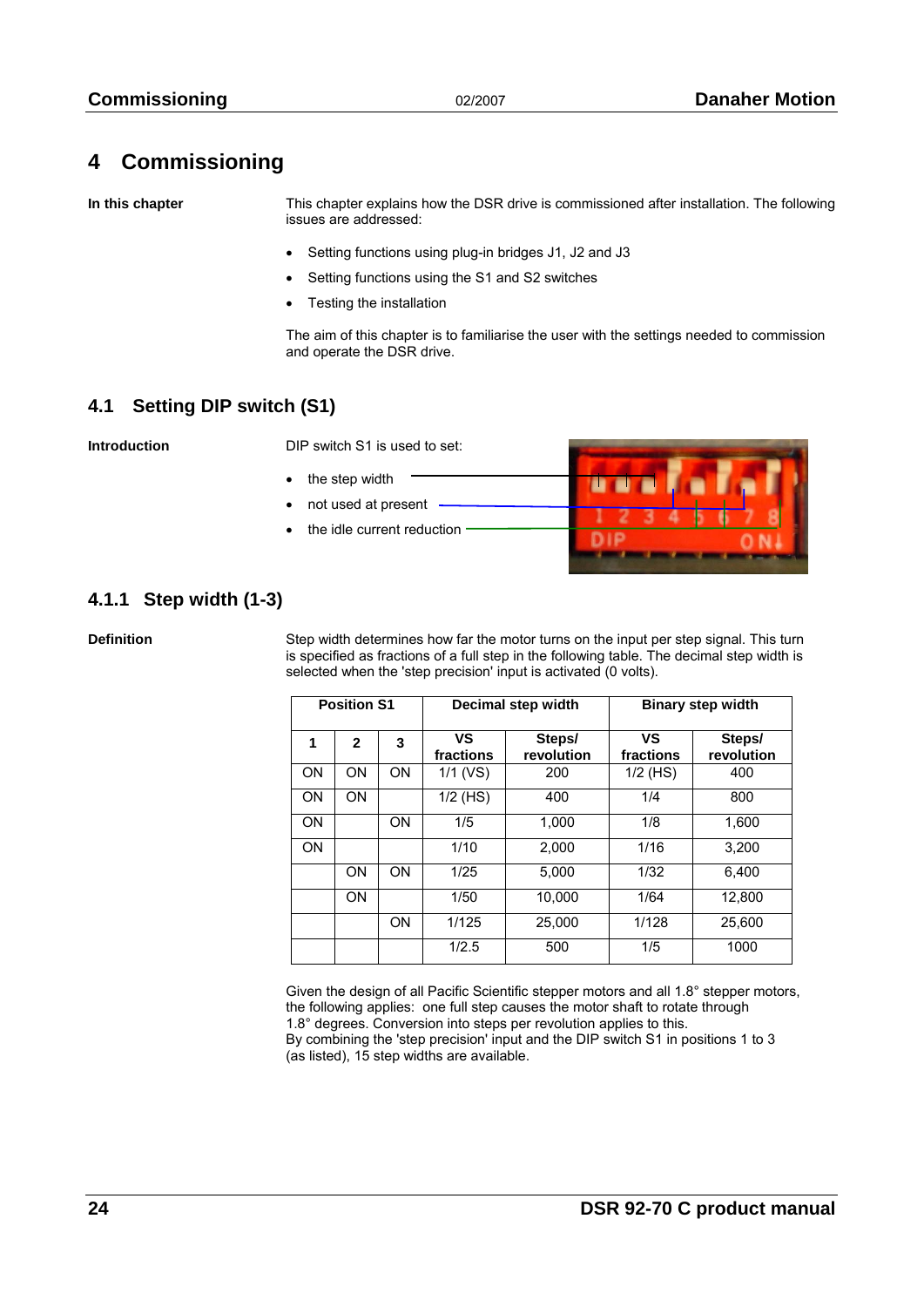<span id="page-24-0"></span>

| <b>Danaher Motion</b> | 02/2007                                                                                                     | <b>Commissioning</b> |
|-----------------------|-------------------------------------------------------------------------------------------------------------|----------------------|
| <b>Advantages</b>     | If you select a micro step width of 1/4 or less, you then have:<br>greater precision<br>٠                   |                      |
|                       | a more constant operation at low speeds<br>$\bullet$                                                        |                      |
|                       | the option of operating the drive in resonance ranges at low speeds.<br>$\bullet$                           |                      |
| <b>Consequence</b>    | Your indexer or pulse generator must also be able to issue the correspondingly higher<br>pulse frequencies. |                      |

### **4.1.2 Idle current reduction (5,6,8)**

**Definition IDED** Idle current reduction always reduces the phase current when the motor is stationary. The motor current is reduced as soon as step commands are not received for a specified period of time. This time can be 50ms (default), 100ms or 1 second.

> The function can be blocked so that the holding current equals the operating current. From a thermal standpoint, that is however



undesirable. Once approved, a time delay can be chosen to apply between the last pulse signal and the reduction in current taking effect. A longer delay is recommended for reverberating load. By combining the settings of DIP switch S1, (position 5 and 6), users can select between 4 options. They can also choose between two holding currents. If DIP switch S1, position 8 is set to OFF, the current is reduced to approx. 40% of the operating current. If the switch is in the ON position, the holding current is then only 20% of the operating current.

| <b>Position S1</b> |    |    | <b>Idle current reduction</b>               |
|--------------------|----|----|---------------------------------------------|
| 5                  | 6  | 8  |                                             |
| OΝ                 | ON | x  | <b>Function inactive</b>                    |
| ON                 |    |    | 40% effective after 0.05 sec. <sup>17</sup> |
|                    | ON |    | 40% effective after 0.1 sec.                |
|                    |    |    | 40% effective after 1 sec.                  |
| OΝ                 |    | ON | 20% effective after 0.05 sec.               |
|                    | ON | ON | 20% effective after 0.1 sec.                |
|                    |    | ΩN | 20% effective after 1 sec.                  |

1) Default set in factory

**Note:** 

⎯

*When the idle current reduction function is active, both the holding torque produced by the motor and the motor's rigidity in the holding position are reduced.* 

**Advantages** The idle current reduction function reduces motor and drive heating when the motor is stationary and the limit stage approved.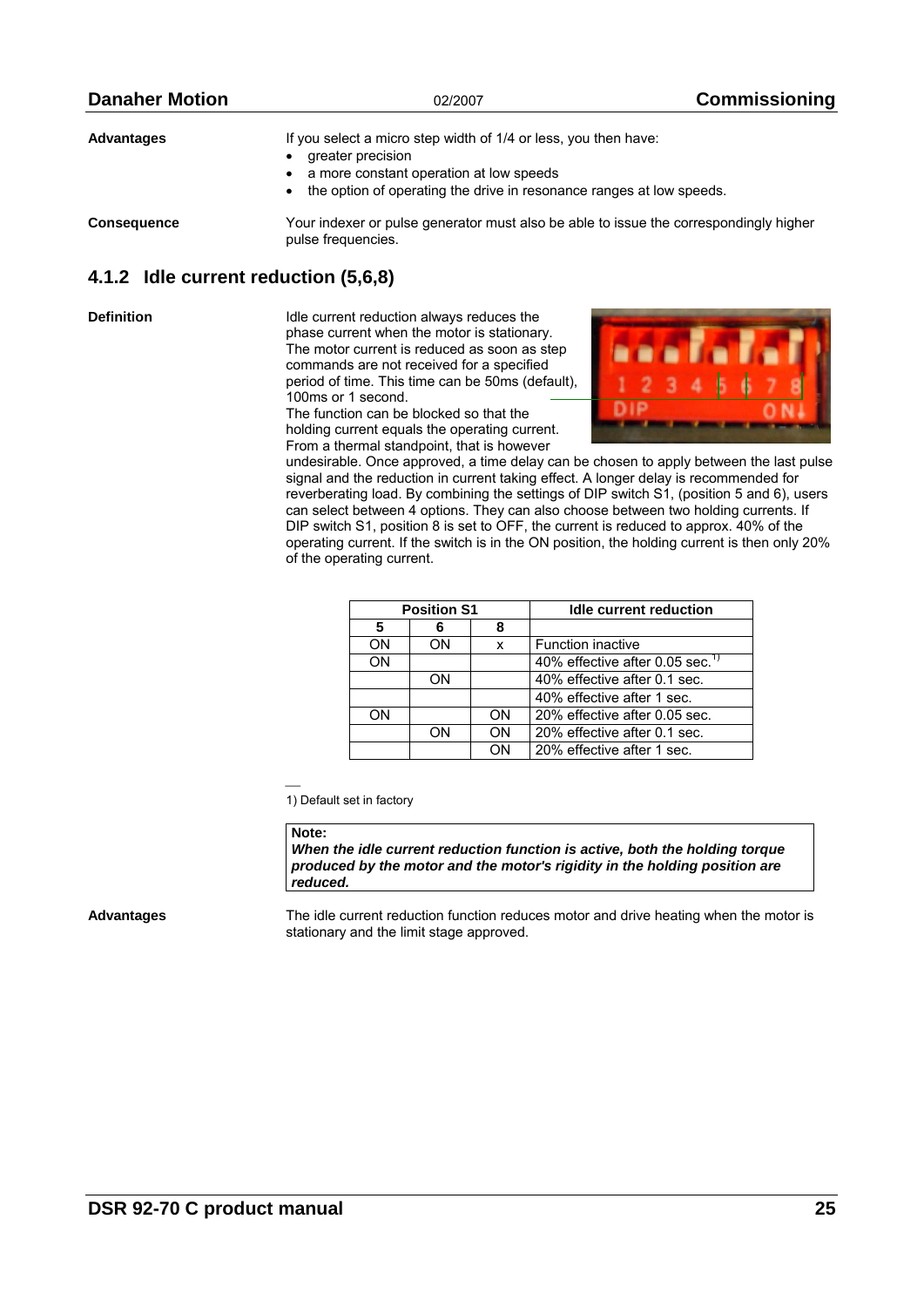### <span id="page-25-0"></span>**4.2 Setting the motor current (S2)**

The motor current is set using rotary switch S2. Before undertaking the setting, you must deactivate the supply voltage and unscrew the front cover.

The current level set must be suitable for the motor's rated currents.

Connect up an 8-conductor motor in series, then please remember that now half the motor current of a motor connected up in parallel produces the same level of motor heating. The winding inductivity is quadrupled.



| <b>Switch position</b> | <b>Effective current</b> |
|------------------------|--------------------------|
|                        | in amps                  |
| 0                      | 0.3                      |
| 1                      | 0.6                      |
| $\overline{2}$         | 0.9                      |
| 3                      | 1.2                      |
| 4                      | 1.5                      |
| 5                      | 1.9                      |
| 6                      | 2.2                      |
| 7                      | 2.5                      |
| 8                      | 2.8                      |
| 9                      | 3.1                      |
| A                      | 3.4                      |
| В                      | 3.7                      |
| C                      | 4.0                      |
| D                      | 4.3                      |
| E                      | 4.7                      |
| F                      | 5.0                      |

### **4.3 Jumper setting**

**Logic**

Jumper J1 can be used to select between positive (default) and



#### **Error output**

The central jumper J2 defines whether the output acts as a normally closed contact (default) or normally open contact.

**Preferred direction of rotation**

The default for jumper J3 is a positive direction of rotation.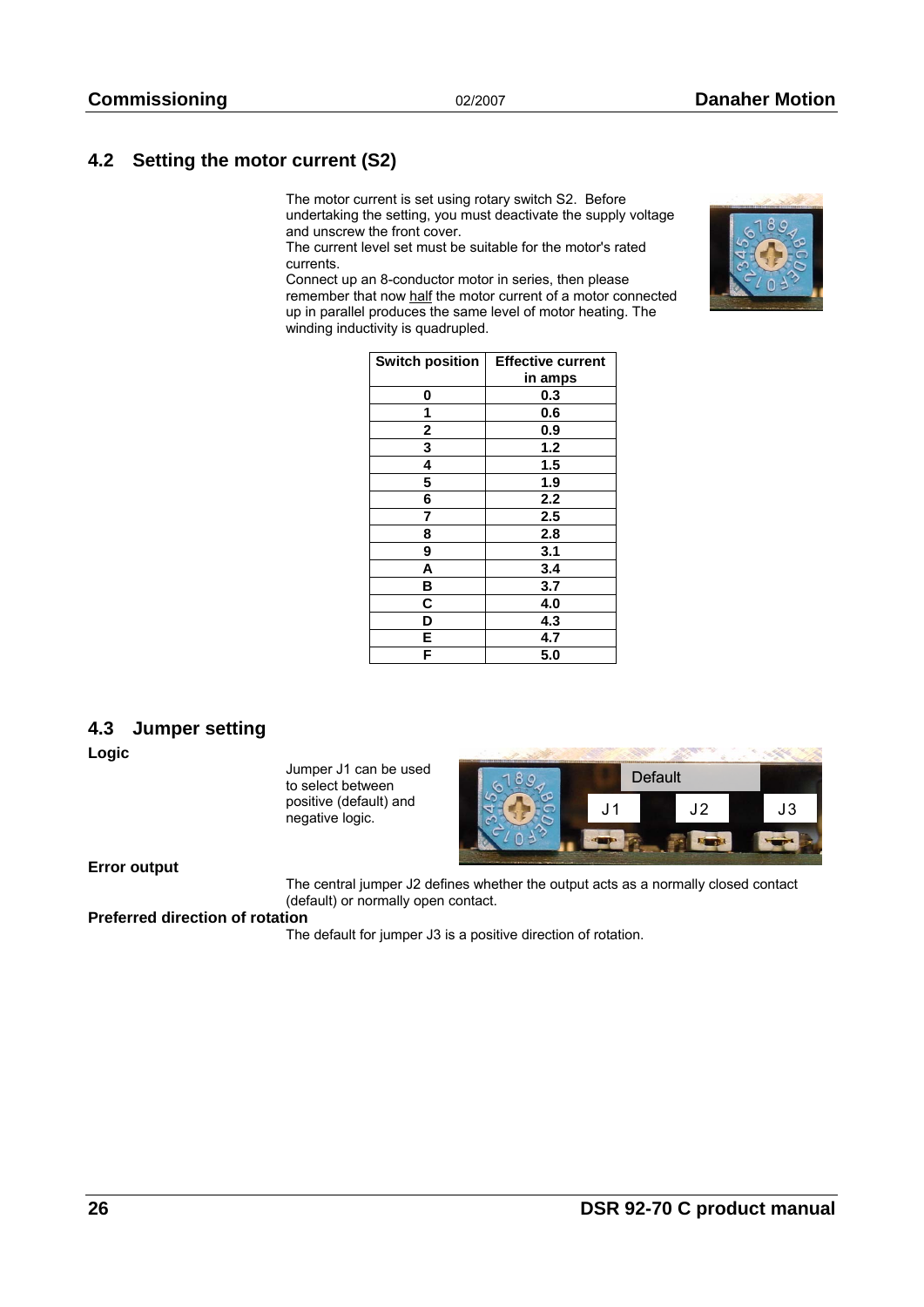#### <span id="page-26-0"></span>**4.4 Testing the system**



**Background** The test stages described below test that the DSR controller has been installed correctly and check for concealed transport damage.

**Procedure Concertive DONS** has been installed as described in chapter 2, test the system as follows:

*WARNING!*  **Errors may result in undesirable motor movements. Therefore:** 

- **the motor shaft must be free when first switching on, i.e. no load may be connected up.**
- **attach the motor mechanically such that it cannot fall over or cause other damage if jolting movements are experienced.**
- **interrupt the voltage supply if any undesirable movements occur.**

**Checking connections** 

- 1. Check for correct assembly and check cooling, all cable connections, earthing points and shielding to ensure correct installation.
- 2. With the voltage supply off check whether positions 1 to 8 are set correctly on DIP switch S1.

The default setting from the factory is shown here:

- Step width: full or half step
- Current reduction after 0.05 s
- 3. Check for correct assembly and check cooling, all cable connections, earthing points and shielding to ensure correct installation. The default

setting from the factory is shown here:

The settings have the following meanings:

- positive logic
- error output as normally closed contact
- pos. direction of rotation
- 4. Set the current rotary switch to the motor's rated current and no more.
- 5. Activate the voltage supply.

#### **Testing signals**

- 1. Check whether the motor has holding torque by attempting to turn the motor shaft by hand. An active motor cannot be turned or can only be turned with great effort.
- 2. Specify the cycling impulse and check whether the motor turns.
- 3. Reverse the polarity of the direction of rotation signal and specify the steps for the motor. The direction of rotation must change.

**Help** If you require more assistance during usage, please contact your distributor.



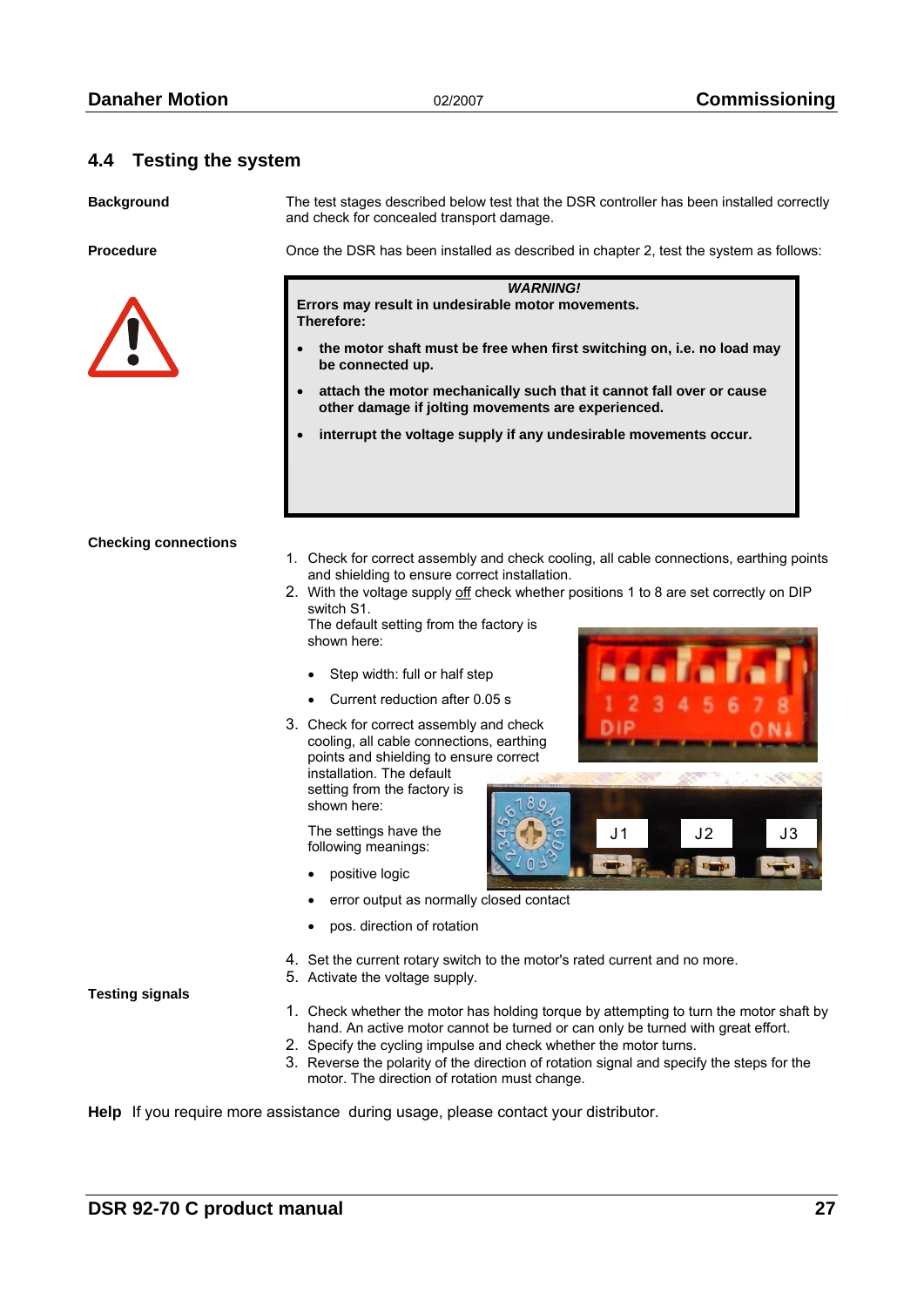### <span id="page-27-0"></span>**5 Maintenance/error rectification**

**In this chapter <b>This chapter includes** maintenance and error rectification for the DSR.

#### **5.1 Cleaning the DSR controller**

The DSR controllers do not need any regular maintenance. If need be the device can be cleaned as follows to prevent problems caused by an accumulation of dust and dirt:

**Procedure** Use clean, dry, compressed (low pressure) air to remove any surface dust and dirt from the device.

#### **5.2 Status LED**

| Green  | After approval (motor activation), the LEDs on the front of the device light up green and<br>the DSR is ready. |
|--------|----------------------------------------------------------------------------------------------------------------|
| Yellow | If the LED lights up or flashes yellow, this indicates that the controller is receiving cycling<br>signals.    |
| Red    | Error detection (see below) has been triggered.                                                                |

#### **5.3 Error rectification on the DSR drive**

**Introduction The internal protective circuits establish the following errors:** 

- overcurrent at output
- (short circuit between two motor phases or one phase and earth)
- overtemperature

Once one of the aforementioned protective circuits has activated, an error is indicated by the status LED on the front of the device. Use the following troubleshooting table. This tool will help you rectify most problems. If the controller cannot be operated, please contact your Danaher Motion distributor.



#### *IMPORTANT INFORMATION!*

*If you come to the conclusion that the DSR is defective, do NOT simply replace the device with another one.* 

*Instead check the following:* 

- *the mains supply configuration.* You will find important information about this in Appendix B at the end of this manual.
- *the type of wiring used for the voltage supply.* You will find important information on this in section [3.1.2](#page-20-1) - [Voltage supply](#page-20-1) – on page [21](#page-20-1).
- *whether the temperature of the heat sink has remained below 85 °C.*  You will find important information about the thermal configuration in section [2.4](#page-12-1) - [Mechanical assembly](#page-12-1) – on page [13.](#page-12-1)

*Incorrect voltage supplies are one of the most common causes of controller defects.*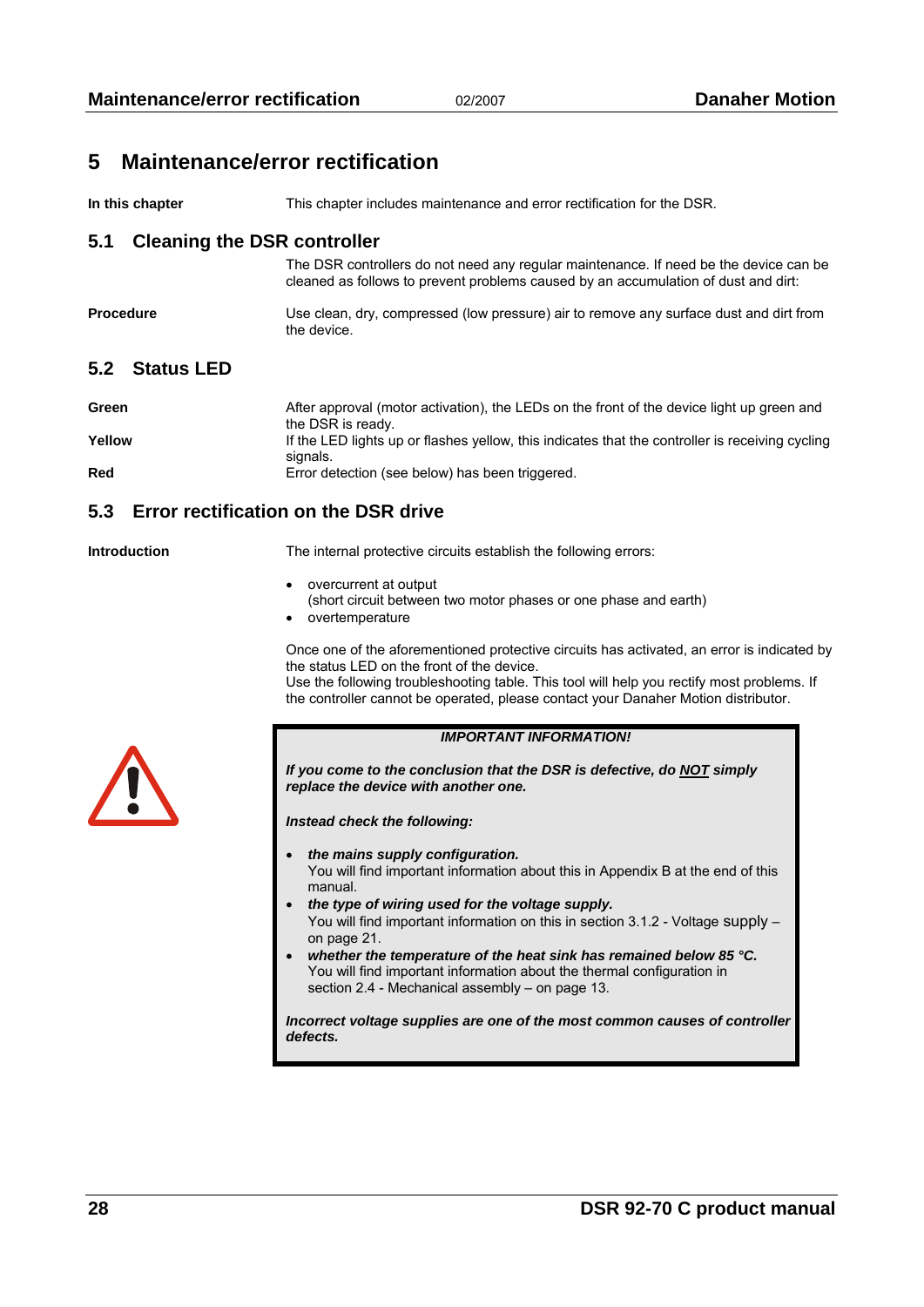#### **Troubleshooting table**

| <b>OBSERVATION</b>                                         | <b>MEASURES</b>                                                                                                                                                                                                                                                                                                                                                                                                                                                                                                           |  |
|------------------------------------------------------------|---------------------------------------------------------------------------------------------------------------------------------------------------------------------------------------------------------------------------------------------------------------------------------------------------------------------------------------------------------------------------------------------------------------------------------------------------------------------------------------------------------------------------|--|
| Motor has no (holding)<br>torque,<br>and LED lights up red | Situation: An internal protective circuit has been activated and has removed<br>approval.                                                                                                                                                                                                                                                                                                                                                                                                                                 |  |
|                                                            | Switch off the voltage supply, disconnect the motor cable from connector X2.<br>Check the motor cable for continuity, short circuits between the wires and short<br>circuits between wires and shield. Check whether X2 is assigned correctly.<br>Check the disconnected motor for continuity of the individual phases and for short<br>circuits between the phases or between one phase and the motor casing.<br>Reconnect the motor following one of the circuit diagrams shown in section 3.1.1<br>on page 15 onwards. |  |
|                                                            | Check whether the supply voltage is $\geq$ 40 V and $\leq$ 80 V DC. If possible, use an<br>oscilloscope to check this and note any brief excess voltage or drops in voltage.                                                                                                                                                                                                                                                                                                                                              |  |
|                                                            | Check whether the temperature of the heat sink is less than 85°C.                                                                                                                                                                                                                                                                                                                                                                                                                                                         |  |
| Motor has no torque,<br>and LED lights up green            | Situation: Controller is approved but there is too little or no motor current.                                                                                                                                                                                                                                                                                                                                                                                                                                            |  |
|                                                            | Check whether the current setting is set correctly on the rotary switch.                                                                                                                                                                                                                                                                                                                                                                                                                                                  |  |
|                                                            | As described above, check whether the motor cable is wired correctly and plugged<br>into the drive correctly.                                                                                                                                                                                                                                                                                                                                                                                                             |  |
| Motor has holding torque,<br>but is not turning.           | Situation: No cycling signals are being detected at the step input.                                                                                                                                                                                                                                                                                                                                                                                                                                                       |  |
| LED lights up green                                        | Test the step input, e.g. using a 4.5 V battery (with correct polarity). If an<br>extremely small step width has not been selected, tapping several times must<br>result in palpable motor shaft rotation.                                                                                                                                                                                                                                                                                                                |  |
|                                                            | Ensure that the step input is wired correctly, and that its pulse source corresponds<br>to the specific electrical and time requirements.                                                                                                                                                                                                                                                                                                                                                                                 |  |
| Motor turning in the wrong<br>direction                    | Situation: You want to invert the direction of rotation input.                                                                                                                                                                                                                                                                                                                                                                                                                                                            |  |
|                                                            | Deactivate voltage. Swap the wires of one motor phase (not both) on X2. This will<br>change the preferred direction of rotation.                                                                                                                                                                                                                                                                                                                                                                                          |  |
| Motor not responding to<br>direction of rotation input     | Test the direction of rotation input at a low pulse frequency, e.g. using a 4.5 V<br>battery (with correct polarity).                                                                                                                                                                                                                                                                                                                                                                                                     |  |
|                                                            | Ensure that the direction of rotation input is wired correctly and check whether the<br>signal corresponds to the specific electrical requirements.                                                                                                                                                                                                                                                                                                                                                                       |  |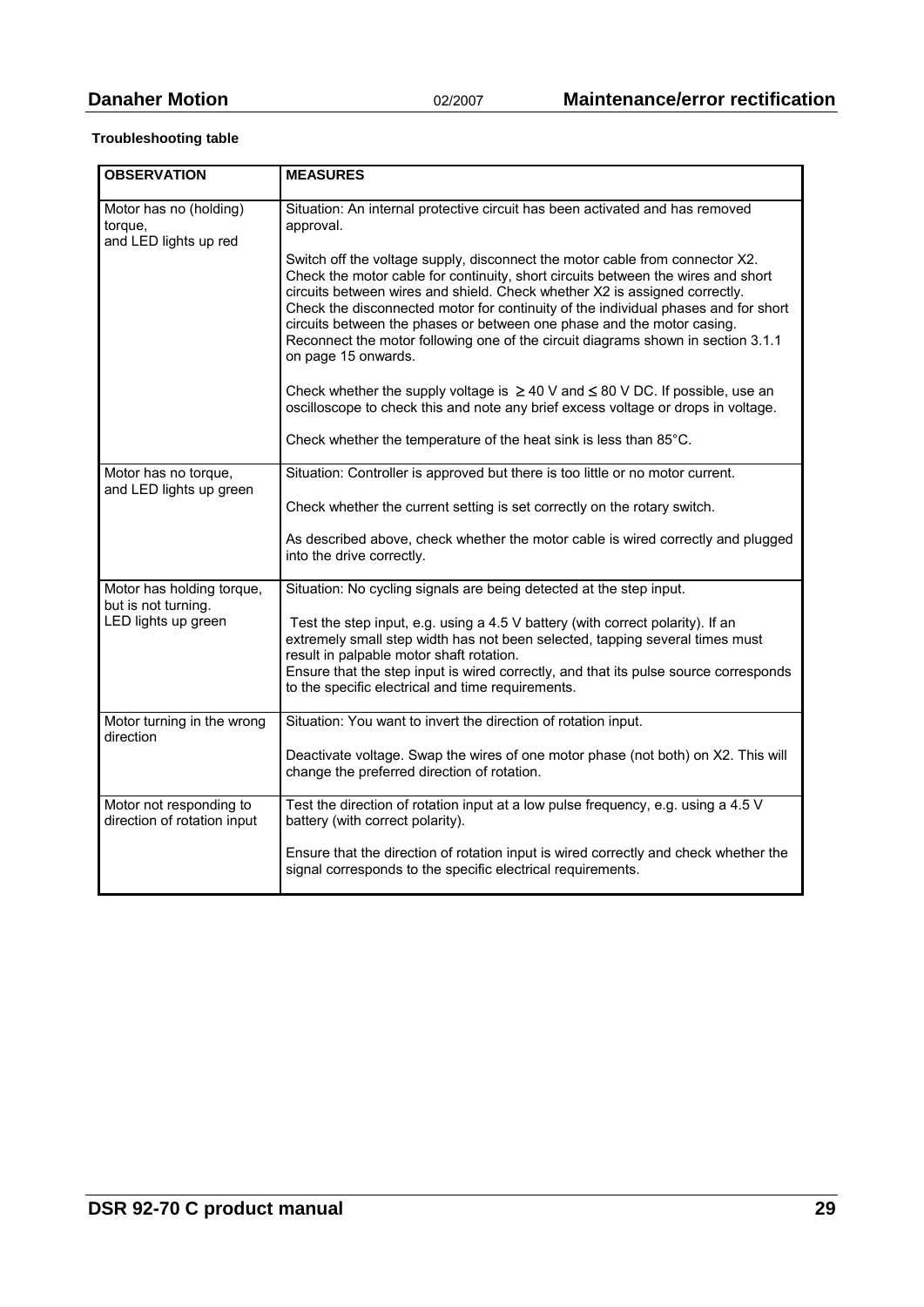#### **Continuation of troubleshooting table**

| <b>OBSERVATION</b>                                | <b>MEASURES</b>                                                                                                                                                                                                                                                       |
|---------------------------------------------------|-----------------------------------------------------------------------------------------------------------------------------------------------------------------------------------------------------------------------------------------------------------------------|
| Motor is not reaching the -<br>position expected. | Check whether the step width set on the DSR controller matches the step width for<br>which parameters are set on your indexer.                                                                                                                                        |
|                                                   | Check whether the motor is therefore stationary or is losing steps because it is<br>being overstretched by excess acceleration or load torque or because it is<br>operating in the resonance range. Operating noises often provide good indicators.                   |
|                                                   | 1. Check the drive configuration again. Remember that the torque curve of a<br>stepper motor depends on                                                                                                                                                               |
|                                                   | - the intermediate circuit voltage of the controller (with the DSR<br>controller, that is the supply voltage)                                                                                                                                                         |
|                                                   | - the way in which an 8-conductor motor is connected (in parallel or series)                                                                                                                                                                                          |
|                                                   | 2. Use a smaller step width to prevent resonance problems at low speeds (under<br>approx. 120 rpm).                                                                                                                                                                   |
|                                                   | 3. If minor step errors are adding up when shuttling, then it is a good check to see<br>whether your indexer is observing the necessary advance time (at least 50 $\mu$ s)<br>for direction of rotation signals before the first step of a new movement is<br>output. |
|                                                   | 4. Check whether the signals at the cycling and direction of rotation input satisfy<br>all the specific electrical and time requirements and that they are not being<br>distorted by interference.                                                                    |
|                                                   |                                                                                                                                                                                                                                                                       |

| <b>Return for repairs or</b> | If you come to the conclusion that the DSR controller and/or stepper motor is             |
|------------------------------|-------------------------------------------------------------------------------------------|
| Replacement                  | defective, proceed as follows:                                                            |
|                              | If you are a customer of a machine manufacturer in whose machines Danaher Motion          |
|                              | products are used, please first contact the machine manufacturer, and not your nearest    |
|                              | Danaher Motion distributor. Machine manufacturers often modify motors and the             |
|                              | distributor will not be aware of this. As a result, replacement devices or motors will no |
|                              | longer be compatible even if the distributor supplies the same type number.               |

 If you bought the products directly from a distributor, please contact this distributor. This distributor will be able to help you with rapid repairs and replacement.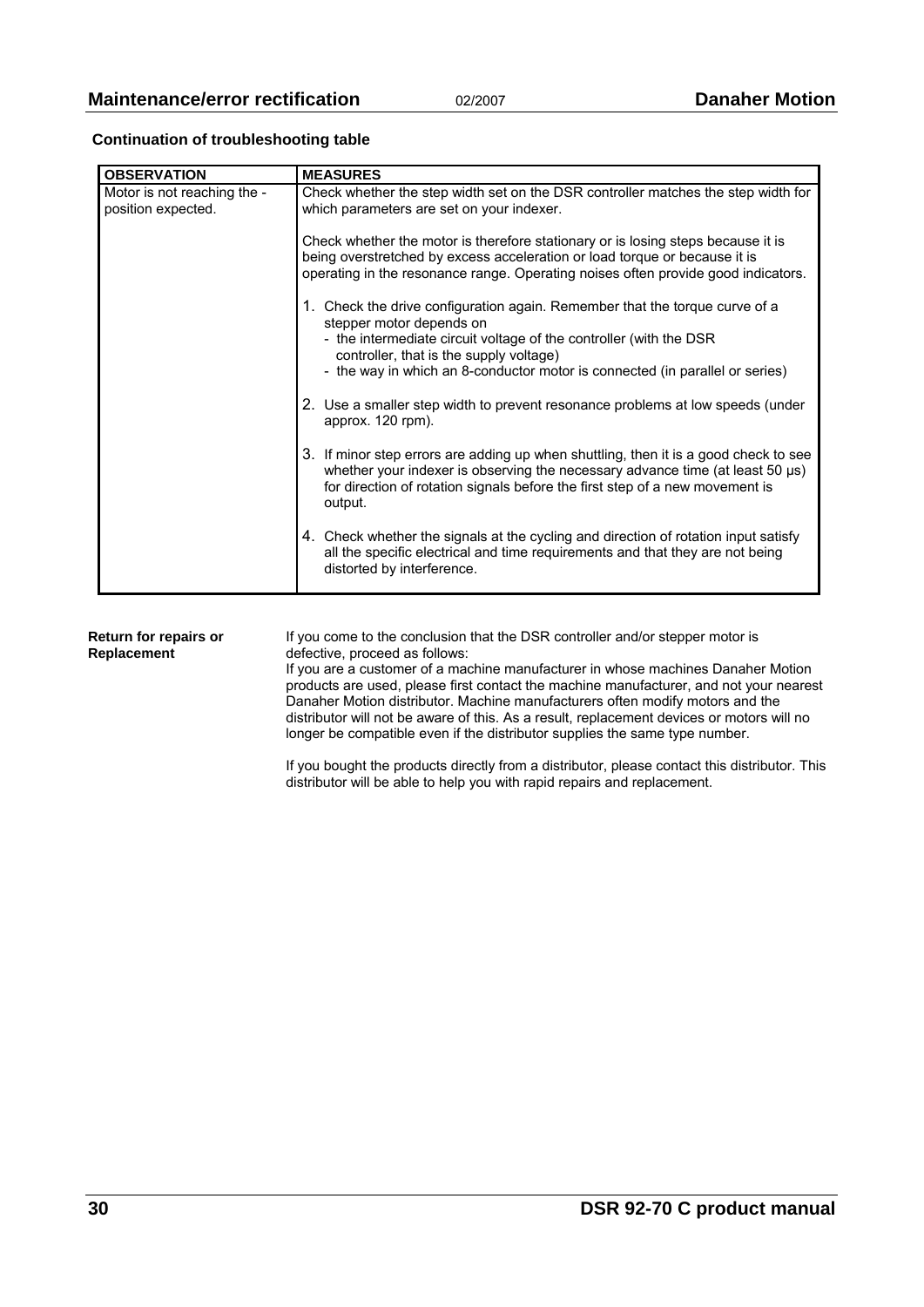# <span id="page-30-0"></span>**6 Technical data**

### **6.1 Electrical data**

| Spannungsversorgung       | 40 - 80 V DC, 6.5 A                  |                                                    |
|---------------------------|--------------------------------------|----------------------------------------------------|
| <b>Type of controller</b> | Bipolar two-phase chopper controller |                                                    |
| <b>Chopper-Frequenz</b>   | nominal 20 kHz                       |                                                    |
| Step width                | Can be set using switch              | Steps per motor revolution<br>(1.8° stepper motor) |
|                           | 1/1(1/2)                             | 200 (400)                                          |
|                           | 1/2(1/4)                             | 400 (800)                                          |
|                           | 1/5(1/8)                             | 1000 (1600)                                        |
|                           | 1/10(1/16)                           | 2000 (3200)                                        |
|                           | 1/25 (1/32)                          | 5000 (6400)                                        |
|                           | 1/50(1/64)                           | 10,000 (12,800)                                    |
|                           | 1/125 (1/128)                        | 25,000 (25,600)                                    |
|                           | 1/2.5(1/5)                           | 500 (1000)                                         |

#### **Characteristics of signal inputs**

| <b>Input</b>          |            | Input level                                                      |             |                      | Logic can be<br>changed |
|-----------------------|------------|------------------------------------------------------------------|-------------|----------------------|-------------------------|
|                       | Frequency  | <b>LOW</b>                                                       | <b>HIGH</b> | Pulse width          |                         |
| Step                  | 0-100kHz   | $0 - 0.8V$                                                       | $3-24V$     | min. $2 \mu s$       | yes                     |
|                       | 100-500kHz | $0 - 0.3V$                                                       | $3 - 5.5V$  | min. $1 \mu s$       |                         |
| Direction of rotation |            | 0 bis $2 V = LOW$<br>3 bis 30 $V = HIGH$                         |             | yes                  |                         |
| <b>Disable</b>        |            | 0 bis $2 V = LOW$<br>3 bis 30 $V = HIGH$                         |             | yes                  |                         |
| Boost                 |            | 0 bis $2 V = LOW$<br>$3 \text{ bis } 30 \text{ V} = \text{HIGH}$ |             | yes                  |                         |
| Reset                 |            | 0 bis $2 V = LOW$<br>$3 \text{ bis } 30 \text{ V} = \text{HIGH}$ |             | Yes                  |                         |
| Step precision        |            | 0 bis $1 V =$ dezimal<br>open or 3 to $30V = binary$             |             | N٥<br>negative logic |                         |

When the DSR is supplied, the logic is set to positive.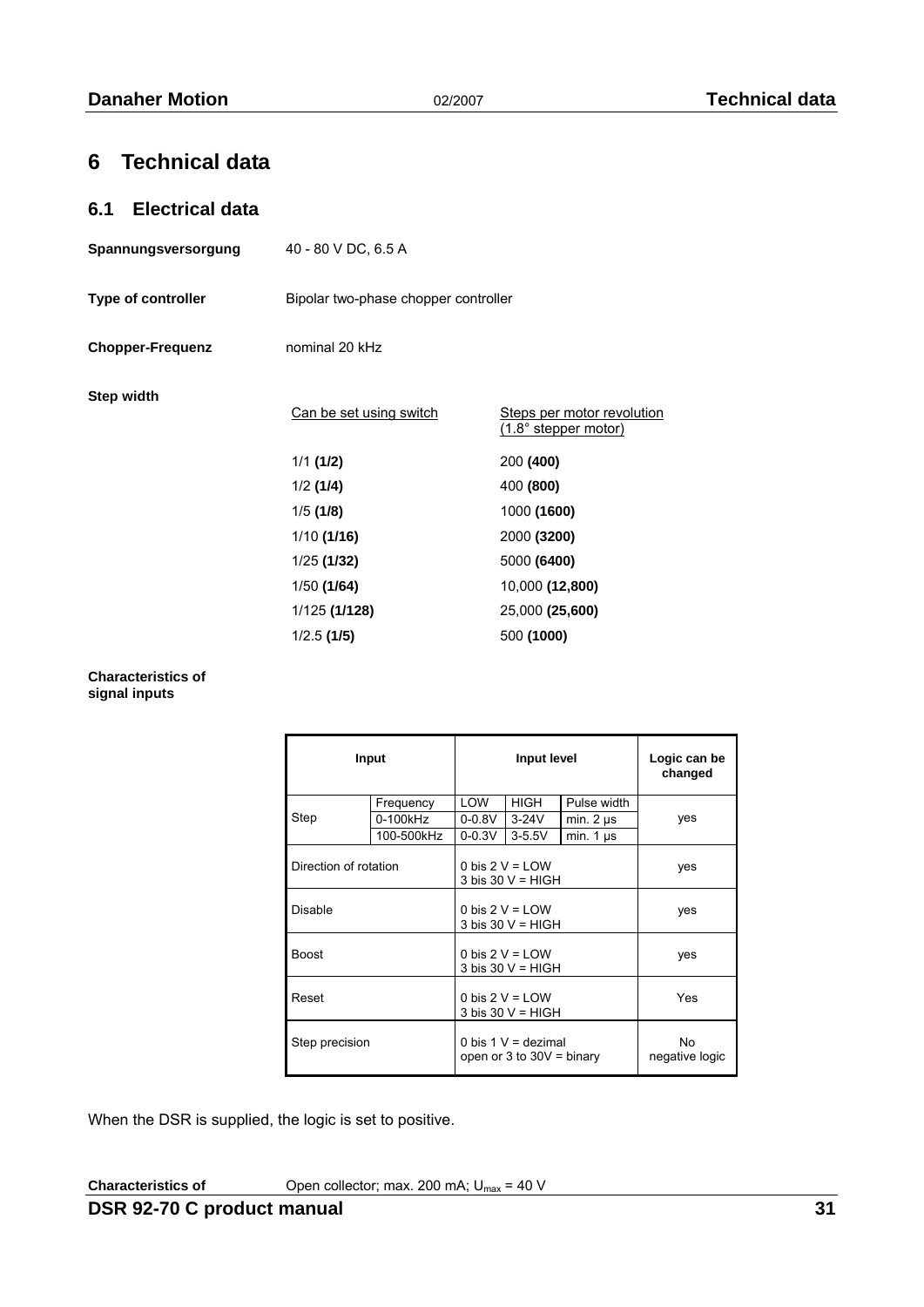<span id="page-31-0"></span>

| <b>Technical data</b>                           | 02/2007                                                                                                         | <b>Danaher Motion</b> |
|-------------------------------------------------|-----------------------------------------------------------------------------------------------------------------|-----------------------|
| signal outputs                                  | If inductivity (e.g. relays) is connected up as a consumer, the outputs must be wired with<br>a recovery diode! |                       |
| <b>Maximum pulse frequency</b><br>at step input | 500 kHz                                                                                                         |                       |
| Advance time of<br>direction of rotation input  | If the direction of rotation is changed, in the 50 us following<br>the step input's level must not change.      |                       |

# **6.2 Environmental data**

| <b>Operating temperature</b>            | Permissible ambient temperature of 0 $\degree$ C to 40 $\degree$ C, provided that the maximum<br>permissible heat sink temperature of 85 °C is not exceeded. |
|-----------------------------------------|--------------------------------------------------------------------------------------------------------------------------------------------------------------|
| Storage temperature                     | $-55$ °C to +70 °C                                                                                                                                           |
| <b>Maximum heat sink</b><br>temperature | 85 °C<br><b>Note:</b> A fan can be used to ensure this. If the idle current reduction function is used, less<br>lost heat will be produced.                  |
| Air humidity                            | 10 to 90 %, condensation not permitted                                                                                                                       |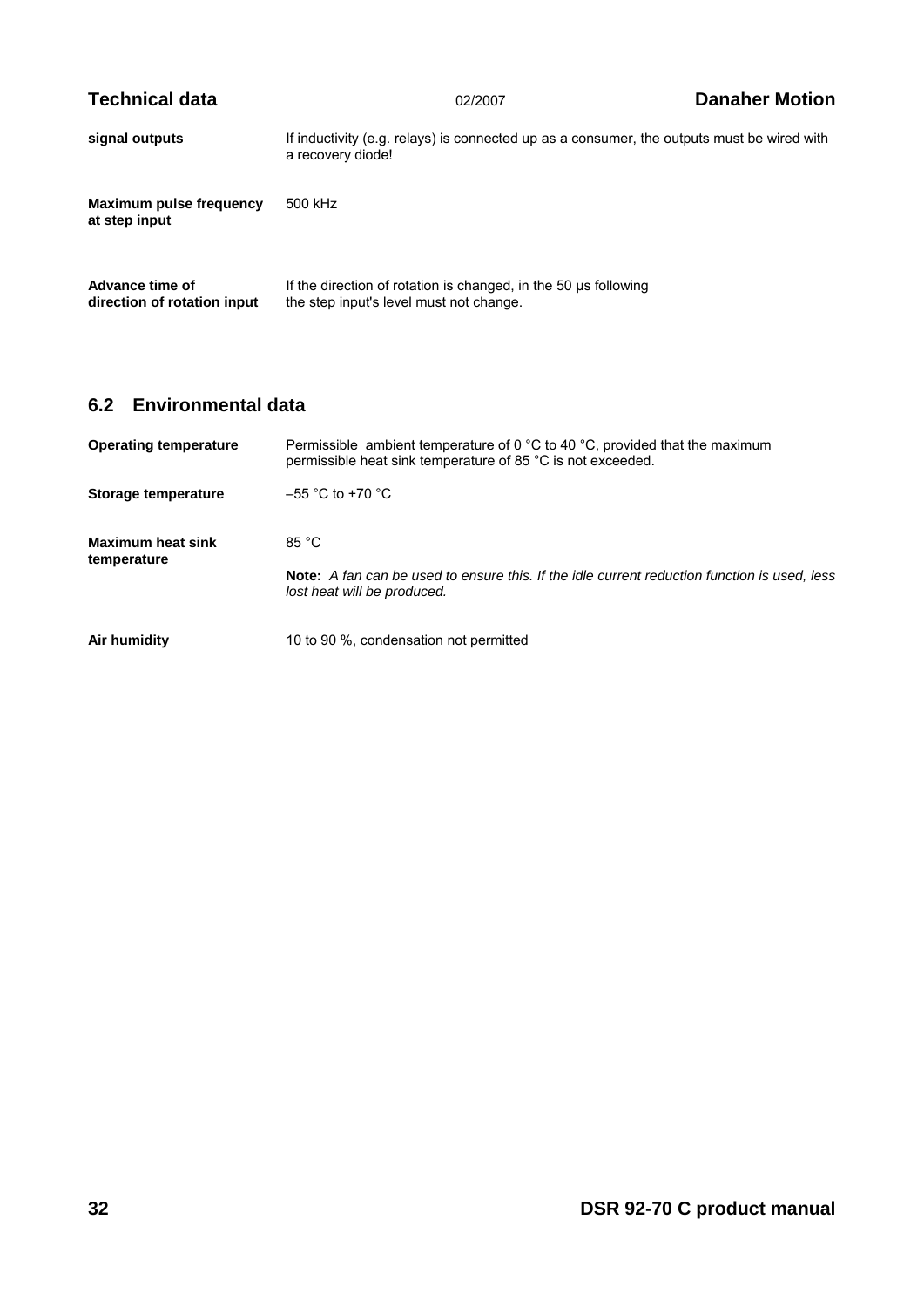#### <span id="page-32-0"></span>**6.3 Mechanical data**

**Dimensions**



**Weight** approx. 0.31 kg (not including front cover) approx. 0.34 kg (including DSR-FP front cover)

#### **DSR-BP connector and mating connector**

| Voltage supply | Soldered posts                         |
|----------------|----------------------------------------|
| Signal         | Phoenix Contact MSTBT 2.5/10-ST RM5.08 |
| Motor          | Phoenix Contact MSTBT 2.5/4-ST RM5.08  |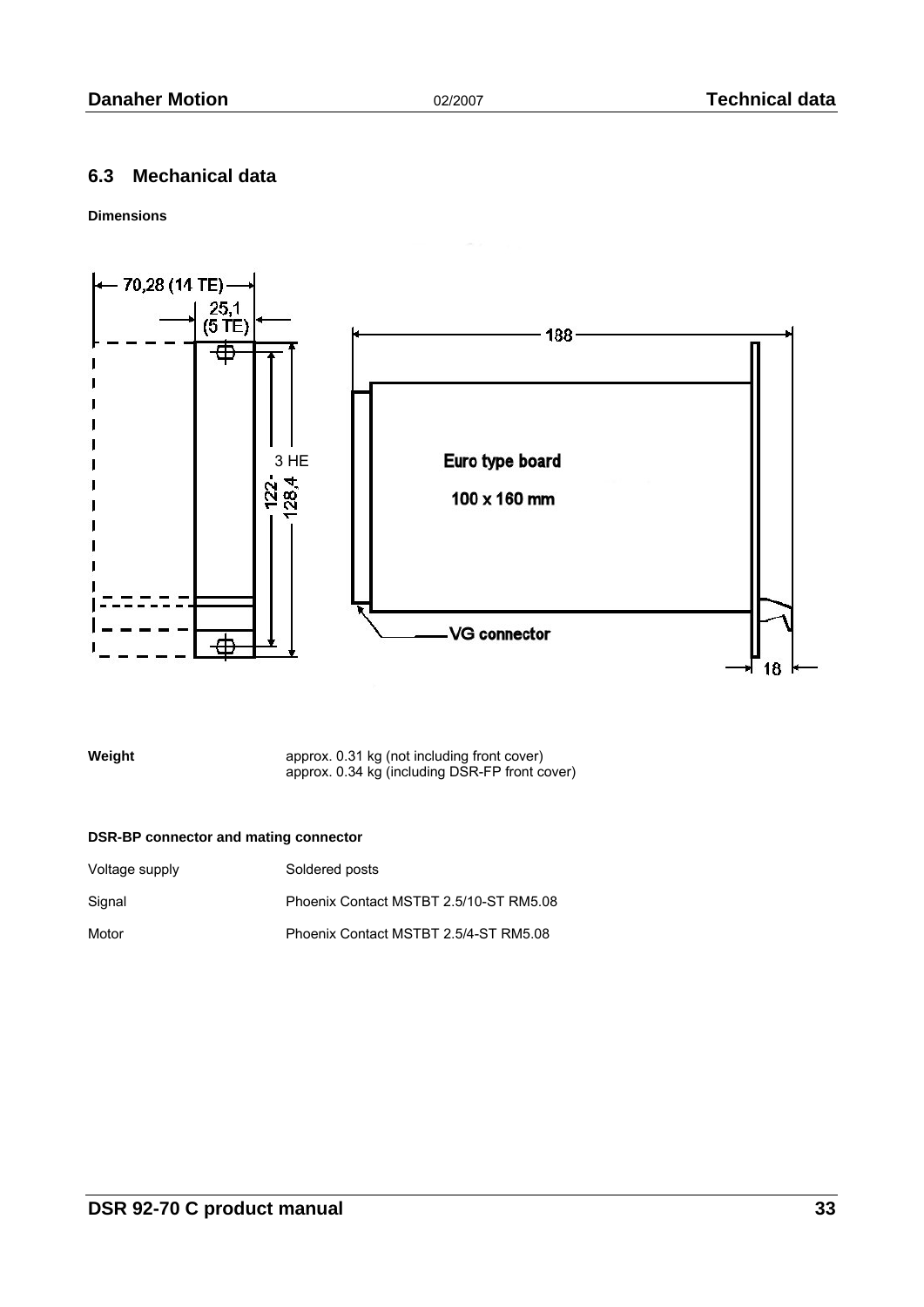# **Appendix A - Order details**

The type code and order numbers for the DSR controller and accessories are provided in this appendix.

<span id="page-33-0"></span>

| <b>Designation</b>                               | Order number      | <b>Comments</b>             |
|--------------------------------------------------|-------------------|-----------------------------|
| Stepper motor<br>controller                      | <b>DSR92-70 C</b> | Not including front cover   |
| <b>Technical description</b><br>of DSR in German | 01-MAEDSRC-D      | 01-MAEDSRC-D.pdf            |
| Backplane                                        | DSR-BP            |                             |
| Front cover                                      | DSR-FP            |                             |
| Transformer                                      | TO-186            |                             |
| Mains supply                                     | MTB25             | For 4 DSRs and full current |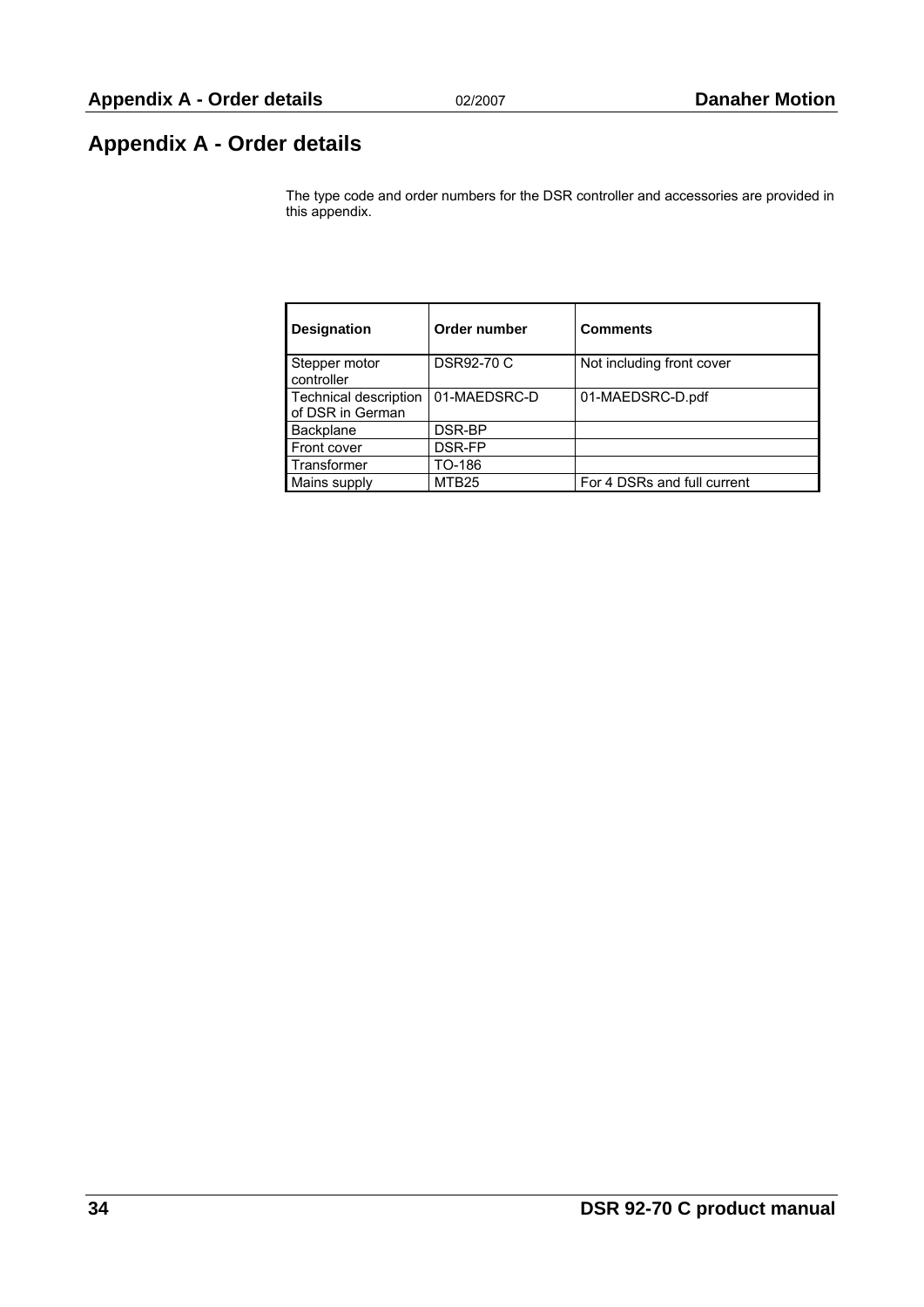# **Appendix B - Mains supply**

#### **B1 Mains supply consisting of jumper rectifier and capacitor**

A mains supply normally consists of a transformer, jumper rectifier and capacitor. This kind of mains supply is most commonly used to supply one or more DSR controllers. An isolating transformer secures the transformation at the level that, when rectified, provides the level of intermediate circuit voltage (DC bus) required. It also insulates from the mains. There should be individual fuses between the rectifier and each DSR. Their sizes should match the power requirement of the individual DSRs and therefore offer optimum protection. If there is a greater distance between the mains supply and DSR, capacitors must be fitted near each DSR. A twisted, preferably shielded pair of wires (no more than 1 m in length) must be used between the capacitor and terminals for  $U_B$ + and 0 volts on the DSR. This limits the impact of line inductivity.

Sometimes a ballast circuit has to be used to limit the amount of voltage recovered from braking motors.

Appendix B contains guidelines on how to configure the mains supply's components. It is essential that the shielding is stopped on the entire earthing rail.

<span id="page-34-0"></span>

#### *ATTENTION*

*The mains supply must be configured such that the voltage never, even briefly, exceeds 85 volts regardless of the operating conditions. These conditions include maximum possible mains voltage, secondary voltage fluctuations caused by differing transformer loading, peaks in voltage caused by pulse-like current drainage by the DSR controller and recovered voltages when the motor is braking. Not taking these factors into account may result in permanent damage to the DSR controller.* 

*Caution: peaks in voltage that damage the device may arise when using switching mains supplies!* 

### **B1.1 Configuration of the mains transformer**

| Mains voltage and<br>frequency                         | When configuring the transformer, take into account the maximum<br>possible mains voltage and the lowest possible mains frequency that may arise in your<br>network. If this is not done, saturation, large rises in current and winding defects may<br>occur.                                                   |
|--------------------------------------------------------|------------------------------------------------------------------------------------------------------------------------------------------------------------------------------------------------------------------------------------------------------------------------------------------------------------------|
| <b>Considerations relating to</b><br>secondary voltage | The maximum motor rating can be reached at the maximum supply<br>voltage whereby 85 V DC must never be exceeded.<br>A lower voltage can of course be used provided that there is a minimum voltage of 40 V<br>DC. The lower the supply voltage, the more the available motor torque falls as speed<br>increases. |
|                                                        | The maximum voltage for the DC supply can be roughly calculated as follows (without<br>taking peaks in voltage caused by the pulse-like current consumption of the DSR into<br>account):<br>$(1.414 \times actual$ secondary effective voltage) – 1.5                                                            |
|                                                        | <b>Note:</b> This assumes a drop in voltage of 0.75 V at each rectifier diode. We recommend<br>fitting a discharge resistor at each capacitor to ensure this and to discharge the                                                                                                                                |

*capacitors when the AC voltage is deactivated.*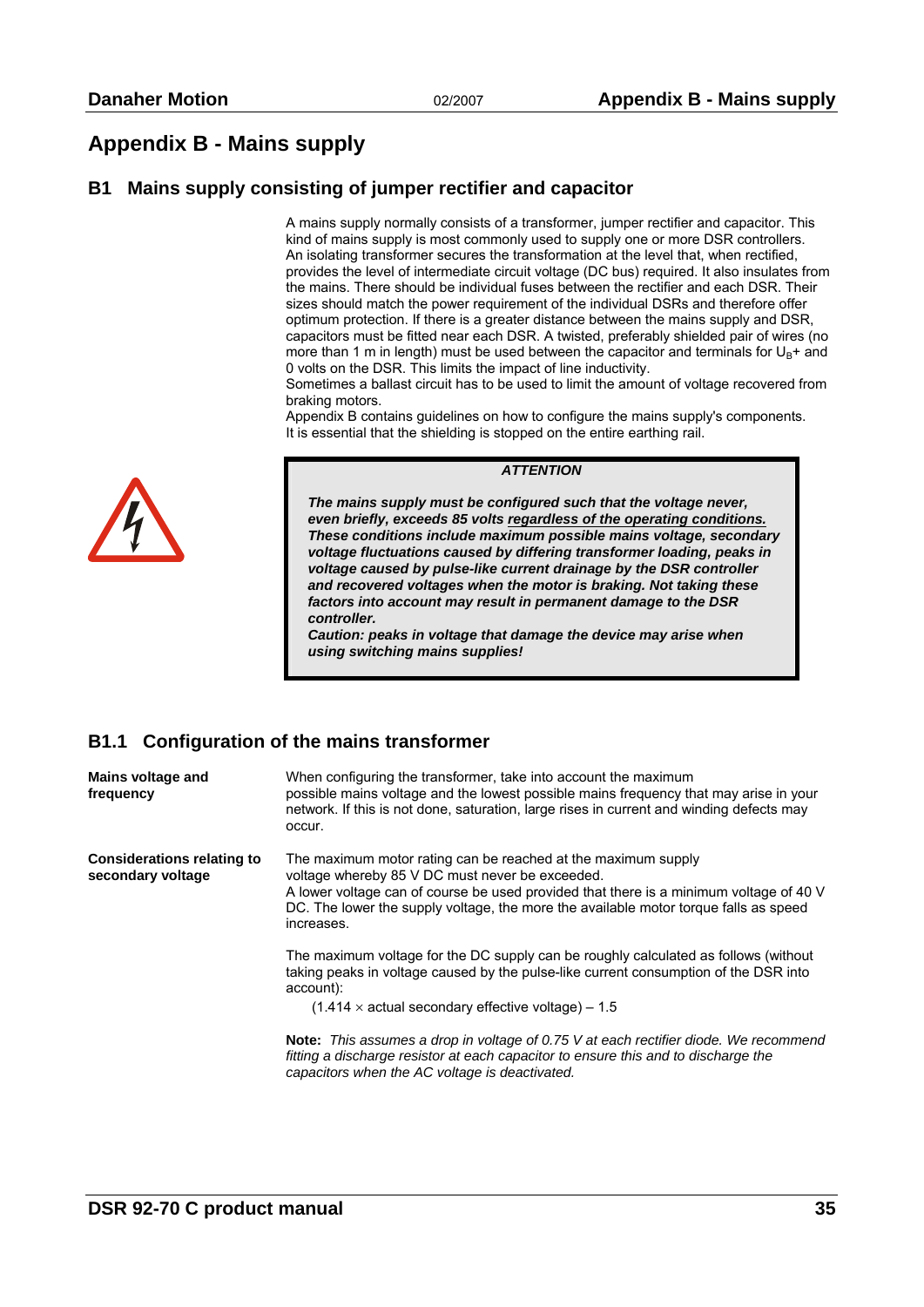**Example** If the secondary voltage is effectively say 40 V AC, the maximum DC voltage is 1.414 x 40 – 1.5 = 55 V. A transformer with 230 V AC primary and 40 V AC secondary voltage would produce 55 V as the maximum voltage for the DC supply under normal mains conditions and rated load.

> However, if the mains supply increases by 10 %, the peak voltage of the DC supply, with a rated transformer load, increases to:

 $(1,414 \times 1, 1 \times 40) - 1,5 = 60,7$  V.

**Transformer rigidity** When selecting a transformer, its rigidity must be taken into account. Transformers are designed such that they output their specified secondary voltage when loaded with the rated current.

> **The secondary voltage increases at currents below the rated current.**  The details provided by 'Signal Transformer' for the rigidity of their transformers can be considered as typical:

| <b>Apparent transformer</b><br>output | Increase in secondary voltage<br>when idling as % |
|---------------------------------------|---------------------------------------------------|
| $1 - 100 VA$                          | $+10%$                                            |
| $100 - 350$ VA                        | $+8\%$                                            |
| > 500 VA                              | +5 % and less                                     |

In other words, the secondary voltage of a 100 VA transformer when idling is 10 % greater than the specified rated voltage.

When configuring the transformer, consideration must be given to transformer rigidity as well as maximum possible mains voltage. For safety reasons, you should mainly use additional terminals to ensure that the permissible operating voltage is not exceeded. With single-phase transformers, this would for example be  $0 - 230$  V  $- 240$  V - 250 V.

**Calculating secondary end** Taking these considerations into account, the following table gives you **transformer rated voltage** the maximum rated secondary voltage for a mains with a voltage tolerance of +10%:

| <b>Apparent</b><br>transformer<br>output | Max. transformer rated<br>secondary voltage |
|------------------------------------------|---------------------------------------------|
| $1 - 100$ VA                             | 44,7 V AC                                   |
| $100 - 350$ VA                           | 45,5 V AC                                   |
| $> 500 \text{ VA}$                       | 46,8 V AC                                   |

<span id="page-35-0"></span><sup>|&</sup>lt;br>1 Apparent transformer output in VA = secondary end transformer rated current × secondary end transformer rated voltage.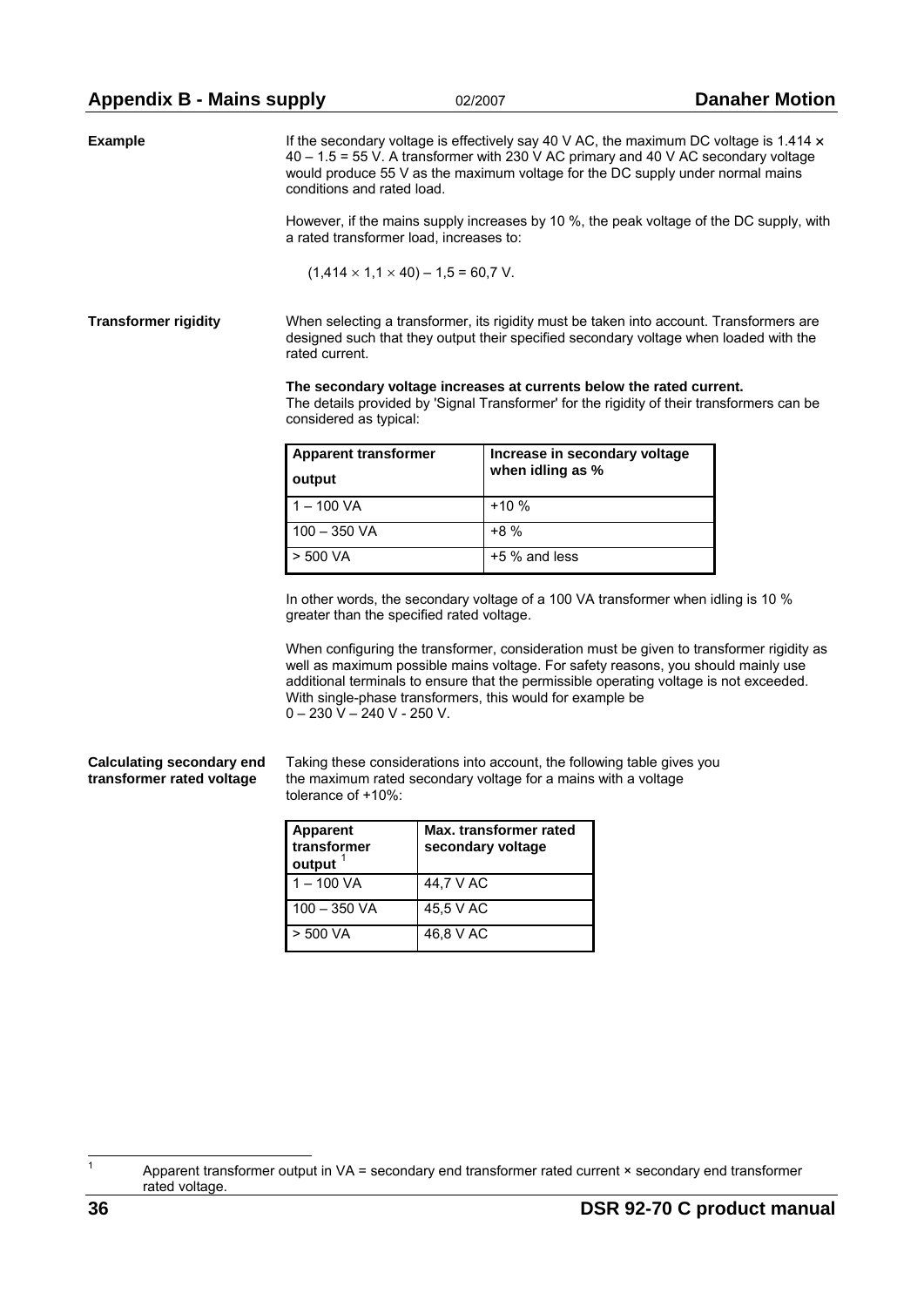| <b>Danaher Motion</b>                                         | 02/2007                                                                                                                                                                                                                                                                                                                                                                                                                                                                                                                                                                                                                                                              | <b>Appendix B - Mains supply</b> |
|---------------------------------------------------------------|----------------------------------------------------------------------------------------------------------------------------------------------------------------------------------------------------------------------------------------------------------------------------------------------------------------------------------------------------------------------------------------------------------------------------------------------------------------------------------------------------------------------------------------------------------------------------------------------------------------------------------------------------------------------|----------------------------------|
| <b>Calculating secondary end</b><br>transformer rated current | The maximum current consumption of the DSR controller is basically<br>a function of the output motor rating. The best approach is to use a measuring device to<br>measure the DC current consumption of the DSR at maximum motor rating upstream of<br>the capacitor.<br>Otherwise estimate: The maximum DC current consumption from the intermediate circuit<br>will be roughly the same size as the motor phase current set on the rotary switch. If using<br>several DSRs, add up the currents on one transformer. Take the coincidence factor into<br>account.<br>Stationary axles have a lower current consumption when idle current reduction is<br>activated. |                                  |
| Example:                                                      | The transformer configured to supply three DSR controllers with 5 A each should<br>have a secondary end rated current of<br>$\times (5 + 5 + 5) = 15$ A.                                                                                                                                                                                                                                                                                                                                                                                                                                                                                                             |                                  |
|                                                               | Note: Rough oversizing of the transformer should be avoided because this increases the<br>activation surge in the capacitors and therefore subjects the rectifier diodes to increased<br>loads.                                                                                                                                                                                                                                                                                                                                                                                                                                                                      |                                  |
| <b>B1.2 Selection of rectifier diodes</b>                     |                                                                                                                                                                                                                                                                                                                                                                                                                                                                                                                                                                                                                                                                      |                                  |
| Configuration                                                 | The $I_{FSM}$ (max. permissible one-off current of the diode) of the rectifier diode<br>must be greater than the in-rush current which charges the capacitors.<br>(Capacitive load). It is common practice to select a limiting average on state<br>current for the rectifier diodes $I_{FAV}$ that is roughly twice the size as the<br>secondary end transformer current.                                                                                                                                                                                                                                                                                           |                                  |
| <b>Example</b>                                                | As above, there are three 5 A devices on the transformer:<br>Limiting average on state current $I_{FAV} = 2 \times 3 \times 5$ A = 30 A<br>block voltage: greater than $1.5 \times$ intermediate circuit voltage 70 V = 105 V<br>$\Rightarrow$ select jumper rectifier, e.g. KBPC3504 F/W type from Diotec,<br>Heitersheim<br>with the following data:<br>$I_{FAV}$ = 35 A ohmic, 28 A capacitive, $I_{FSM}$ = 400 A, $V_{RRM}$ = 400 V<br>or another similar type.                                                                                                                                                                                                  |                                  |

### **B1.3 Selection of capacitor**

The following capacitors should be fitted on the 50 Hz mains for approx. 10 % voltage ripple for each individual DSR:

| Motor<br>phase current | Intermediate circuit<br>$30V_{DC}$ | Intermediate circuit<br>$50 V_{DC}$ | Intermediate<br>circuit<br>$70V_{DC}$ |
|------------------------|------------------------------------|-------------------------------------|---------------------------------------|
| 5.0A                   | 18,000 µF                          | 10,000 µF                           | 7,500 µF                              |
| 4.375 A                | 15,000 µF                          | $9,100 \,\mu F$                     | 6,800 µF                              |
| 3.75 A                 | 12,000 µF                          | 8,200 µF                            | 5,600 $\mu$ F                         |
| 3.125A                 | 11,000 µF                          | $6,800 \,\mu F$                     | 4,700 µF                              |
| 2.5A                   | $9,100 \,\mu F$                    | $5,600 \,\mu F$                     | $3,600 \mu F$                         |
| 1.875 A                | $6,800 \,\mu F$                    | 3,900 µF                            | $2,700 \,\mu F$                       |
| 1.25A                  | 4,700 µF                           | 2,700 µF                            | 1,800 µF                              |
| 0.625A                 | $2,200 \,\mu F$                    | 1,200 $\mu$ F                       | $910 \mu F$                           |

**Con a 60Hz mains, the capacitor may be approx. 20% smaller.<br>
<b>Ripple current** The capacitor's permissible 100 Hz ripple current should be sa **Ripple current** The capacitor's permissible 100 Hz ripple current should be same as or greater than the set DSR current.

**Electrical strength** The capacitor's rated voltage must always be greater than the maximum DC voltage. Select a capacitor that is configured for at least 1.3 times the DC supply voltage you want.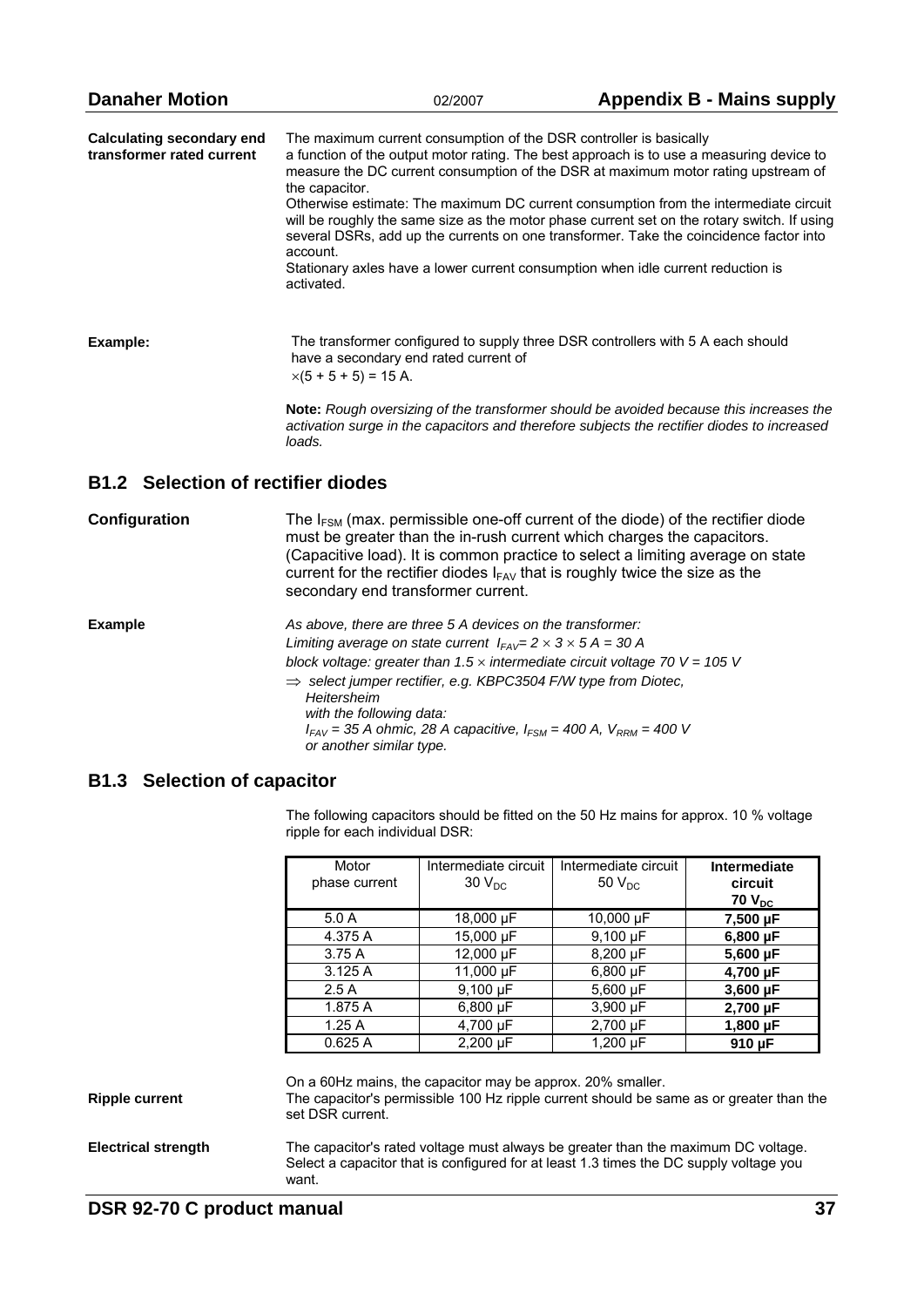| <b>Appendix B - Mains supply</b>             |                                      | 02/2007                                                                                                                                                                                                                                                                                                                                                         | <b>Danaher Motion</b> |
|----------------------------------------------|--------------------------------------|-----------------------------------------------------------------------------------------------------------------------------------------------------------------------------------------------------------------------------------------------------------------------------------------------------------------------------------------------------------------|-----------------------|
| Arrangement                                  |                                      | The capacitor for every single DSR must be connected up using a twisted and wherever<br>possible shielded pair of conductors no more than 1 m in length.                                                                                                                                                                                                        |                       |
| <b>Discharge resistor</b>                    |                                      | Connect a discharge resistor with a resistance of e.g.<br>5.1 k $\Omega$ , 2 W to every device via the capacitors.                                                                                                                                                                                                                                              |                       |
| <b>B</b> 1.4 Selecting fuses                 |                                      |                                                                                                                                                                                                                                                                                                                                                                 |                       |
| <b>Upstream of the DSR</b>                   |                                      | If the motor current is set to 5 A $_{\text{eff}}$ fit a 10 A fuse with a time lag upstream of every DSR.<br>Wird ein Motorstrom kleiner als 5 A. If a motor current of less than 5 A is set, the fuse<br>value can be reduced proportionally.                                                                                                                  |                       |
| <b>Upstream of the</b><br><b>Transformer</b> |                                      | The mains transformer draws a high current at the second of activation. Select suitable<br>tripping characteristics with a time delay for the upstream transformer fuse.                                                                                                                                                                                        |                       |
| <b>B1.5</b><br><b>Recovery</b>               |                                      |                                                                                                                                                                                                                                                                                                                                                                 |                       |
|                                              |                                      | When a motor is braked, the motor converts the mechanical energy stored in the rotating<br>motor and the rotating load into electrical energy and supplies this to the generator. The<br>DSR controller can feed this energy back to the supply as voltage.                                                                                                     |                       |
|                                              |                                      | If the level of mechanical energy is less than the losses in the controller and motor, the<br>supply voltage does not increase. However, if the mechanical energy is greater than the<br>losses, the supply voltage increases and charges the capacitors. This increase is greater<br>the higher the connected mass of inertia torque and the higher the speed. |                       |
|                                              |                                      | The mechanical energy of a rotating mass is calculated using the following equation:                                                                                                                                                                                                                                                                            |                       |
|                                              | $W_{kin} = \frac{1}{2}$ J $\omega^2$ |                                                                                                                                                                                                                                                                                                                                                                 |                       |
|                                              | where                                | $W_{kin}$ = kinetic energy in Ws = joule                                                                                                                                                                                                                                                                                                                        |                       |
|                                              |                                      | $\omega = \pi \times n/30$ circuit frequency in s <sup>-1</sup>                                                                                                                                                                                                                                                                                                 |                       |
|                                              |                                      | $n = speed in rpm$                                                                                                                                                                                                                                                                                                                                              |                       |
|                                              |                                      | $J =$ rotatory mass of inertia torque in kgm <sup>2</sup>                                                                                                                                                                                                                                                                                                       |                       |
| Voltage result                               |                                      | If this energy is converted into electrical energy in the form of load for the bus capacitor,<br>the voltage is calculated as follows:                                                                                                                                                                                                                          |                       |
|                                              |                                      | $U = \sqrt{U_0^2 + \frac{2W_{kin}}{C}}$                                                                                                                                                                                                                                                                                                                         |                       |
| where                                        | $U =$                                | voltage (following the transfer of energy to the<br>capacitors)                                                                                                                                                                                                                                                                                                 |                       |
|                                              |                                      | initial voltage<br>$U_0 =$                                                                                                                                                                                                                                                                                                                                      |                       |
|                                              |                                      | $C =$<br>total capacity in farads                                                                                                                                                                                                                                                                                                                               |                       |
|                                              |                                      | $W_{kin}$ = initial kinetic energy in joules                                                                                                                                                                                                                                                                                                                    |                       |
|                                              |                                      |                                                                                                                                                                                                                                                                                                                                                                 |                       |
|                                              |                                      |                                                                                                                                                                                                                                                                                                                                                                 |                       |
|                                              |                                      |                                                                                                                                                                                                                                                                                                                                                                 |                       |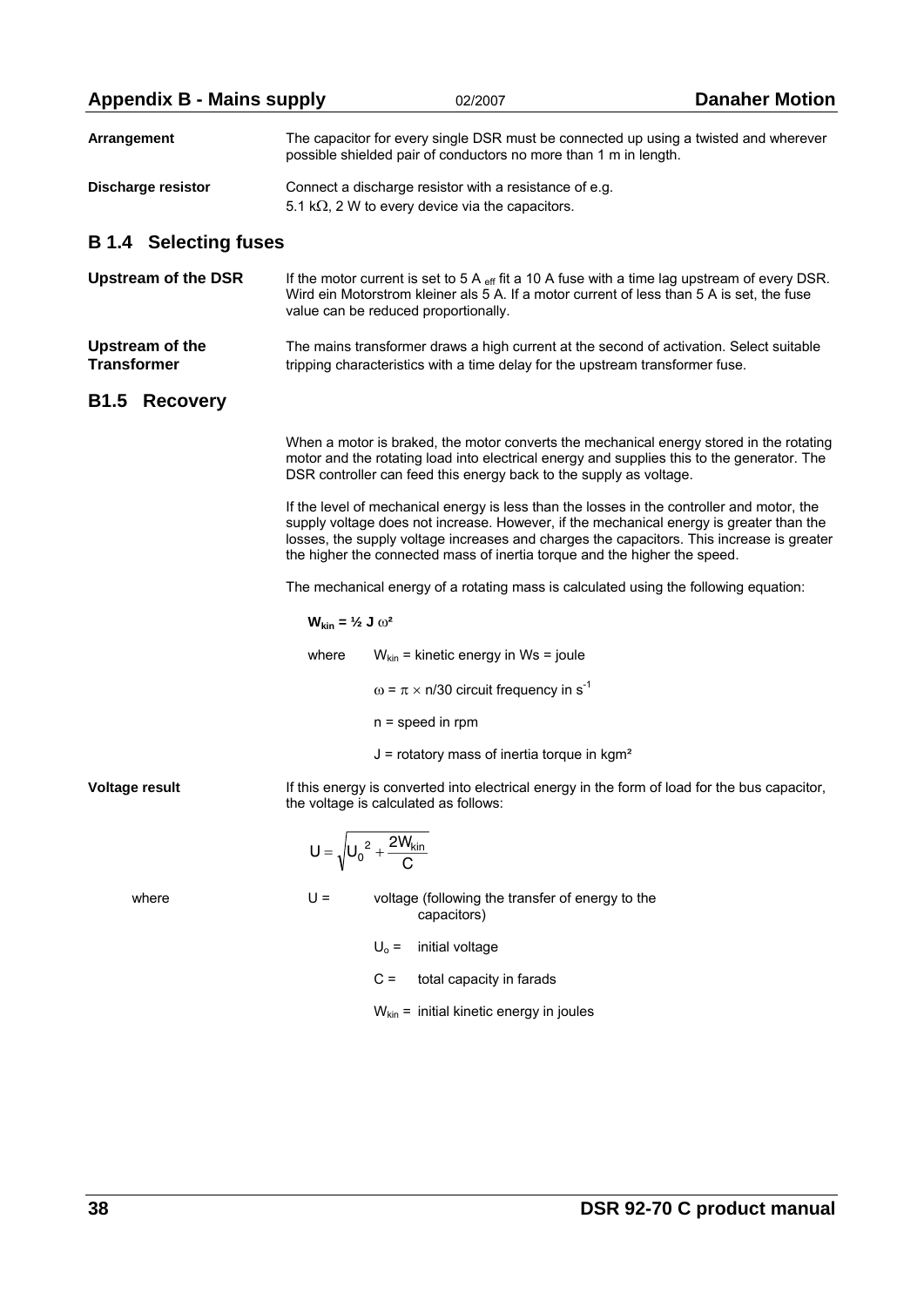| <b>Danaher Motion</b>  | 02/2007                                                                                                                                                                                                                                                                                                                                                                                                  | <b>Appendix B - Mains supply</b> |
|------------------------|----------------------------------------------------------------------------------------------------------------------------------------------------------------------------------------------------------------------------------------------------------------------------------------------------------------------------------------------------------------------------------------------------------|----------------------------------|
| <b>Example</b>         | If an unloaded E34 motor (rotor inertia torque = $0.247 \times 10^{-3}$ kgm <sup>2</sup> is running at a speed<br>of 1500 rpm, the saved energy equals:                                                                                                                                                                                                                                                  |                                  |
|                        | $0.5 \times 0.247 \times 10^{-3} \times (\pi \times 1500/30)^2 = 3.0$ joules.                                                                                                                                                                                                                                                                                                                            |                                  |
|                        | If all this energy is transferred into a capacitor at $6800 \mu F$ , which is initially loaded to<br>70 V, the voltage on the capacitor will then equal 76 V. This is below the maximum<br>specified voltage for the DSR drive.                                                                                                                                                                          |                                  |
|                        | In reality, most or even all of the kinetic energy is consumed in the motor windings or in<br>switching the controller, so that the voltage recovered often doesn't cause any problems.<br>However, if you are working with higher speeds and a high load inertia torque, the<br>voltage may rise considerably. Extra circuits must then be provided to ensure that the<br>85 V limit is never exceeded. |                                  |
|                        | <b>Note:</b> Recovered voltages may be critical if the mains voltage fluctuations are at<br>maximum tolerance.                                                                                                                                                                                                                                                                                           |                                  |
|                        | To find out whether recovered energy is a problem or not, use a storage oscilloscope to<br>monitor the supply voltage during operations. If necessary you can also connect a peak<br>detector, consisting of a diode and capacitor, to the DC voltage and use a digital<br>voltmeter to measure the peak voltage.                                                                                        |                                  |
|                        | Rev up the motor and initially brake with a slight delay to see whether the voltage<br>increases when braking. Do this several times and occasionally reduce the braking time.<br>Observe the DC supply voltage. If the recovered energy increases the supply voltage to<br>peaks of more than 80 V DC, a ballast circuit is needed.                                                                     |                                  |
|                        | Note: Don't forget to take the maximum possible mains voltage into account during<br>these tests.                                                                                                                                                                                                                                                                                                        |                                  |
| <b>Ballast circuit</b> | If a ballast circuit is needed, the simplest approach is to use an output breakdown diode<br>as shown in the diagram. The ballast circuit must fully intervene at 80 V.                                                                                                                                                                                                                                  |                                  |
|                        | <b>ATTENTION</b><br>When using a breakdown diode or another form of ballast circuit, the<br>transformer's secondary voltage must be checked again to ensure that<br>the ballast circuit is not intervening when maximum mains voltage<br>occurs and the transformer is not loaded.<br>If this happens, the breakdown diode or other form of ballast circuit<br>will get too hot and fail.                |                                  |
| <b>Breakdown diode</b> | Use at least 5 W breakdown diodes whose breakdown voltage is less than 80 V and<br>greater than the maximum possible intermediate circuit voltage.<br>Breakdown diodes can also be connected in series, the breakdown voltages are then<br>added up.                                                                                                                                                     |                                  |
|                        | <b>WARNING!</b>                                                                                                                                                                                                                                                                                                                                                                                          |                                  |
|                        | The breakdown diodes can get hot! Leave sufficient space around them!                                                                                                                                                                                                                                                                                                                                    |                                  |
|                        |                                                                                                                                                                                                                                                                                                                                                                                                          |                                  |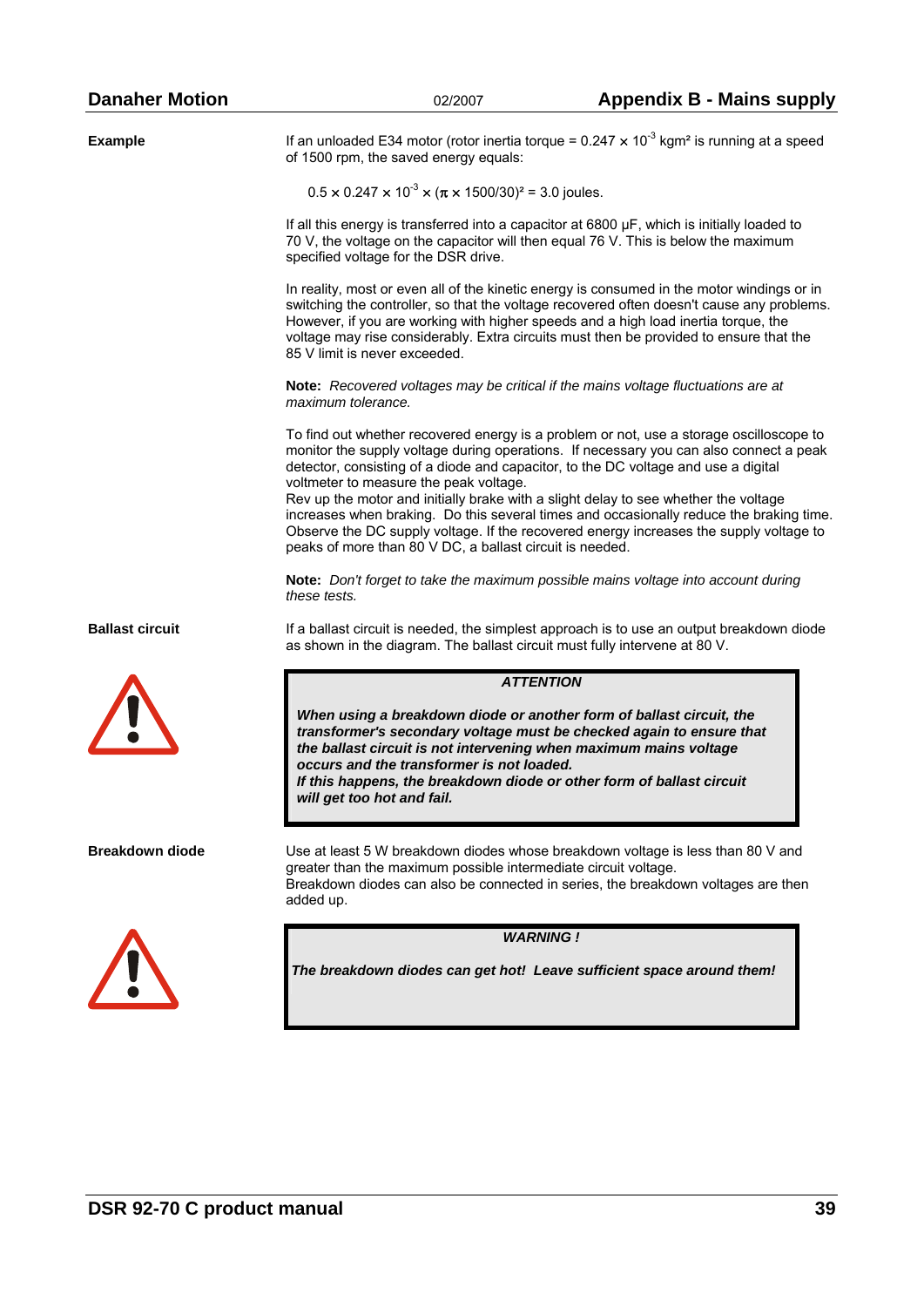**Active ballast circuit** If the average output is so high that it cannot be easily broken down in a breakdown diode, the active ballast circuit described below can be used instead. The output is broken down in a resistor of 25  $\Omega$  and 30 W when the motor's voltage supply exceeds 75 V. If the voltage supply exceeds 75V, this results in the ballast circuit being destroyed.



#### **B 2 Electronically controlled mains supply**

The DSR controllers draw current from the supply in pulses with steep flanks. Some controlled DC supply voltages are not appropriate for such applications. If you experience problems, connect a voltage stabilising capacitor of 470  $\mu$ F into the supply line to the DSR between  $+U_B$  and 0 volts.

The capacitor must be able to smooth 20 kHz current ripples.

Its rated voltage must be at least 1.3 times the max. intermediate circuit voltage. Fit one capacitor as close as possible to each DSR (no further than 1 m away in all cases) and twist and shield the wires to the DSR.

Controlled current supplies cannot normally feed energy back to the mains. The energy recovered when the motor is braking can therefore increase the intermediate circuit voltage and damage the current supply (or DSR). Fit a suitable output breakdown diode here too. If the ratings are high, an active ballast circuit will be needed.

#### **B 3 Complete mains supplies available**

Danaher Motion can provide you with various mains supplies and rectifiers for test configurations and tests. These are transformers with a fitted sheet metal bracket holding the rectifier and capacitor. The mains supplies issue a nominal 65VDC of uncontrolled screened DC voltage. The intermediate circuit voltage is so low that a ballast circuit is not normally needed.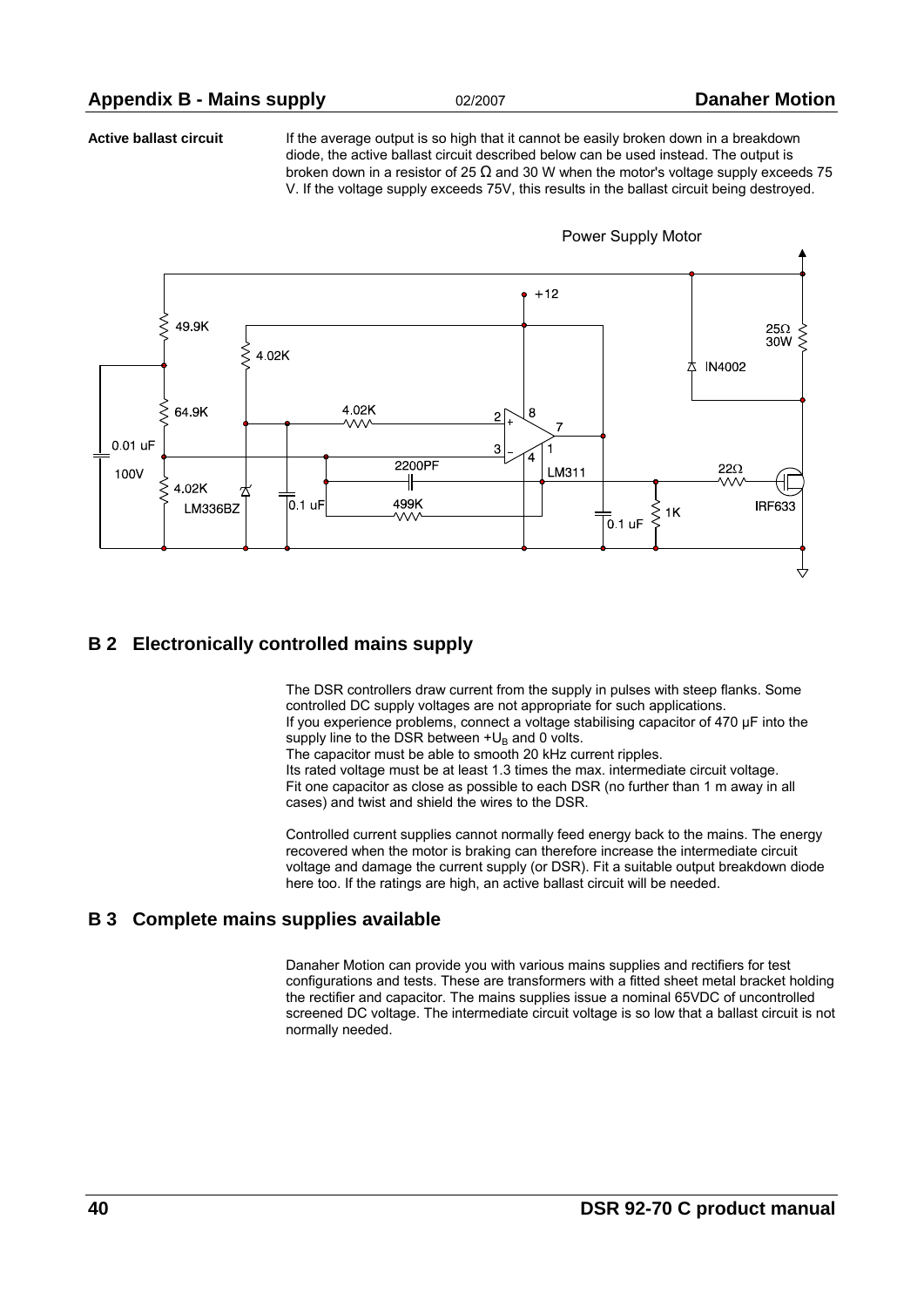#### **B 3.1 Mains supply 0.386 kVA - order number TS65-5**

#### **Technical data forTS65-5:**

Primary: 0 - 230 - 240 - 250 V∼<br>Secondary: wired with jumper recti wired with jumper rectifier and 4700 µF and 2200 µF capacitors, 100 V produces DC voltage of 65 V<sub>DC</sub>, 5 A Power: 325 W Protection type: IP 00

| Protection type: | IP 00        |
|------------------|--------------|
| Frequency:       | 50/60 Hz     |
| Following EGS    | EN 61558-2-6 |

#### **B 3.2 Mains supply 0.741 kVA - order number TS65-10**

#### **Technical data forTS65-5:**

Primary: 0 - 230 - 240 - 250 V∼ Secondary: wired with jumper rectifier and 4 x 2200 µF capacitors, produces DC voltage of 65 V<sub>DC</sub>, 10 A Power: 650 W Protection type: IP 00 Frequency: 50/60 Hz<br>Following EGS EN 61558-2-6 Following EGS

#### **B 3.3 Mains supply MTB-25 order number MTB3-25-85-012-AA or MTB3-25-85-012-AB**

We can also provide you with the MTB-25 rack mains supply which is suitable for when using your own supply.

#### **Technical data of MTB25:**

| Rated connection voltage:        | 1 x 85 $V_{\rm eff}$ (40 $V_{\rm eff}$ 95 $V_{\rm eff}$ )                       |                                                                      |
|----------------------------------|---------------------------------------------------------------------------------|----------------------------------------------------------------------|
|                                  | $3 \times 85$ V <sub>eff</sub> (40 V <sub>eff</sub> 95 V <sub>eff</sub> )       |                                                                      |
| Rated output voltage:            | $U_{\text{VCC}}$ =120 $V_{\text{DC}}$ (55 $V_{\text{DC}}$ 140 $V_{\text{DC}}$ ) |                                                                      |
|                                  | (=intermediate circuit voltage)                                                 |                                                                      |
| Rated output current:            | 8 A <sub>DC</sub> $(1 \sim)$ , 25 A <sub>DC</sub> $(3 \sim)$                    |                                                                      |
| Rated output power:              | 960 W (1 ~), 3 kW (3 ~)                                                         |                                                                      |
| Ballast circuit:                 | Impulse power                                                                   | 3.2 kW                                                               |
| Permanent power:                 | 500 W                                                                           |                                                                      |
|                                  | Activation threshold                                                            | UVCC> UIN $+5V$                                                      |
|                                  | External ballast resistor                                                       | 9 Ohm. 500 W                                                         |
| Connections:                     |                                                                                 | VG connector acc. to DIN 41612, 32-pin, series a+c equipped, shape D |
|                                  | Internal ballast resistor*:                                                     | Peak power<br>650 W                                                  |
|                                  | Permanent power without enforced ventilation 30 W                               |                                                                      |
|                                  | Permanent power with enforced ventilation 60 W                                  |                                                                      |
| Auxiliary voltage 24 $V_{DC}$ *: | Rated input voltage                                                             | 1 x 19 $V_{\text{eff}}$ oder 3 x 19 $V_{\text{eff}}$                 |
|                                  | Rated output voltage                                                            | 24 $V_{DC}$ (20  28 $V_{DC}$ )                                       |
|                                  | Rated output current                                                            | 2 A <sub>nd</sub> (1 ~), 3 A <sub>nd</sub> (3 ~)                     |
|                                  | * only with MTB25-AB                                                            |                                                                      |

#### **Order number for mains supplies:**

 MTB-3-25-85-012-AA (standard) MTB-3-25-85-012-AB (with option of external 24V and internal brake resistor)

**Order number for backplane:**

 MB-MTB-03 More information can be found in the MTB25-D flyer, rev 05-00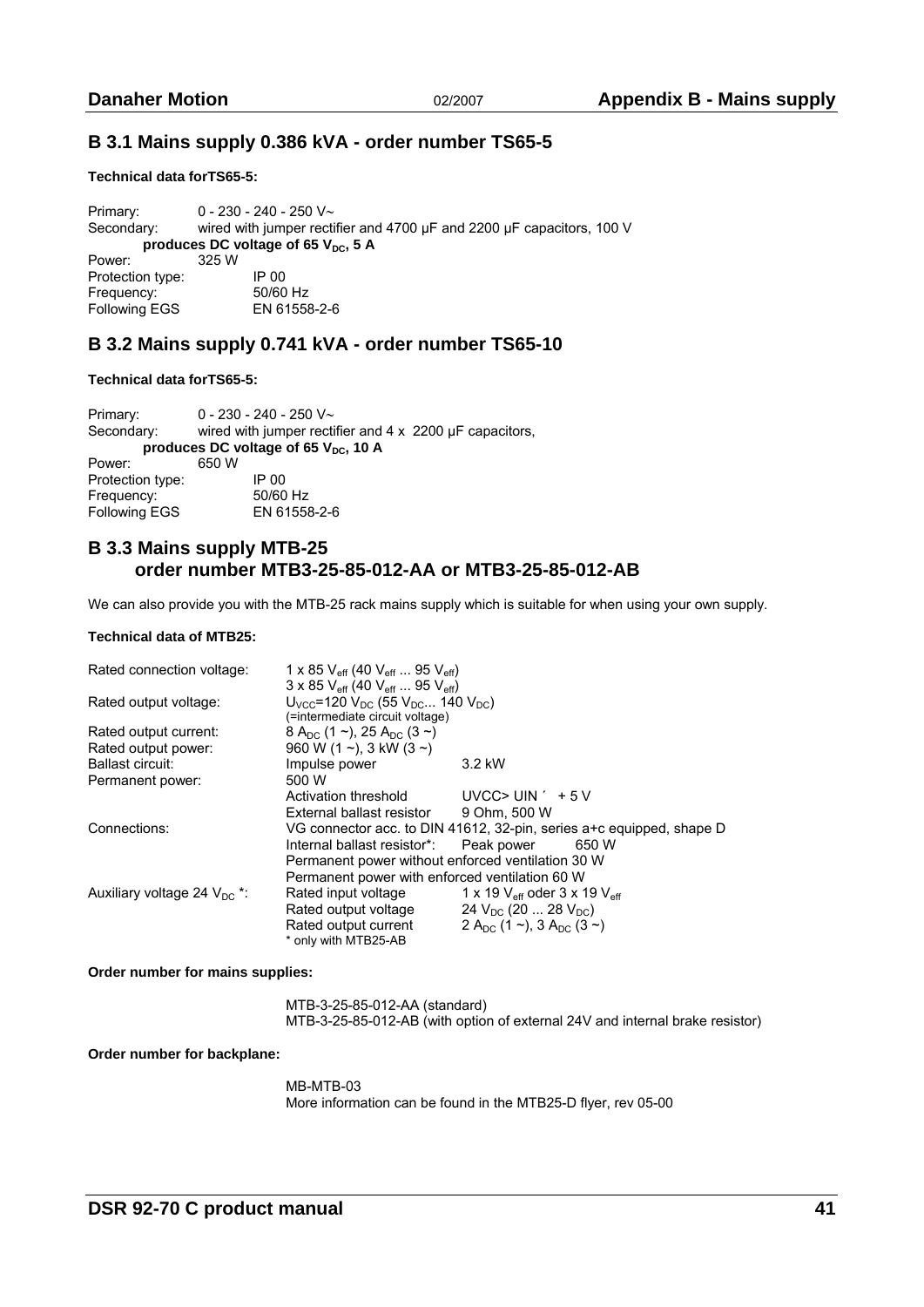# **List of key terms**

### *A G*

| Air humidity        | 31 |
|---------------------|----|
| <b>Applications</b> | 6  |
| <b>Assistance</b>   | 26 |
|                     |    |
|                     |    |

# *B*

| <b>Ballast circuit</b>              | 38.39 |  |
|-------------------------------------|-------|--|
| <b>Bipolar chopper output stage</b> |       |  |
| <b>Block diagram</b>                |       |  |
|                                     |       |  |

| Cable                                      | 14 |                                          |    |
|--------------------------------------------|----|------------------------------------------|----|
| <b>Capacitor - selection</b>               | 36 |                                          |    |
| <b>CE-compliant installation</b>           | 14 |                                          |    |
| <b>Characteristics of the drive</b>        | 5  |                                          |    |
| <b>Checking</b>                            | 26 | <b>Jolts</b>                             | 12 |
| <b>Checking connections</b>                | 26 |                                          | 25 |
| <b>Checks upon receipt</b>                 | 9  | Jumper                                   |    |
| <b>Chopper frequency</b>                   | 30 |                                          |    |
| Circuits protecting against short circuits | 5  | М                                        |    |
| <b>Cleaning</b>                            | 27 |                                          |    |
| <b>Commissioning</b>                       | 23 |                                          |    |
| <b>Complete mains supplies</b>             | 40 | Mains supply, complete                   | 40 |
| Connection diagram for inputs and outputs  | 13 | Mains supply, considerations relating to | 34 |
| <b>Connection table</b>                    | 15 | Mains supply, controlled                 | 39 |
| <b>Connector</b>                           | 32 | <b>Mains transformer, selection</b>      | 34 |
| <b>Controlled mains supply</b>             | 39 | <b>Maintenance</b>                       | 27 |
|                                            |    | $M_{\odot}$ nial                         | ۰  |

| Damage                                  | 9  |
|-----------------------------------------|----|
| Date code                               | 9  |
| <b>Device concept</b>                   | 5  |
| <b>Dimensions</b>                       | 32 |
| Diode, rectifier diodes in mains supply | 36 |
| <b>DIP switch S1</b>                    | 23 |
| <b>DSR-BP connector plug X1</b>         | 22 |

| <b>Earthing brackets</b>   | 14 |
|----------------------------|----|
| <b>Error rectification</b> | 27 |

# <span id="page-41-0"></span>*F*

**Fuses 37** 

| <b>General overview</b><br><b>Guarantee</b> | C |
|---------------------------------------------|---|
|                                             |   |

#### *H*

**Help 26** 

| $\sim$ |    | Idle current reduction function | 24    |
|--------|----|---------------------------------|-------|
| v      |    | <b>Indexer</b>                  |       |
|        |    | <b>Inputs</b>                   | 13.22 |
| Cable  | 14 |                                 |       |

| Jolts  | 12 |
|--------|----|
| Jumper | 25 |
|        |    |

| uunnussiunnu<br><b>Complete mains supplies</b><br>Connection diagram for inputs and outputs<br><b>Connection table</b> | Lυ<br>40<br>13<br>15    | Mains supply, complete<br>Mains supply, considerations relating to<br>Mains supply, controlled                  | 40<br>34<br>39           |
|------------------------------------------------------------------------------------------------------------------------|-------------------------|-----------------------------------------------------------------------------------------------------------------|--------------------------|
| Connector<br><b>Controlled mains supply</b>                                                                            | 32<br>39                | <b>Mains transformer, selection</b><br><b>Maintenance</b><br>Manual<br><b>Manufacturer's declaration</b>        | 34<br>27<br>8<br>8       |
| D                                                                                                                      |                         | <b>Mating connector</b><br>Maximum chassis temperature<br>Maximum pulse frequency                               | 32<br>31<br>31           |
| Damage<br>Date code<br><b>Device concept</b><br><b>Dimensions</b><br>Diode, rectifier diodes in mains supply           | 9<br>9<br>5<br>32<br>36 | <b>Mechanical data</b><br>Micro steps<br><b>Motor</b><br><b>Motor - MS connector</b>                            | 32<br>5, 23<br>11<br>18  |
| DIP switch S1<br>DSR-BP connector plug X1                                                                              | 23<br>22                | Motor - terminal box<br>Motor cable<br><b>Motor connections</b><br><b>Motor connections - series connection</b> | 17<br>14<br>14<br>14, 16 |
| E                                                                                                                      |                         | <b>Motor connector</b><br><b>Motor current</b><br>Motor phases                                                  | 15<br>5, 6, 25<br>15     |
| <b>Earthing brackets</b>                                                                                               | 14                      | Motor with loose cable ends                                                                                     | 16                       |

# *O*

| <b>Operating temperature</b> | 31    |
|------------------------------|-------|
| <b>Order details</b>         | 33    |
| <b>Outputs</b>               | 21.22 |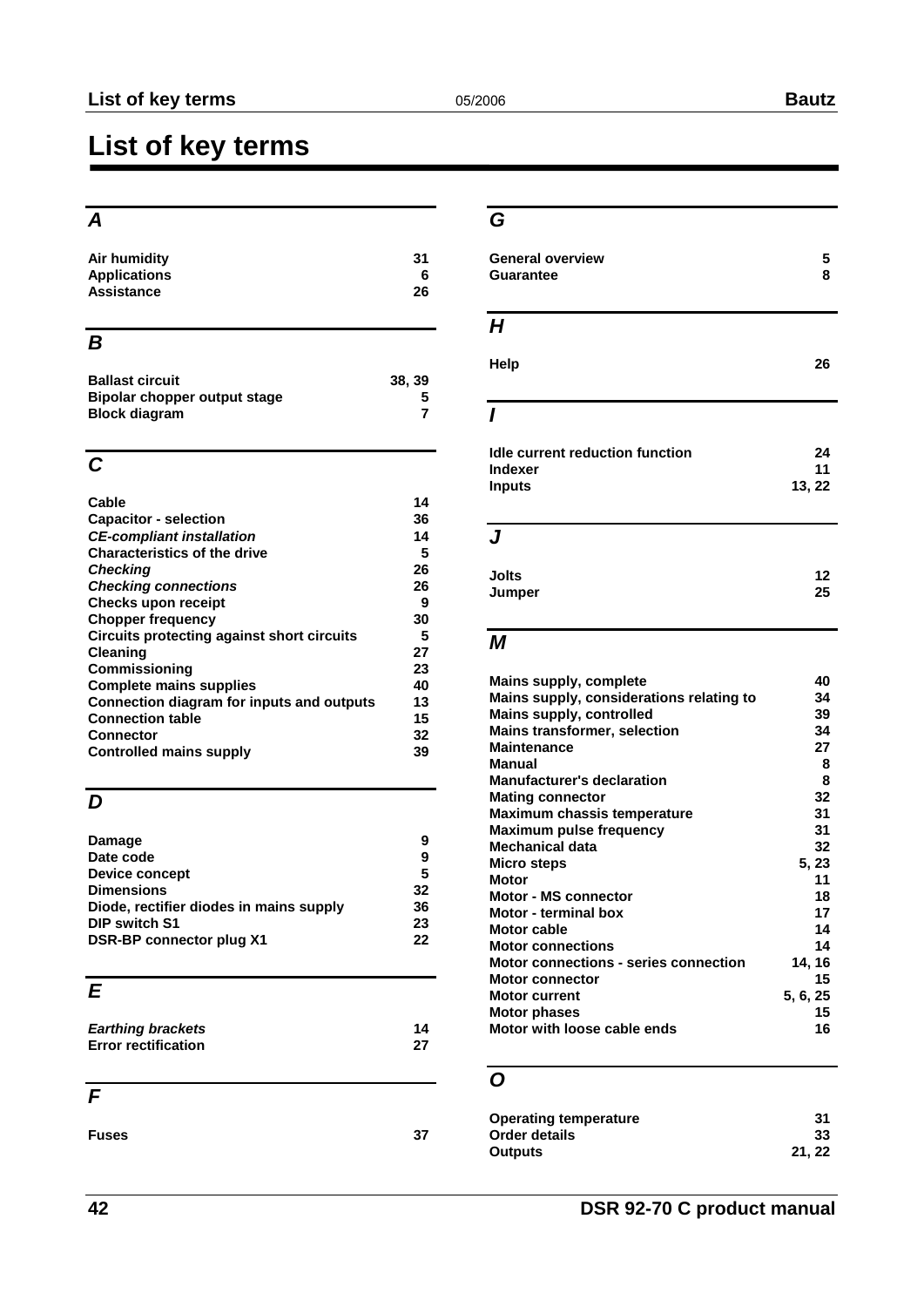# *P*

| <b>Parallel connection</b>  | 16  |
|-----------------------------|-----|
| Powermax motor              | 19. |
| <b>Protective conductor</b> | 10  |
| <b>Pulse generator</b>      | 11  |

# *R*

| <b>Recovery</b>                   | 37 |
|-----------------------------------|----|
| <b>Rectifier diode, selection</b> | 36 |
| <b>Repairs</b>                    | 29 |
| <b>Replacement</b>                | 29 |
| Return                            | 29 |
| <b>Rotary switch S2</b>           | 25 |

# *S*

| <b>Safety information</b>     | 10        |
|-------------------------------|-----------|
| Selecting a motor             | 11        |
| Signal inputs, specifications | 30        |
| <b>Signal test</b>            | 26        |
| <b>Signals</b>                | 22        |
| <b>Step width</b>             | 5, 23, 30 |

| <b>Storage</b>           | 9    |
|--------------------------|------|
| Storage temperature      | 31   |
| Supply voltage           | 5.20 |
| <b>System components</b> | 6.11 |

# *T*

| Technical data                                       | 30 |
|------------------------------------------------------|----|
| Temperature, max. chassis                            | 31 |
| <b>Testing - signals</b>                             | 26 |
| <b>Testing the system</b>                            | 26 |
| the advance time of the direction of rotation input, |    |
|                                                      | 31 |
| <b>Troubleshooting table</b>                         | 28 |

### *V*

| <b>Voltage supply</b> | 30 |
|-----------------------|----|
|                       |    |

# *W*

**Weight 32**